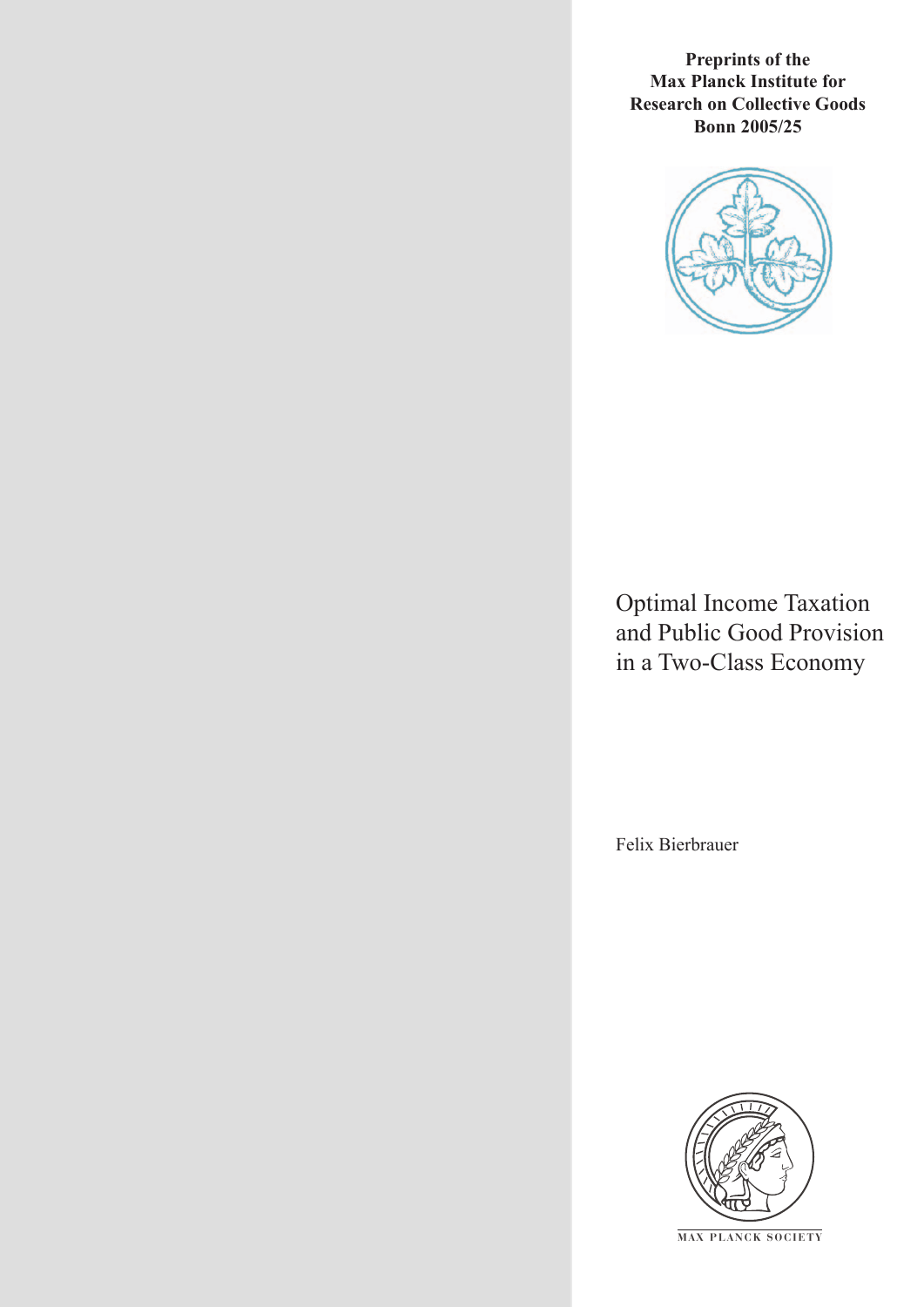

# **Optimal Income Taxation and Public Good Provision in a Two-Class Economy**

Felix Bierbrauer

November 2005

Max Planck Institute for Research on Collective Goods, Kurt-Schumacher-Str. 10, D-53113 Bonn http://www.mpp-rdg.mpg.de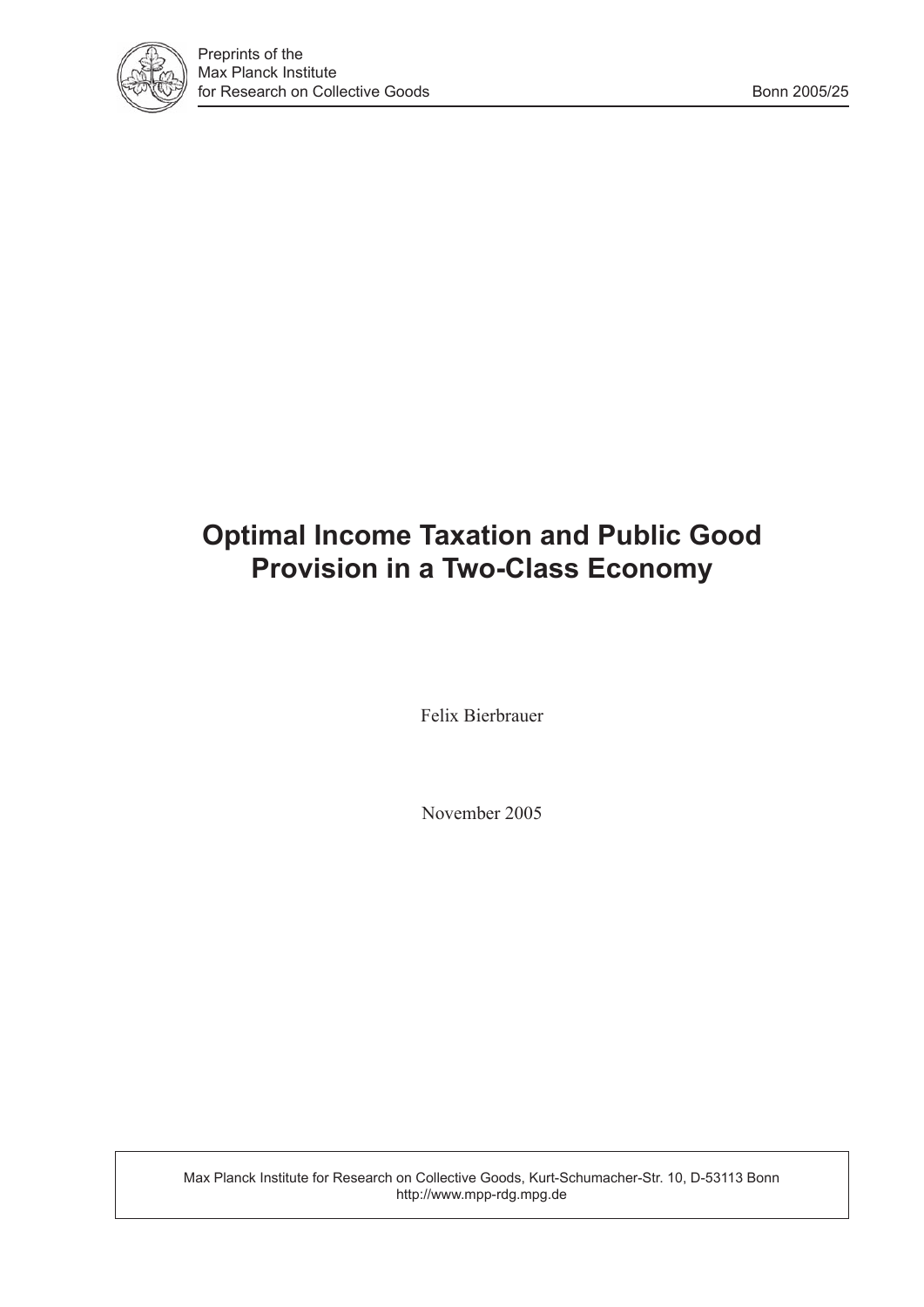## Optimal Income Taxation and Public Good Provision in a Two-Class Economy

Felix Bierbrauer<sup>∗</sup>

Max Planck Institute for Research on Collective Goods, Bonn and CDSEM, University of Mannheim

November 9, 2005

#### Abstract

This paper combines the problem of optimal income taxation with the free-rider problem in public good provision. There are two groups of individuals with private information on their earning ability and their valuation of a public good. Adjustments of the transfer system are needed to discourage the more productive from exaggerating the desirability of public good provision. Similarly, the less productive need to be prevented from understating their valuation. Relative to an optimal income tax, which focuses solely on earning ability, income transfers are increased whenever a public good is installed and are decreased otherwise.

Keywords: Income Taxation, Public Good Provision, Revelation of Preferences, Two-dimensional Heterogeneity.

JEL: D71, D82, H21, H41

## 1 Introduction

This paper combines the problem of optimal income taxation with the freerider problem in public good provision. An optimal income tax is based on the utilitarian desire to redistribute resources in favor of the less able. An optimal solution of the free-rider problem has the property that a public good is installed if and only if the aggregate valuation in the economy is

<sup>∗</sup> I am very grateful for numerous discussions with and encouragement from Martin Hellwig. I also benefited a lot from comments of Christoph Engel, Thomas Gaube, Hendrik Hakenes, Marco Sahm and Ingolf Schwarz. I thank participants of the ENTER Jamboree 2004 in Barcelona, the conference in tribute to J.-J. Laffont in Toulouse, 2005, as well as seminar participants at the universities of Mannheim, Cologne and Munich.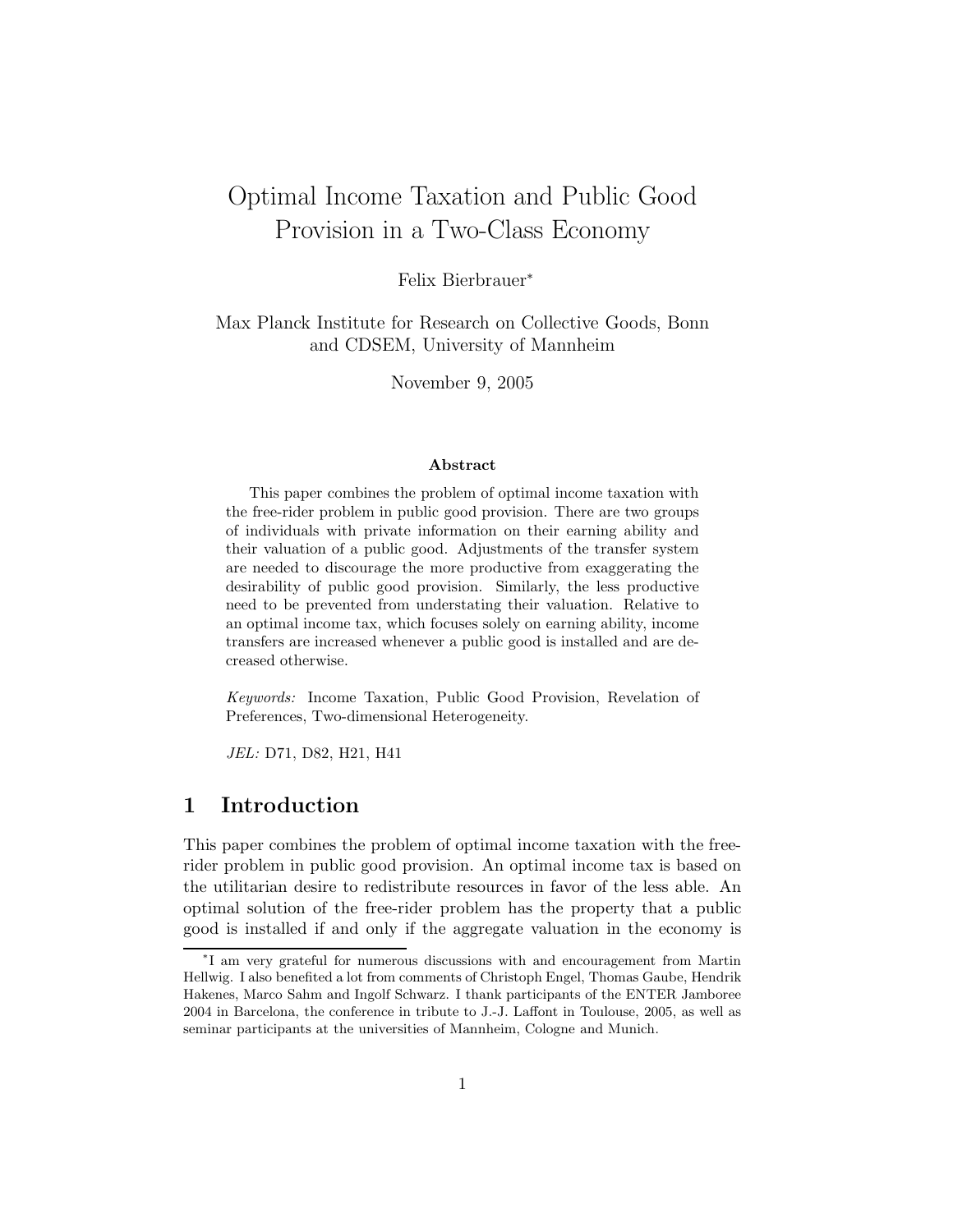sufficiently high. The present paper studies the interaction between these problems. It arises because expenditures on public goods and on income transfers are linked through a public sector budget constraint. That is, they compete for the same funds. Consequently, an individual's view on the desirability of public good provision will depend on the way he is treated by the transfer system.

To illustrate this, consider a "welfare state", which allocates a lot of resources to a transfer system. Obviously, the beneficiaries of this system are individuals with a rather low level of income. Suppose that the magnitude of the transfer system depends on the level of public good provision. That is, whenever tax revenues are used for a public good, there are less funds left for transfers. Now consider asking a person with a high income about her views on using public money for a certain project, say a highway or an opera building. As she has a high income and does not receive transfers, she will be inclined to exaggerate when asked about the desirability of public good provision. Likewise, an individual with a low level of income tends to understate the desirability of public good provision because he fears a reduction of income transfers.

The difficulty in finding an optimal mechanism for both redistribution and public good provision is that there are two incentive problems simultaneously. The first one is familiar from the theory of optimal income taxation and is due to the fact that individuals have private information on their earning abilities. This imposes incentive constraints on redistribution which give rise to what is known as the *equity-efficiency tradeoff*.<sup>1</sup> The second problem is the classical free-rider problem, which arises because individuals have private information on their valuation of a non-excludable public good. The main insight from the joint analysis of these two incentive problems is that the equity-efficiency tradeoff and the free-rider problem interact in a systematic fashion. More able individuals can have an excessive desire for public good provision, which they value as an instrument to limit the extent of redistribution. Likewise, less able individuals may tend to understate the desirability of provision in order to avoid a cut of transfers. Hence, a decision on provision that reflects the "true" aggregate valuation of the public good necessitates an adjustment of the transfer system that corrects these biases. This requires a complementarity between the level of redistribution and the decision on public good provision, relative to an *equity-efficiency* tradeoff without a free-rider problem: To prevent the more productive class from exaggerating, public good provision has to be accompanied by an increased level of redistribution. Similarly, the less productive are prevented from understating their valuation of the public good by a reduced level of redistribution if there is no public good provision.

<sup>&</sup>lt;sup>1</sup>This literature starts with Mirrlees (1971). See Hellwig (2005) for a recent treatment.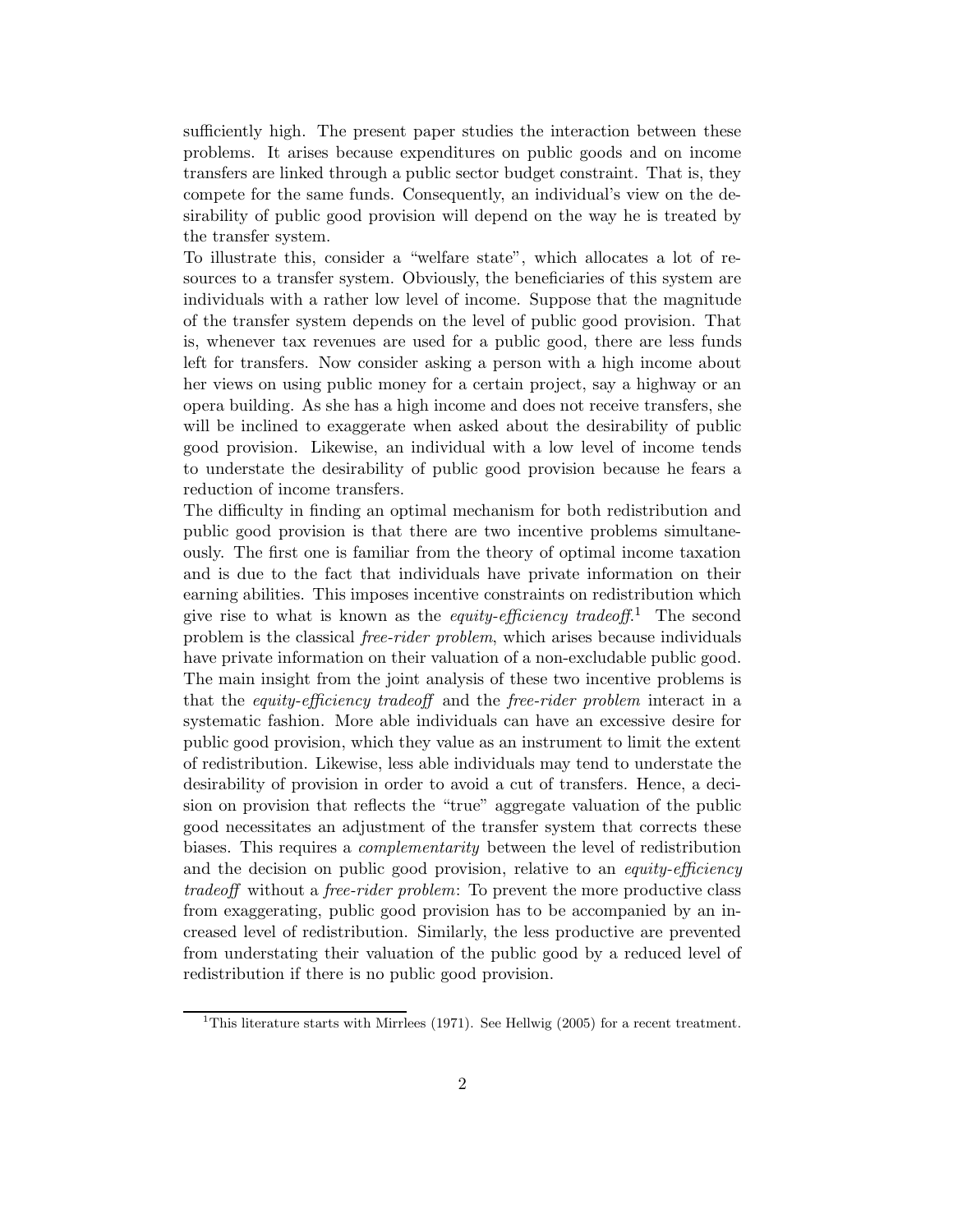The model that is used to arrive at these results combines a *screening prob*lem with a problem of information aggregation and involves two dimensions of individual heterogeneity, earning abilities as well as preferences for the public good. More precisely, the following assumptions are made. Individuals either have a low or a high level of earning ability.<sup>2</sup> Likewise, valuations of the public good are either high or low. Moreover, public goods preferences are assumed to be perfectly correlated with earning ability. That is, all individuals with the same level of earning ability also have the same valuation of the public good. With this specific information structure, the screening problem is to identify which individual has been assigned which level of earning ability. The problem of information aggregation is the elicitation of the public goods preferences of high and low ability individuals, respectively.<sup>3</sup>

As is standard in the literature on optimal income taxation, the present paper assumes that there is a continuum of agents. While this assumption has a variety of convenient implications, it creates a difficulty when trying to discuss problems of information aggregation under incentive constraints. One might argue that, in a large economy, free-rider problems do not arise as a single individual has no impact on public good provision and hence no reason to hide his true valuation. However, the present paper takes a different view, based on the observation that, in a continuum economy, collective behavior of individuals has an impact on the perceived aggregate valuation of the public good. Indeed as will be shown below, allocation rules based on income tax schedules are vulnerable to coordinated manipulations by large groups of agents. The notion of a collectively incentive compatible income tax is introduced to deal with this issue. It specifies collective incentive conditions that ensure that *information aggregation* may proceed even under the threat of manipulative collective behavior.<sup>4</sup>

The remainder of the paper is organized as follows. Section 2 defines the environment. As a benchmark, Section 3 derives the optimal income taxation without a *free-rider problem.* Section 4 contains the definition of a *collec*tively incentive compatible income tax. In section 5 the optimal collectively incentive compatible income tax is characterized. The last section contains concluding remarks. All proofs can be found in the appendix.

<sup>2</sup>This two-class economy is a special case that has received some attention in the literature on optimal taxation. See e.g. Mirrlees (1975), Stiglitz (1982, 1987), Boadway and Keen (1993), Nava et al. (1996) or Gaube (2005).

 $3$ Consequently, the *screening* problem is based on only one dimension of individual heterogeneity. There cannot be a discrimination between individuals with the same earning ability but different public goods preferences, as in Hellwig (2004). This author however assumes that there is no problem of information aggregation.

<sup>4</sup>This solution concept has been inspired by the literature on mechanism design problems under a threat of collusion among agents, most notably Bernheim and Whinston (1986), Laffont and Martimort (1997, 1999) and Demange and Guesnerie (2001).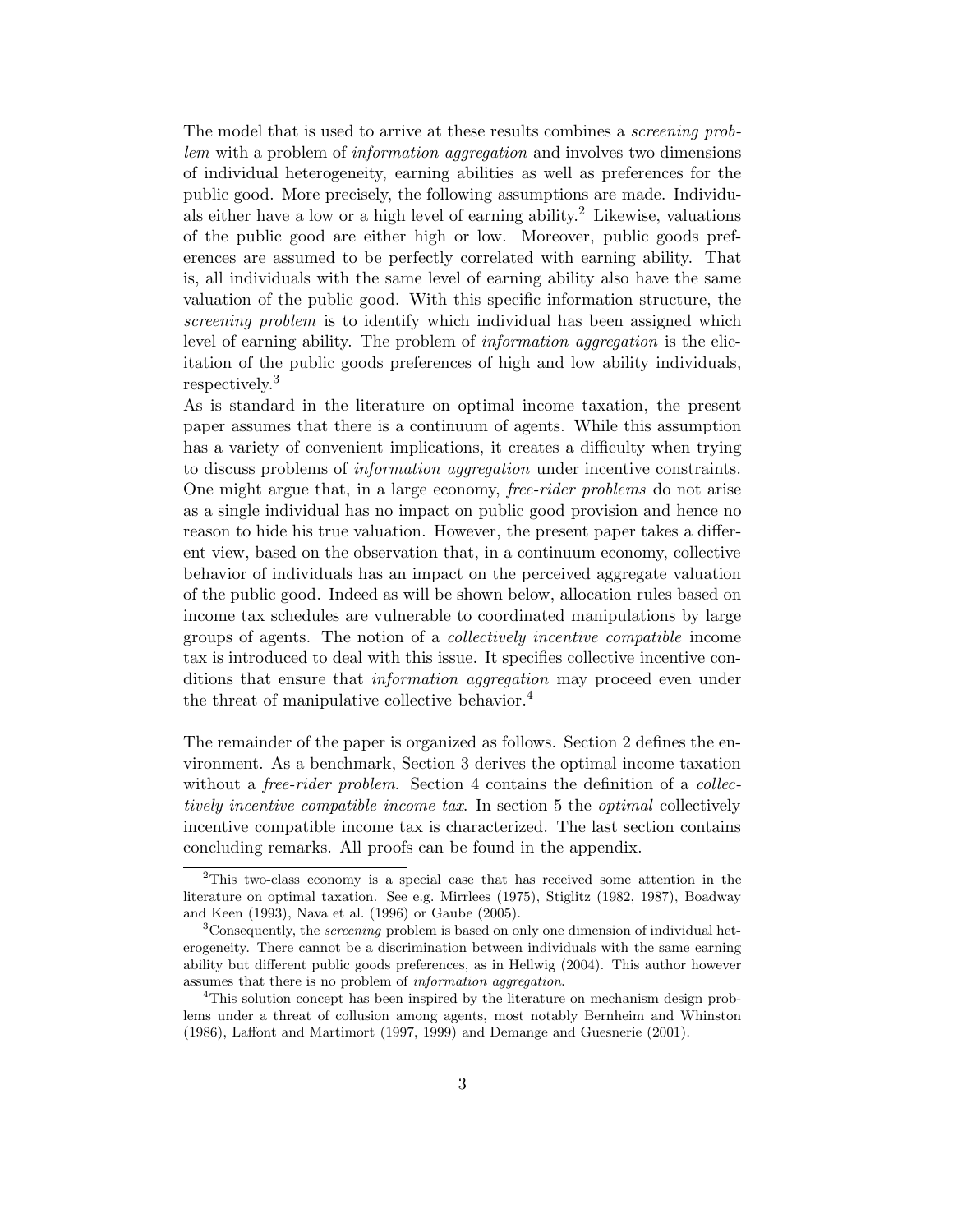## 2 The environment

The economy consists of a continuum of individuals  $j \in I := [0, 1]$ . An individual has a pair of characteristics  $(w^j, \theta^j)$ , where  $w^j$  is a productivity parameter and  $\theta^j$  is a taste parameter for a public good.  $w^j$  and  $\theta^j$  are taken to be the realizations of the binary random variables  $\tilde{w}^j$  and  $\tilde{\theta}^j$ , respectively. The possible values  $w_1, w_2$  of  $\tilde{w}^j$  and  $\theta_L, \theta_H$  of  $\tilde{\theta}^j$  are taken to be the same for all j. Without loss of generality,  $w_1 < w_2$  and  $\theta_L < \theta_H$ .

The random variables  $\tilde{w}^j$ ,  $j \in I$ , are assumed to satisfy a Law of Large Numbers for large economies:<sup>5</sup> while each individual has probability  $1/2$  for a high or a low productivity realization, this uncertainty about productivity parameters disappears in the aggregate. Ex post, after the realization of individual uncertainty, there are equal shares of more and less productive individuals in the population. For brevity, I refer to those individuals, who end up with the low productivity parameter  $w_1$ , as class 1 individuals. Likewise, the individuals with productivity parameter  $w_2$  are called class 2 individuals.

The random variables  $\tilde{\theta}^j$ ,  $j \in I$ , are assumed to be perfectly correlated among all individuals with the same productivity parameter, i.e. ex post all individuals of class  $t, t \in \{1, 2\}$ , have the same taste parameter. Let  $\theta_t$ be the common value of the taste parameter  $\tilde{\theta}^j$  for all individuals j with  $\tilde{w}^j = w_t.$ 

The taste parameters  $\theta_1$  and  $\theta_2$  are the realizations of random variables  $\theta_1$  and  $\theta_2$ . The economy as a whole is subject to uncertainty about these random variables. There are four possibilities, or *states*, denoted by  $s_{LL}$ ,  $s_{LH}$ ,  $s_{HL}$  and  $s_{HH}$ , where, e.g.  $s_{LL}$  indicates that  $\theta_1 = \theta_L$  and  $\theta_2 = \theta_L$ . Analogously,  $s_{LH}$  indicates that  $\tilde{\theta}_1 = \theta_L$  and  $\tilde{\theta}_2 = \theta_H$ , etc. The set of states is written as  $S = \{s_{LL}, s_{LH}, s_{HL}, s_{HH}\}.$ 

All individuals of type  $t$  have the same utility function, which takes the form

$$
U_t = \theta_t Q + u(C) - v\left(\frac{Y}{w_t}\right) \tag{1}
$$

C denotes consumption of private goods and  $Y = L w_t$  denotes effective labor or income. That is,  $w_t$  can be interpreted as a wage rate and L denotes hours worked to generate income  $Y$ . Obviously, to achieve a given income Y individuals with a lower wage have to work more.  $Q \in \{0,1\}$  stands for a public project, which is either installed or not. The functions  $u$  and  $v$  are strictly increasing and twice continuously differentiable. Moreover, u is concave and v is convex. In addition, those functions satisfy the following boundary condition, which ensures interior solutions to optimization problems: for all  $w_t$  and all  $C > 0$ , there exists  $Y > 0$ , such that

$$
u'(C) - \frac{1}{w_t}v'\left(\frac{Y}{w_t}\right) = 0.
$$

 ${}^{5}$ For a formal discussion, see Judd (1985) or Al-Najjar (2004).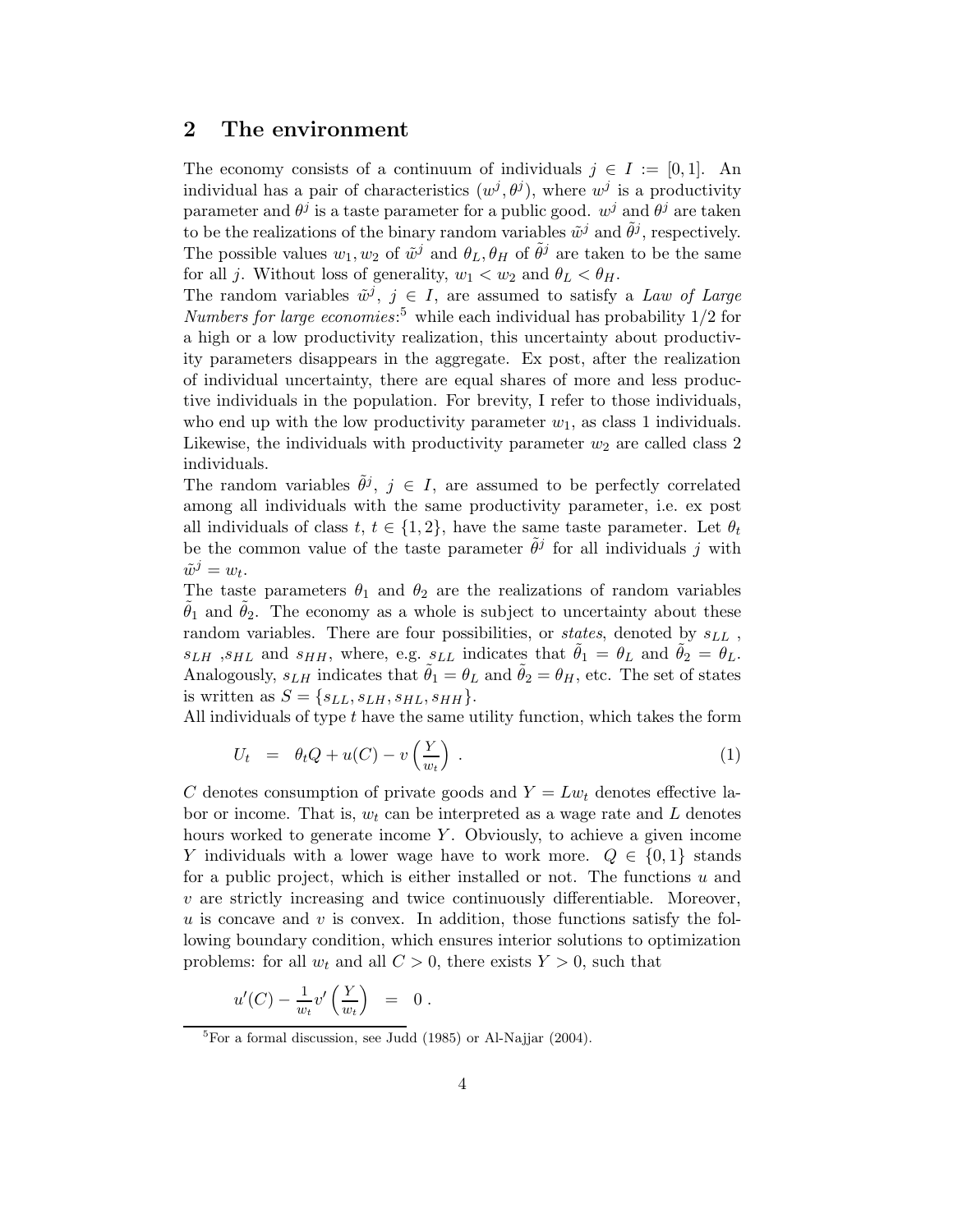Finally, note that preferences satisfy the single crossing condition with respect to the productivity parameter. Accordingly, at any point in the Y-C plane, the indifference curve of a less productive individual is steeper.

#### Information Structures

Throughout the analysis, I assume that the parameter values  $w_1, w_2, \theta_L$  and  $\theta_H$  are common knowledge. In contrast, the assignment of any one individual to the more or less productive class is that individual's private information. This privacy of information gives rise to assignment uncertainty.

Further, I distinguish between two model specifications according to whether the realizations of  $\theta_1$  and  $\theta_2$  are common knowledge. The model has *pure* assignment uncertainty if these realizations, and hence the state of the world  $s \in S$ , are commonly known. The model exhibits private information on taste parameters if only individuals of class t observe wether  $\theta_t = \theta_L$  or  $\theta_t =$  $\theta_H$ . In the latter case, in addition to the uncertainty regarding individuals' class assignments, there is aggregate uncertainty with respect to unknown class characteristics.

#### Anonymous Allocations and Income Tax Mechanisms

The analysis of admissible allocations is treated as a problem of mechanism design. Attention is restricted to the class of anonymous allocation mechanisms which are individually incentive compatible and feasible. In particular, this class of allocation mechanisms is flexible enough to deal with both information structures.

An anonymous allocation mechanism specifies for each state  $s \in S$  a public good provision level  $Q(s)$  and for each characteristic in  $(w, \theta) \in \Gamma :=$  $\{w_1, w_2\} \times \{\theta_L, \theta_H\}$  a consumption level  $C(w, \theta, s)$  and an output requirement  $Y(w, \theta, s)$ . An anonymous allocation mechanism is *individually incen*tive compatible (I-IC) if  $\forall s \in S$ ,  $\forall (w, \theta) \in \Gamma$  and  $\forall (\hat{w}, \hat{\theta}) \in \Gamma$ ,

$$
u(C(w, \theta, s)) - v\left(\frac{Y(w, \theta, s)}{w}\right) \geq u(C(\hat{w}, \hat{\theta}, s)) - v\left(\frac{Y(\hat{w}, \hat{\theta}, s)}{w}\right).
$$

An anonymous allocation mechanism is *feasible* if  $\forall s \in S$ ,  $\forall (w, \theta) \in \Gamma_r(s)$ ,

$$
Y(w_1, \theta_1, s) - C(w_1, \theta_1, s) + Y(w_2, \theta_2, s) - C(w_2, \theta_2, s) \geq kQ(s) ,
$$

where k denotes the cost of public good provision and  $\Gamma_r(s)$  the set of individual characteristics supported in state s, e.g.  $\Gamma_r(s_{LH}) = \{(w_1, \theta_L), (w_2, \theta_H)\}.$ Some explanatory remarks are in order. The *I-IC* constraints specify incentives on the individual level. As the economy is large, those constraints are stated for a given state s. This reflects the fact that, in a large economy, no single individual is able to influence the state of the world as perceived by the mechanism designer. In particular, no individual has a noticeable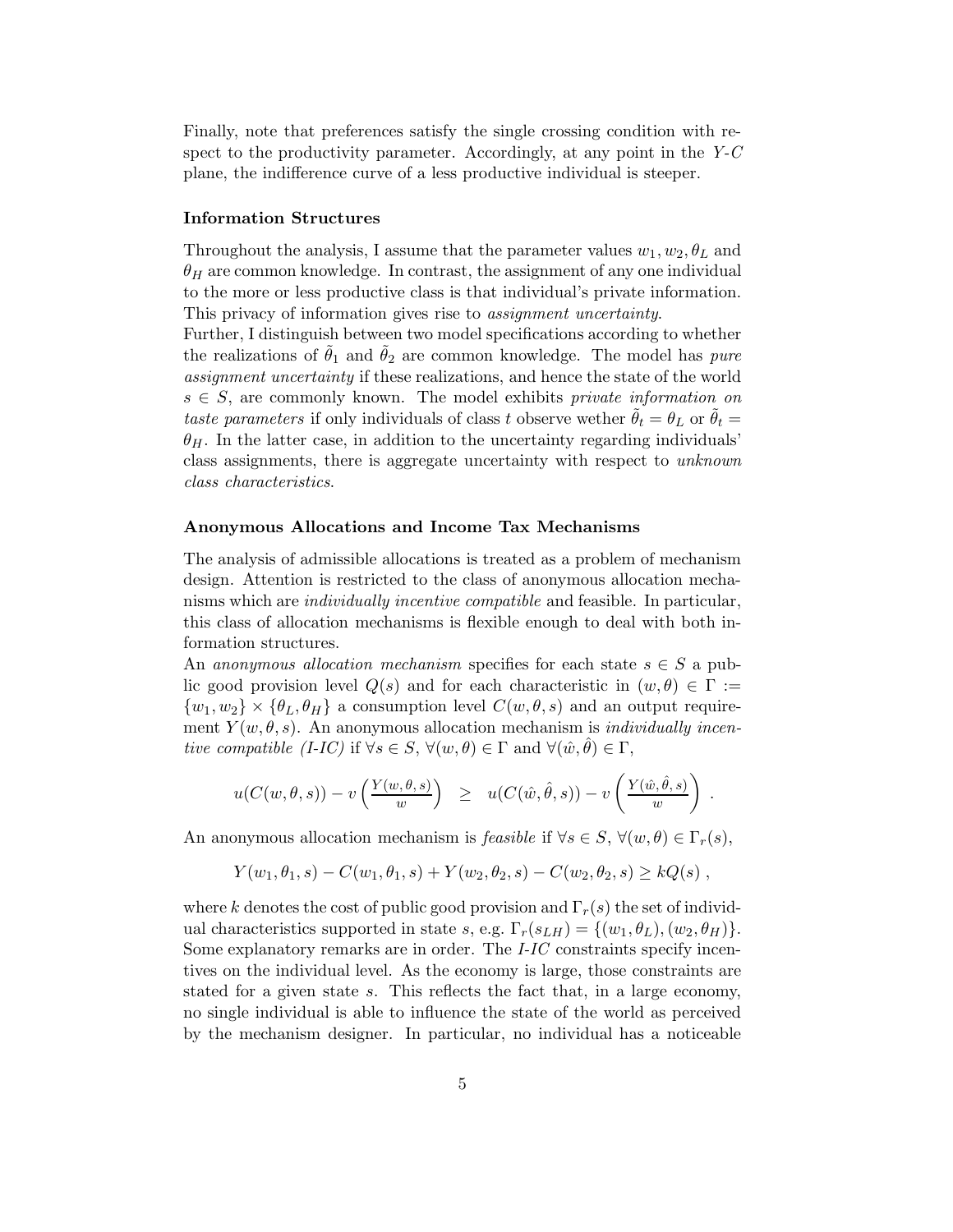impact on public good provision.

If the information structure exhibits private information on taste parameters, then the tax setting institution has to deduce the actual state from individual reports. That is, the mechanism designer receives from each individual a statement which consists of an announced earning ability level and an announced taste parameter. An evaluation of all individual reports makes it possible to observe whether the less (more) able individuals have a low or a high taste parameter. The fact that s can not be taken as given explains why the message set in the revelation game equals Γ. However, if the analysis is concerned with pure assignment uncertainty, the message set  $\Gamma_r(s)$  is sufficient.<sup>6</sup>

The I-IC conditions require that truth-telling constitutes an equilibrium in weakly dominant strategies.<sup>7</sup> That is, truth-telling has to be a best-response from an individual's perspective, irrespective of the announcements of others and irrespective of the actual state of the world. However, the I-IC conditions specify individual incentives only in response to message profiles that indicate a feasible state of the economy. A complete description of the revelation game also requires a specification of what happens if this distribution is incompatible with what is commonly known about the set  $S$ . These out-off-equilibrium payoffs have to preserve the incentive structure, i.e. they have to be such that truth-telling is a weakly dominant strategy. This is, for instance, achieved by choosing  $Q = 0$  and a degenerate consumption-income menu that contains only one C-Y-combination.

The final remark clarifies why the set of anonymous, feasible and I-IC allocation mechanisms is of relevance for an analysis of income tax systems. To this end, call an anonymous allocation mechanism an income tax mechanism if there exists a function  $T : \mathbb{R}_+ \times S \to \mathbb{R}$  such that  $\forall (w, \theta) \in \Gamma, \forall s \in S$ :

- i)  $C(w, \theta, s) = Y(w, \theta, s) T(Y(w, \theta, s), s)$
- ii)  $Y(w, \theta, s) \in \text{argmax}_{Y} u(Y T(Y, s)) v\left(\frac{Y}{w}\right)$ w .

and, moreover, such that  $\forall s \in S$  and  $(w_1, \theta_1), (w_2, \theta_2) \in \Gamma_r(s)$ ,

$$
T(Y(w_1, \theta_1, s)) + T(Y(w_2, \theta_2, s)) \ge kQ(s) .
$$

As has been shown by Hammond (1979) and Guesnerie (1995), the set of income tax mechanisms can be equivalently analyzed via the set of I-IC and feasible allocation mechanisms. Formally, one has the following result: An anonymous allocation mechanism is  $I$ - $IC$  and feasible if and only if it is an income tax mechanism.

 ${}^{6}$ The revelation principle implies that any further element of the message set would be superfluous.

<sup>&</sup>lt;sup>7</sup>The advantage of *implementation in dominant strategies* – relative to other solution concepts – is that individual behavior neither depends on a common prior assumption nor on a specific form of strategic reasoning in case of multiple equilibria.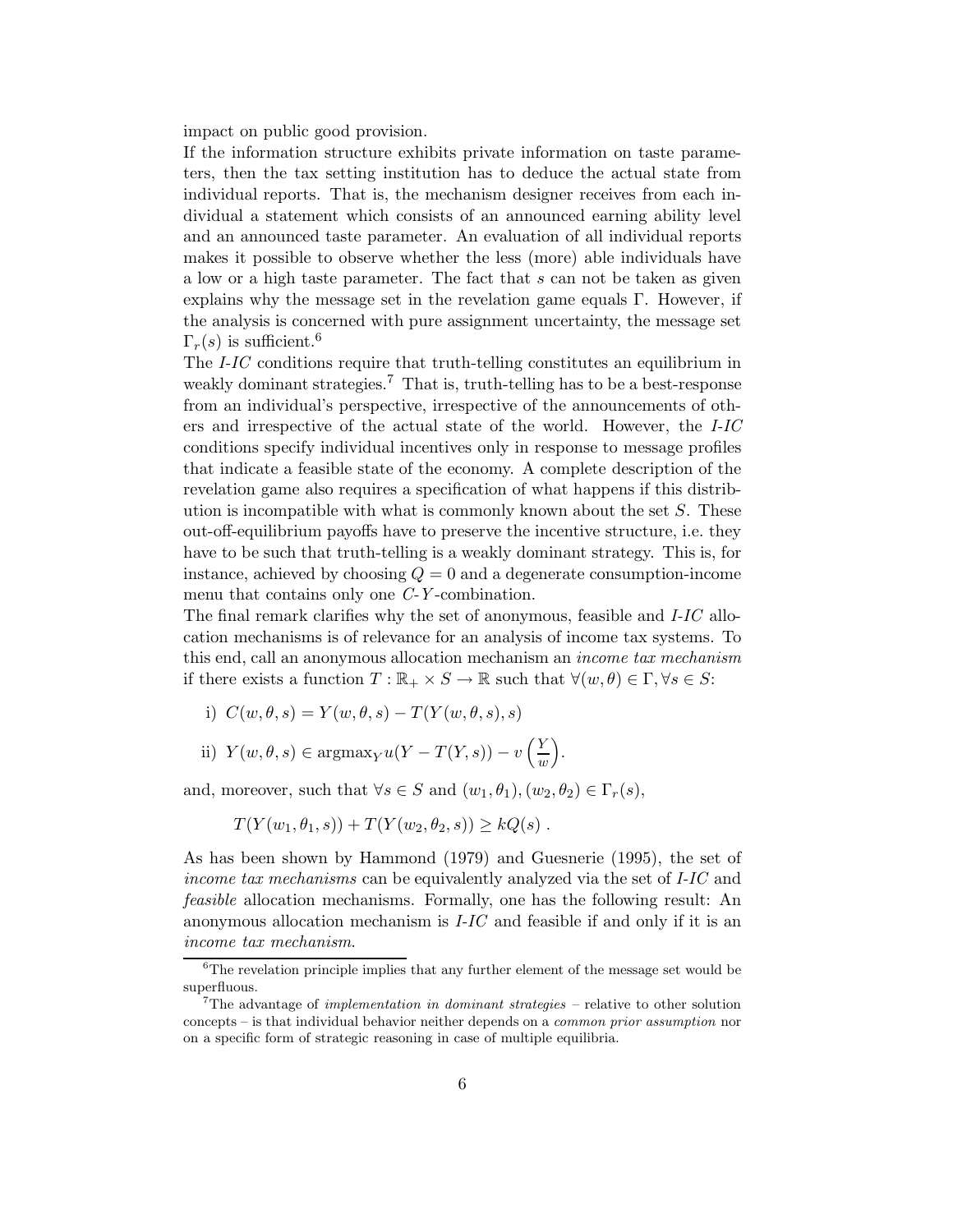The following lemma provides an alternative characterization of income tax mechanisms which proves helpful in subsequent sections.

Lemma 1 An anonymous allocation mechanism is an income tax mechanism if and only if it is feasible and possesses the following properties:

i) No discrimination of taste in terms of utility (NDT-U):  $\forall s \in S, \forall w \in$  $\{w_1, w_2\}, \forall \theta \in \{\theta_L, \theta_H\} \text{ and } \forall \theta' \in \{\theta_L, \theta_H\},\$ 

$$
u(C(w, \theta, s)) - v\left(\frac{Y(w, \theta, s)}{w}\right) = u(C(w, \theta', s)) - v\left(\frac{Y(w, \theta', s)}{w}\right).
$$

ii) Individual revelation of productivity  $(I-RP)$ :  $\forall s \in S, \forall \theta \in {\theta_L, \theta_H},$  $\forall t \in \{1,2\} \text{ and } t \neq t'$ ,

$$
u(C(w_t, \theta, s)) - v\left(\frac{Y(w_t, \theta, s)}{w_t}\right) \ge u(C(w_{t'}, \theta, s)) - v\left(\frac{Y(w_{t'}, \theta, s)}{w_t}\right)
$$

.

The lemma follows from the fact that individuals take the state s and hence the level of public good provision as given. Due to the additive separability of preferences, this implies that individual incentive conditions become independent of taste parameters. Consequently, an income tax mechanism can use only individual differences in productivity as a screening device.

## 3 Pure assignment uncertainty

Contributions to the theory of optimal utilitarian income taxation are typically concerned with the case of pure assignment uncertainty. This section recalls results from this literature for the special setup of a two-class economy and derives a further comparative statics property. This provides a benchmark case, that proves helpful for the analysis of an information structure with private information on taste parameters in later sections.

#### 3.1 The optimization problem

Under pure assignment uncertainty the state  $s$  of the economy is commonly known. Equivalently, for each taste parameter  $\tilde{\theta}_t$ ,  $t \in \{1, 2\}$ , it is commonly known whether the realization  $\theta_t$  equals  $\theta_L$  or  $\theta_H$ . Consequently, assignment uncertainty stems only from the fact that each individual  $i$  has private information on whether her productivity parameter equals  $w_1$  or  $w_2$ . This considerably simplifies the analysis of anonymous allocation mechanisms. Once individual productivity is revealed, an individual's class assignment is known, and so is the individual's taste parameter. Hence, there is no need to specify C-Y pairs that depend on declared taste parameters. For the remainder of this section, I may thus suppress the dependence on taste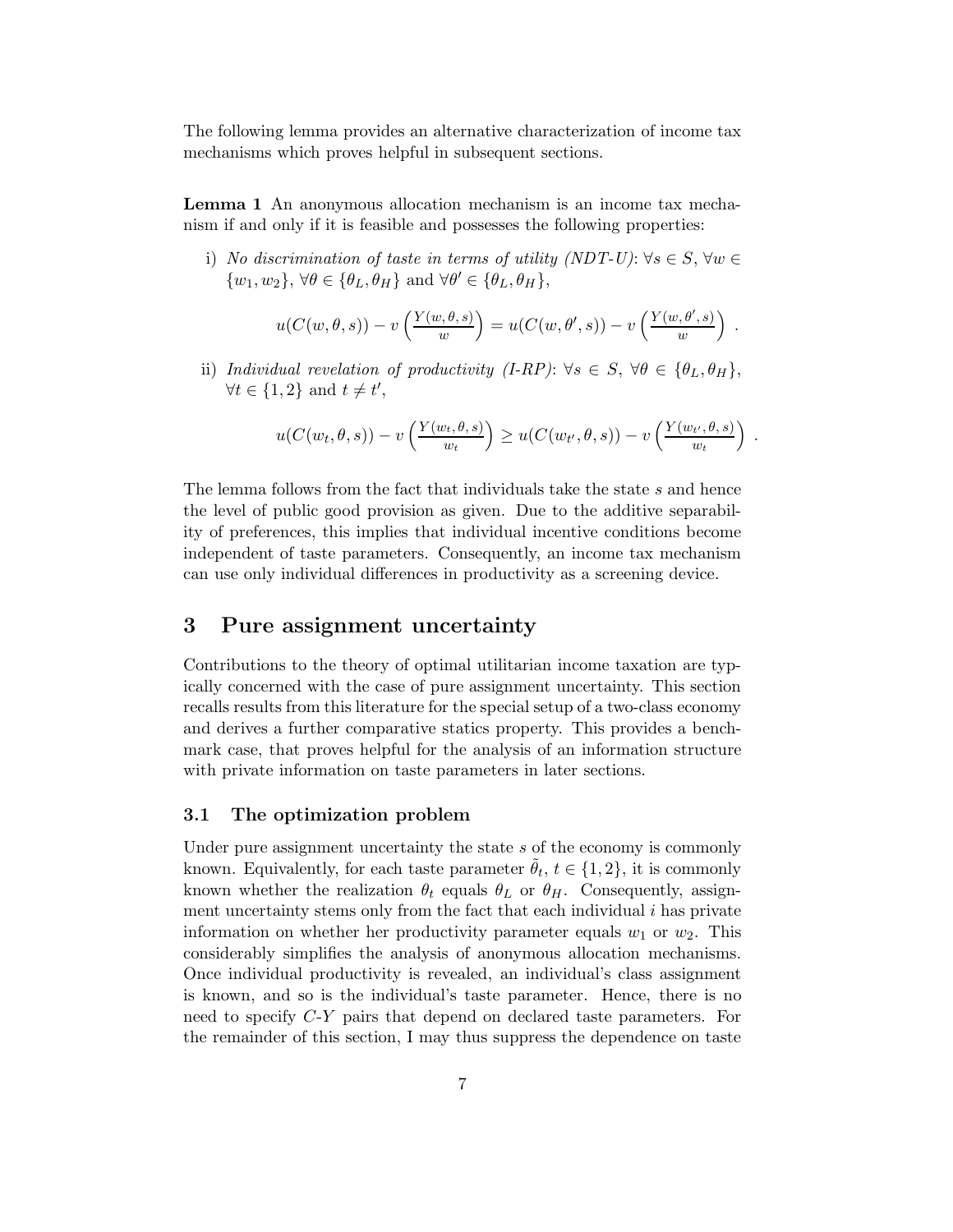parameters and write  $C_t(s)$  and  $Y_t(s)$  instead of  $C(w_t, \theta_t, s)$  and  $Y(w_t, \theta_t, s)$ . Under pure assignment uncertainty, an income tax mechanism is a collection  ${Q(s), Y_1(s), C_1(s), Y_2(s), C_2(s)}_{s \in S}$ , which satisfies, for all s, the feasibility constraints

$$
Y_1(s) - C_1(s) + Y_2(s) - C_2(s) \ge kQ(s), \quad Q(s) \in \{0, 1\},\tag{2}
$$

and the I-RP constraints

$$
u(C_1(s)) - v\left(\frac{Y_1(s)}{w_1}\right) \ge u(C_2(s)) - v\left(\frac{Y_2(s)}{w_1}\right) ,
$$
  

$$
u(C_2(s)) - v\left(\frac{Y_2(s)}{w_2}\right) \ge u(C_1(s)) - v\left(\frac{Y_1(s)}{w_2}\right) .
$$
 (3)

Note that, under pure assignment uncertainty, the  $NDT-U$  property is moot. There is no need to specify a  $C-Y$  pair for individuals who claim a "wrong" taste parameter. The "true" taste parameter is known anyway once an individual's productivity level is revealed.

In state s, an income tax mechanism generates a utilitarian welfare level, which is, in the following, written as

$$
W(s) := (\theta_1 + \theta_2)Q(s) + u(C_1(s)) - v\left(\frac{Y_1(s)}{w_1}\right) + u(C_2(s)) - v\left(\frac{Y_2(s)}{w_2}\right)
$$

.

Under pure assignment uncertainty, the state  $s$  is commonly known. Hence, it might seem natural to define an optimal utilitarian income tax mechanism such that, for given s,  $W(s)$  is maximized subject to the feasibility constraints in  $(2)$  and the *I-RP* constraints in  $(3)$ . I will, however, proceed differently. Below a definition is stated which yields trivially the same set of optimal allocations, but facilitates a comparison to the case of private information on taste parameters discussed in later sections.

An income tax mechanism is evaluated from an ex ante perspective, which is defined as a hypothetical situation where the actual state s is not yet known. That is, the objective function is a weighted average of the welfare levels in  ${W(s)}_{s \in S}$ , with a probability weight attached to each state s. These probability weights are taken to be the prior beliefs of the tax setting planner who perceives the actual state s of the economy as the realization of a random variable  $\tilde{s}$ . The prior beliefs are denoted  $p := (p_{LL}, p_{LH}, p_{HL}, p_{HH}),$ where  $p_{LL} := \text{prob}(\tilde{s} = s_{LL}), p_{LH} := \text{prob}(\tilde{s} = s_{LH}),$  etc. Expected welfare from the planner's ex ante perspective is accordingly given by

$$
EW = p_{LL}W(s_{LL}) + p_{LH}W(s_{LH}) + p_{HL}W(s_{HL}) + p_{HH}W(s_{HH}).
$$

Definition 1 Under pure assignment uncertainty, an optimal income tax mechanism solves the problem of choosing  $\{Q(s), Y_1(s), C_1(s), Y_2(s), C_2(s)\}_{s\in S}$ in order to maximize EW subject to the feasibility constraints in (2) and the *I-RP* constraints in  $(3)$ .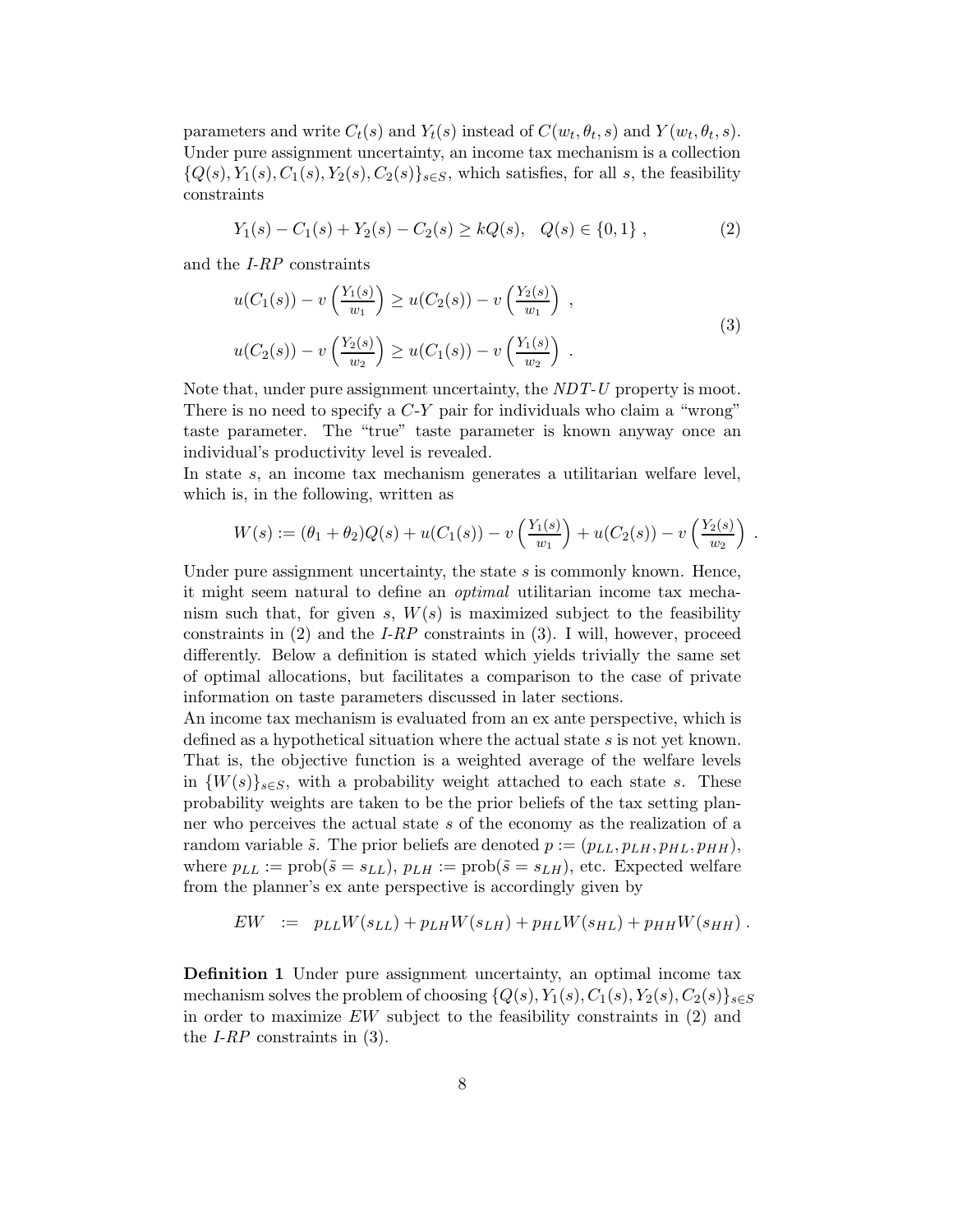For brevity, I refer to this optimal income tax problem under pure assignment uncertainty as the *informed problem* and to its solution as the *informed* optimum.

#### Characterizing the informed optimum

For a characterization of the informed optimum, it is helpful to introduce the following auxiliary problem, which does not include a public good but instead an exogenous revenue requirement  $r \geq 0$  in the budget constraint.

$$
\max_{C_1, Y_1, C_2, Y_2} \quad u(C_1) - v\left(\frac{Y_1}{w_1}\right) + u(C_2) - v\left(\frac{Y_2}{w_2}\right)
$$
\ns.t.

\n
$$
Y_1 - C_1 + Y_2 - C_2 \ge r,
$$
\n
$$
u(C_1) - v\left(\frac{Y_1}{w_1}\right) \ge u(C_2) - v\left(\frac{Y_2}{w_1}\right),
$$
\n
$$
u(C_2) - v\left(\frac{Y_2}{w_2}\right) \ge u(C_1) - v\left(\frac{Y_1}{w_2}\right).
$$
\n(4)

A solution to problem  $(4)$  is parameterized by the revenue requirement r and denoted  $(Y_1^*(r), C_1^*(r), Y_2^*(r), C_2^*(r))$ . The following result is well known (see e.g. Stiglitz (1982)).

Lemma 2 At a solution to problem (4) the feasibility constraint and only the I-RP constraint for  $t = 2$  are binding, implying that there is a *distortion* at the bottom and no distortion at the top:

$$
MRS_1^* := \frac{\frac{1}{w_1}v'\left(\frac{Y_1^*(r)}{w_1}\right)}{u'(C_1^*(r))} < 1 \quad \text{and} \quad MRS_2^* := \frac{\frac{1}{w_2}v'\left(\frac{Y_2^*(r)}{w_2}\right)}{u'(C_2^*(r))} = 1 \ .
$$

Intuitively, problem (4) is essentially a problem of redistribution under incentive constraints. As the more productive suffer less from the necessity to generate income, a utilitarian planner wants them to work harder. This implies a binding I-RP constraint for this class of individuals at the informed optimum.

The informed optimum is now characterized with reference to problem (4). I use a shorthand notation for the utility level at a solution to problem (4) induces for type  $t$  individuals:<sup>8</sup>

$$
R_t(r) \quad := \quad u(C_t^*(r)) - v\left(\frac{Y_t^*(r)}{w_t}\right)
$$

.

 ${}^{8}$ I use the letter R to indicate that I refer to a utility level which is generated by a solution to an optimization problem with an exogenous Revenue Requirement.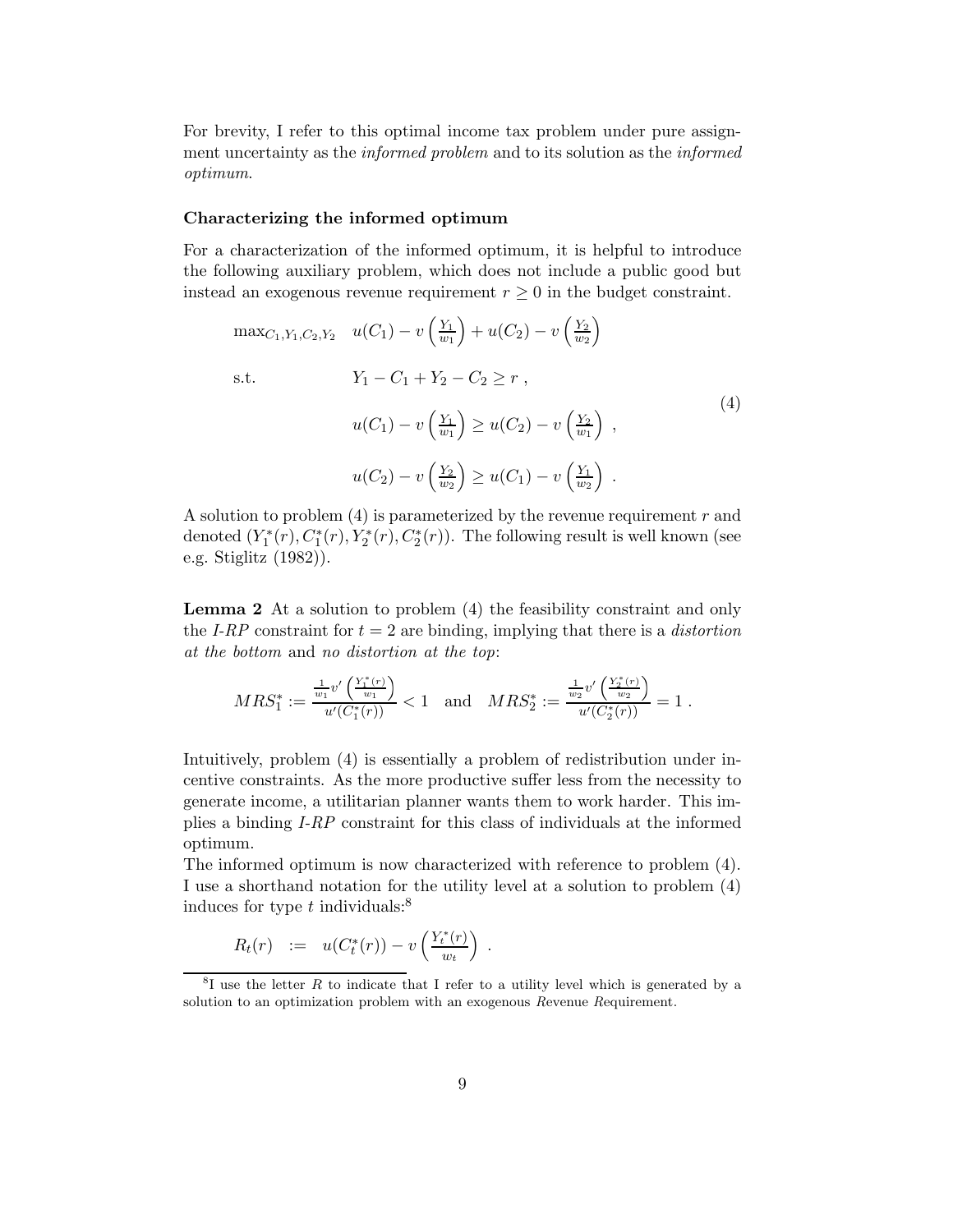Obviously, the informed utilitarian planner decides on public good provision according to the following criterion:  $Q(s) = 1$  if and only if

$$
\theta_1 + \theta_2 \geq R_1(0) + R_2(0) - (R_1(k) + R_2(k)).
$$

Under this criterion, the provision rule chosen by an informed planner depends on the parameter values  $\theta_L$  and  $\theta_H$ . E.g. if

$$
2\theta_L > R_1(0) + R_2(0) - (R_1(k) + R_2(k)),
$$

then an informed planner chooses  $Q(s) = 1$  for all s. To avoid a lengthy discussion of each conceivable parameter constellation, I focus on a particular case.

Assumption 1 An informed planner chooses to install the public good in all states except state  $s_{LL}$ :<sup>9</sup>

$$
\theta_H + \theta_L \geq R_1(0) + R_2(0) - (R_1(k) + R_2(k)) \geq 2\theta_L.
$$

For ease of reference, I denote by  $Q^i$  :  $Q = 0 \iff s = s_{LL}$  the provision rule chosen by an informed planner. To complete the description of the informed optimum, I denote by  $U_1^i(s)$  and  $U_2^i(s)$  the realized utility levels of class 1 and class 2 individuals. Obviously,

$$
U_1^i(s) = \begin{cases} R_1(0), & \text{if } s = s_{LL}, \\ \theta_L + R_1(k), & \text{if } s = s_{LH}, \\ \theta_H + R_1(k), & \text{if } s = s_{HL}, \\ \theta_H + R_1(k), & \text{if } s = s_{HH} \end{cases}
$$
 and  

$$
U_2^i(s) = \begin{cases} R_2(0), & \text{if } s = s_{LL}, \\ \theta_H + R_2(k), & \text{if } s = s_{LH}, \\ \theta_L + R_2(k), & \text{if } s = s_{HL}, \\ \theta_H + R_2(k), & \text{if } s = s_{HH}. \end{cases}
$$

I refer to the expression  $R_t(0) - R_t(k)$  as the *utility loss* of class t from paying for public good provision at the informed optimum. Moreover, I say that for class t individuals, the *willingness to pay for the public good* is positive (negative) if the *utility gain*  $\theta_t$  exceeds (falls short of) this utility loss, i.e. if  $\theta_t - (R_t(0) - R_t(k))$  is positive (negative).

<sup>&</sup>lt;sup>9</sup>Obviously, a parameter constellation such that  $Q = 1$  is desired in every (no) state of the world is not very interesting. Hence, the only alternative of interest is that  $Q = 0$ is preferred in states  $s_{LH}$  and  $s_{HL}$ . An investigation of this case gives rise to an analysis which is analogous to the one presented below.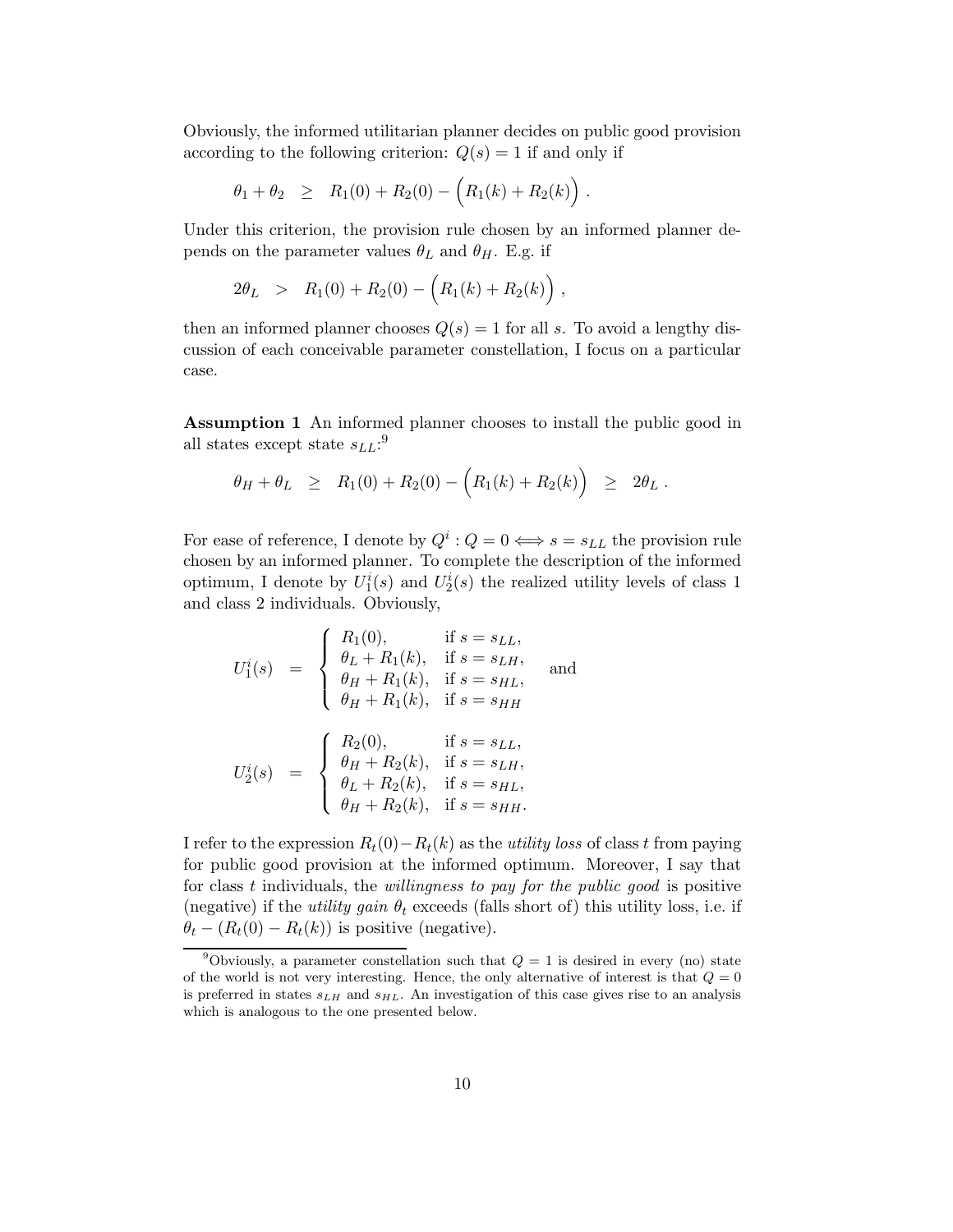#### 3.2 Conflicting interests at the informed optimum

Even though an optimal utilitarian income tax attaches equal weight to the utility levels realized by the more and the less able class of individuals, the informed optimum may give rise to conflicting views on the desirability of public good provision. To illustrate this, suppose for the sake of concreteness that

$$
R_1(0) - R_1(k) > \theta_H > \theta_L > R_2(0) - R_2(k). \tag{5}
$$

In this scenario, for the more productive individuals, the utility loss is so small that their willingness to pay for the public good is positive in all states s. By contrast, the less productive suffer so severely from the increased revenue requirement if the public good is installed that they oppose provision in every state of the world.

A clarification of the possible patterns of conflicting interests will be important for an understanding of the additional incentive problems that come into play under an information structure with private information on taste parameters. Intuitively, if the scenario characterized by the inequalities in (5) arises, less productive individuals want to prevent the public good from being installed in every state s, and hence they have an incentive to report a low taste realization even if in fact their taste parameter is high. Likewise, the more able class wants to get the public good in every state and might be tempted to report a high taste in case of a low taste realization.

The following lemma is important for an understanding of possible scenarios of conflicting interests. It shows that for the less productive class of individuals the utility loss is larger if in problem  $(4)$  the revenue requirement r is increased. In more technical terms, the lemma establishes a property of decreasing differences according to which a lower productivity level translates into a larger utility loss. The proof relies on the following assumption:

**Assumption 2** The function v is strictly convex and satisfies<sup>10</sup>

$$
\forall x \geq 0: \frac{1}{w_1^2} v''\left(\frac{x}{w_1}\right) \geq \frac{1}{w_2^2} v''\left(\frac{x}{w_2}\right).
$$

**Lemma 3** Let  $v(\cdot)$  satisfy Assumption 2. Let  $r' > r$ . Then:

$$
R_1(r) - R_1(r') > R_2(r) - R_2(r') > 0.
$$

The intuition behind this observation is as follows: Consider a solution to problem (4) and suppose the revenue requirement is slightly increased.

<sup>&</sup>lt;sup>10</sup>Note that a sufficient condition for Assumption 2 is  $v''' \ge 0$ . An alternative assumption, which would also yield the result of Lemma 3, is that the function  $v$  is linear. For a discussion of this quasi-linear case, see Weymark (1986) or Boadway et al. (2000).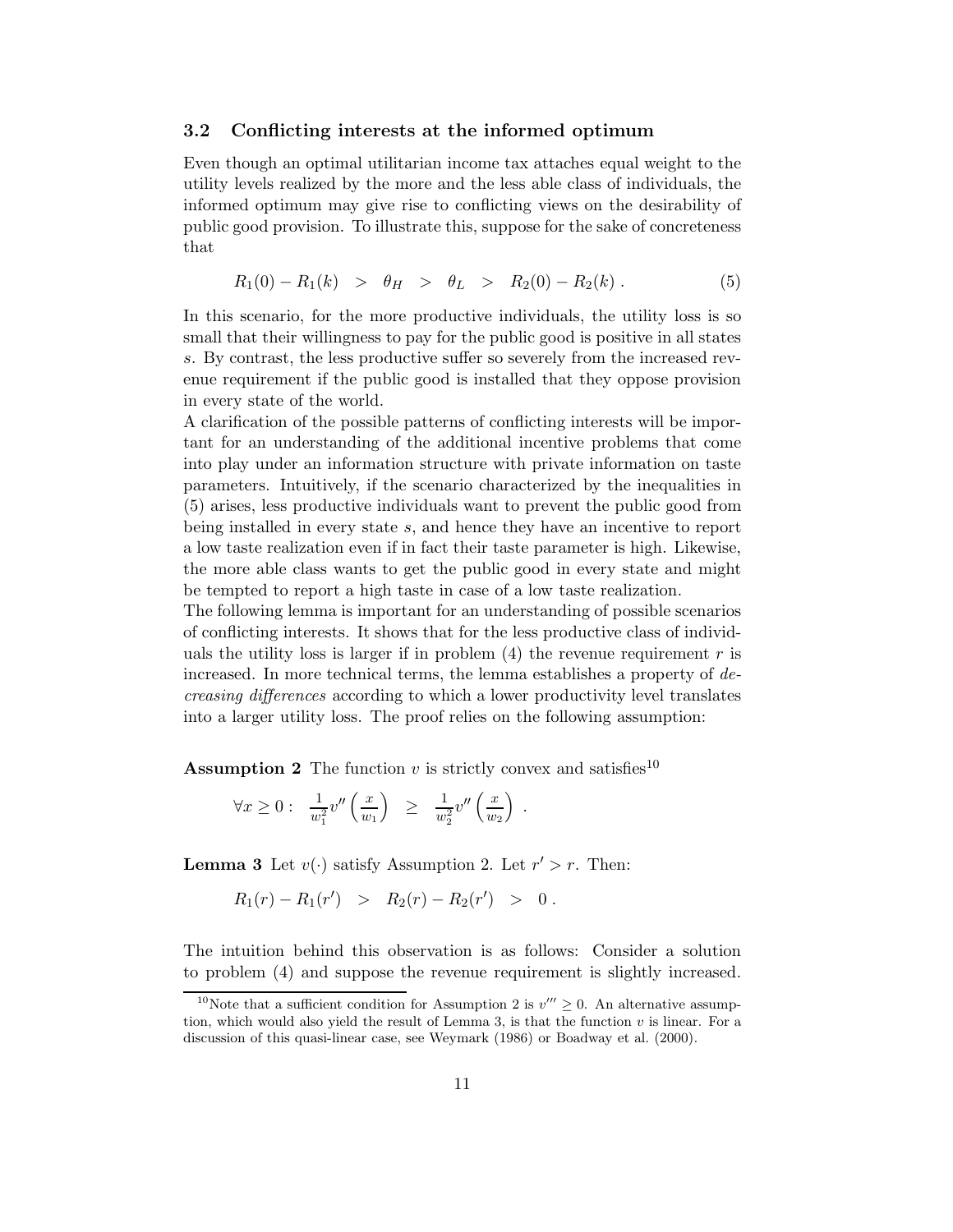The more productive cannot be forced to cover the resulting small budget deficit, as this would violate their  $I-RP$  constraint. To the contrary, less able individuals can be made worse off without violating any constraint. Consequently, the planner has to make them worse off if there is a need to extract larger revenues.

#### Possible scenarios of conflicting interests

If combined with the observation that the utility loss is larger for less able individuals, as shown in lemma 3, assumption 1 implies that the willingness of less able individuals to pay is negative if  $\theta_1 = \theta_L$ . Analogously, for the more productive class, the willingness to pay is positive if  $\theta_2 = \theta_H$ ,

$$
R_1(0) - R_1(k) > \theta_L
$$
 and  $\theta_H > R_2(0) - R_2(k)$ . (6)

These inequalities in conjunction with assumption 1 reduce the set of possible parameter constellations. The following three scenarios may arise.

$$
Sc.1: \theta_H \ge R_1(0) - R_1(k) > R_2(0) - R_2(k) \ge \theta_L,
$$
  
\n
$$
Sc.2: \theta_H \ge R_1(0) - R_1(k) \ge \theta_L > R_2(0) - R_2(k),
$$
  
\n
$$
Sc.3: R_1(0) - R_1(k) > \theta_H > \theta_L > R_2(0) - R_2(k).
$$

These inequalities are interpreted as follows.

Scenario 1: For individuals of any class  $t$ , willingness to pay for the public good is positive if the taste realization is high,  $\theta_t = \theta_H$ , and is negative if the taste realization is low,  $\ddot{\theta}_t = \theta_L$ . Scenario 1 hence gives rise to the statement that, at the *informed optimum*, willingness to pay for the public good is independent of earning ability.

Scenario 2: For the less productive class, as under Scenario 1, the willingness to pay for the public good is positive only if the utility gain is high. In contrast, more productive individuals, whose utility loss is smaller, have a positive willingness to pay in any state s.

Scenario 3: For more productive individuals, as under Scenario 2, the willingness to pay for the public good is always positive. In addition, less able individuals suffer from such a heavy utility loss that their willingness to pay is negative in any state s.

## 4 Private information on taste parameters

From now on, I consider an information structure with private information on taste parameters. Consequently, a utilitarian planner faces the problem of information aggregation simultaneously with the screening problem of identifying which individual belongs to which class. This necessity of information aggregation will in general cause additional incentive problems, on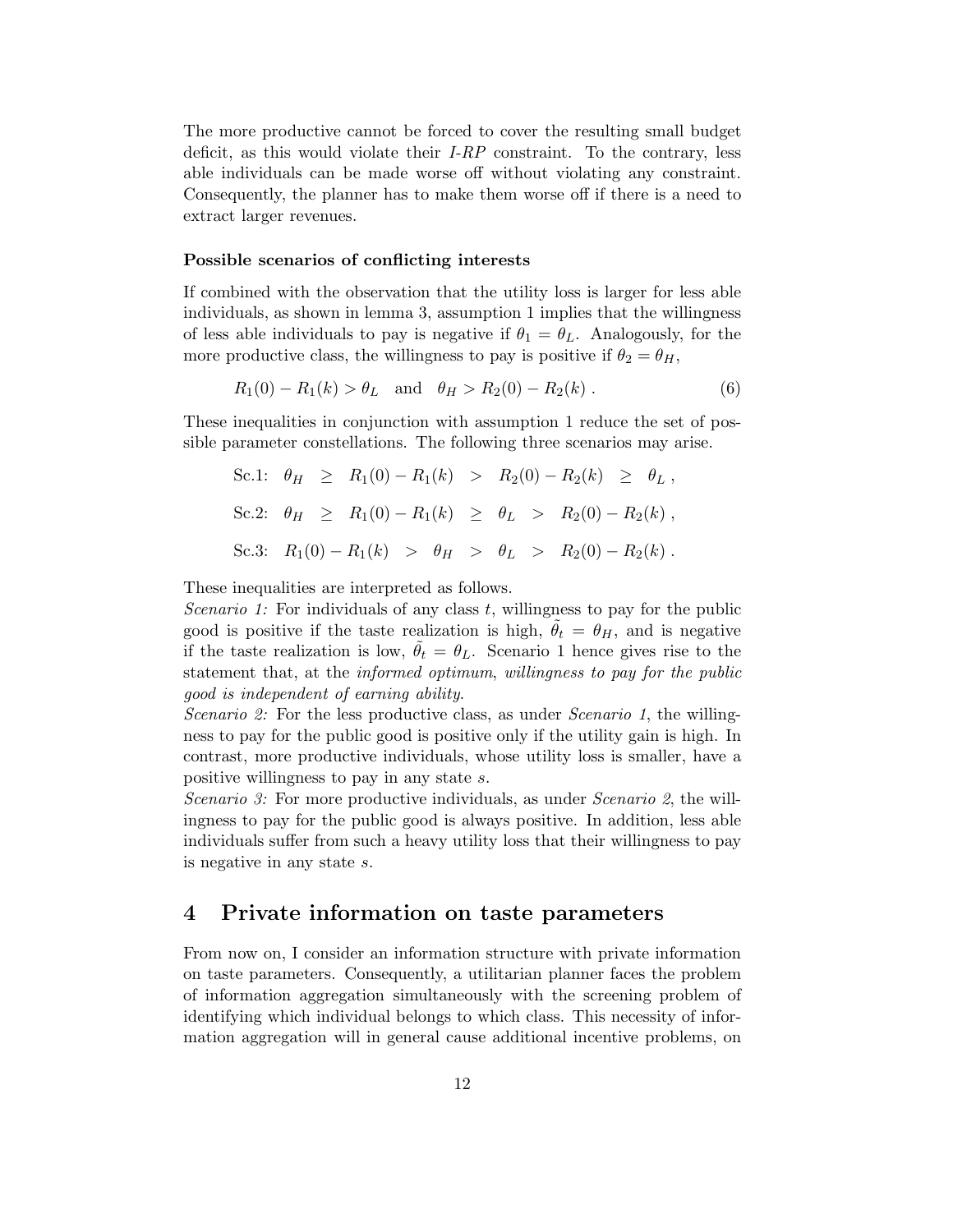top of the I-RP requirement.

To illustrate this, suppose Scenario 2 applies and ask whether the informed optimum is implementable. If one takes the view that individual incentives are enough, the answer is yes. As all individuals take the mechanism designer's perception of the actual state as outside their influence, no isolated individual has a reason to misreport her own taste parameter. However, if the informed optimum is implemented, the more productive individuals want to have the public good in all states of the world, that is, even if  $\theta_2 = \theta_L$ . And moreover, if class 2 individuals are able to convince the utilitarian planner that their taste parameter is in fact high, they can ensure the provision of the public good. As the decision on provision is based on a revelation game, there is an obvious way to achieve this: a collective lie of all class 2 individuals on their taste parameter.

These considerations highlight the following issues: First, with private information on taste parameters, a mechanism designer may not be able to detect a deviation from the truth by a subset of agents. If all class 2 individuals make the same announcement  $\hat{\theta}_2$ , it is not possible to tell whether those individuals are jointly lying or are jointly telling the truth. Second, such a deviation may be beneficial for such a subset of agents. Third, it is not prevented by individual incentive compatibility. Given that all class 2 individuals lie about their taste parameter, there is no incentive for an isolated class 2 individual to reveal the realization of  $\theta_2$  truthfully. Due to the NDT-U property of income tax mechanisms, this is a systematic feature. A collective deviation involving taste parameters is not undermined by individual incentives.

#### 4.1 Collective Incentive Compatibility

In the following a *collectively incentive compatible*  $(C$ *-IC*) income tax mechanism is defined. Such a mechanism ensures that truth-telling is an equilibrium outcome even under the threat of collective manipulations.

Denote by  $\mathcal J$  the set of measurable subsets of the set of agents,  $I = [0, 1]$ , with positive length. A typical element is denoted  $J$ . Denote the true profile of characteristics in J by  $\gamma_J := \{ (w^j, \theta^j) \}_{j \in J}$ . Denote the reported profile by  $\hat{\gamma}_J := \{(\hat{w}^j, \hat{\theta}^j)\}_{j \in J}.$ 

Denote the cross-section distribution of announcements induced by  $\hat{\gamma}_J$  if the true state of the economy is  $s \in S$  and all individuals not in J report truthfully by  $\delta(\hat{\gamma}_J, s)$ . Note that any such distribution belongs to the set  $\Delta(\Gamma)$  of probability distributions on  $\Gamma = \{w_1, w_2\} \times \{\theta_L, \theta_H\}$ , i.e. it assigns a probability weight to each of the four elements of Γ.

Denote by  $\mathcal{D} := \{d_{LL}, d_{LH}, d_{HL}, d_{HH}\}\$ the set of cross-section distributions of characteristics which correspond in an obvious way to the possible states of the world, e.g.  $d_{LH}$  is a distribution which assigns equal mass to the elements of  $\Gamma_r(s_{LH}) = \{(w_1, \theta_L), (w_2, \theta_H)\}\.$  For  $\delta(\hat{\gamma}_J, s) \in \mathcal{D}$ , denote by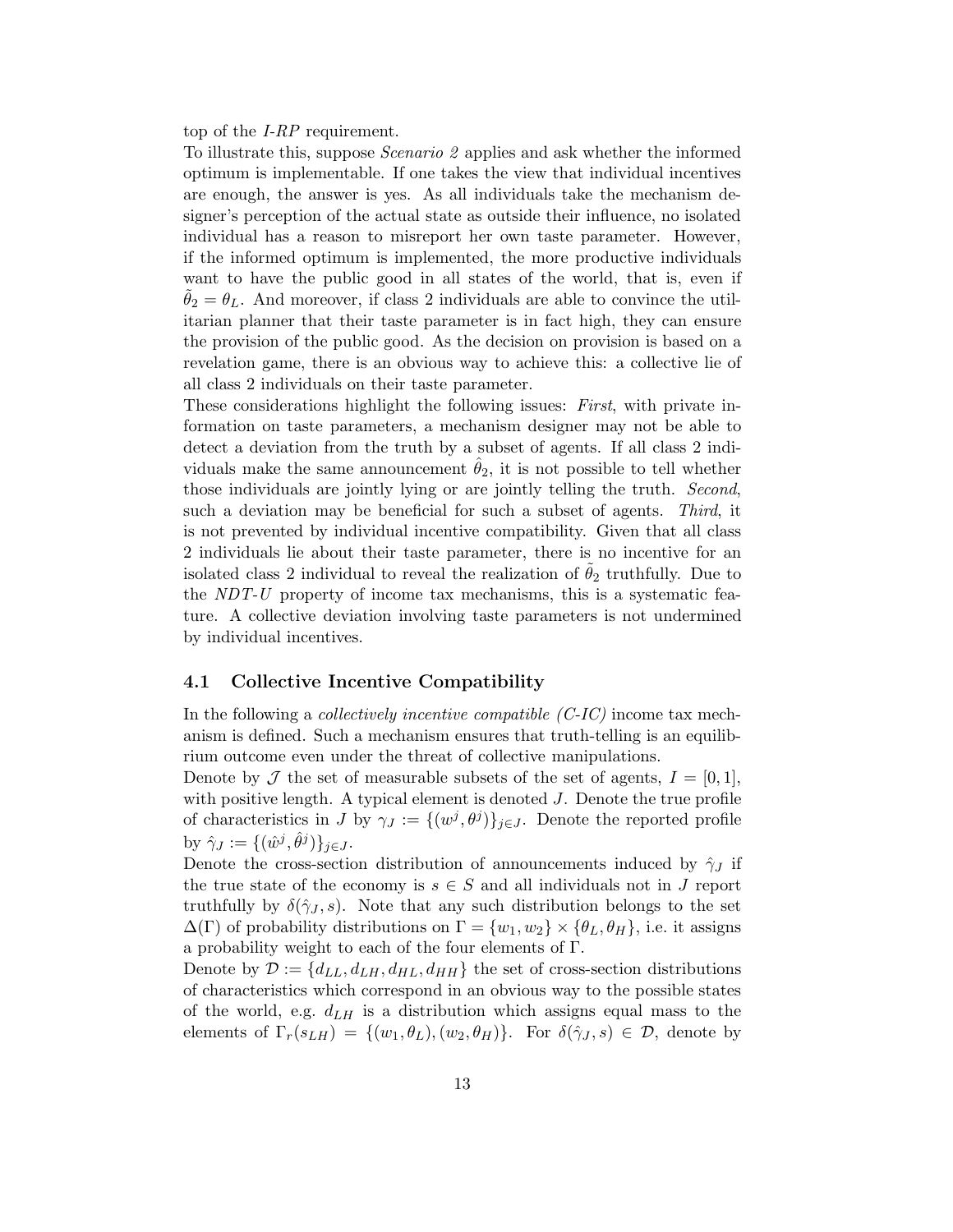$\hat{s}(\hat{\gamma}_J, s) \in S$ , the *perceived* state of the world, e.g. if  $\delta(\hat{\gamma}_J, s) = d_{LH}$ , then  $\hat{s}(\hat{\gamma}_J, s) = s_{LH}.$ 

**Definition 2** A coalition  $J$  is said to *manipulate* an income tax mechanism if there exists  $s \in S$  and  $\hat{\gamma}_J \neq \gamma_J$  with the following properties:

- i) Undetectability. The induced distribution is feasible:  $\delta(\hat{\gamma}_J, s) \in \mathcal{D}$ .
- ii) Unanimity. All coalition members are strictly better off when choosing to report according to  $\hat{\gamma}_J$  instead of  $\gamma_J$ .  $\forall j \in J$ :

$$
\theta^{j} Q(\hat{s}(\hat{\gamma}_{J}, s)) + u(C(\hat{w}^{j}, \hat{\theta}^{j}, \hat{s}(\hat{\gamma}_{J}, s))) - v\left(\frac{Y(\hat{w}^{j}, \hat{\theta}^{j}, \hat{s}(\hat{\gamma}_{J}, s))}{w^{j}}\right)
$$
  
> 
$$
\theta^{j} Q(s) + u(C(w^{j}, \theta^{j}, s)) - v\left(\frac{Y(w^{j}, \theta^{j}, s)}{w^{j}}\right).
$$

iii) Individual Stability. No coalition member departs – unilaterally – from coalitional behavior. Given the *I-IC*-constraints, this requires,  $\forall j \in J$ :

$$
\theta^{j} Q(\hat{s}(\hat{\gamma}_{J}, s)) + u(C(\hat{w}^{j}, \hat{\theta}^{j}, \hat{s}(\hat{\gamma}_{J}, s))) - v\left(\frac{Y(\hat{w}^{j}, \hat{\theta}^{j}, \hat{s}(\hat{\gamma}_{J}, s))}{w^{j}}\right)
$$
  
= 
$$
\theta^{j} Q(\hat{s}(\hat{\gamma}_{J}, s)) + u(C(w^{j}, \theta^{j}, \hat{s}(\hat{\gamma}_{J}, s))) - v\left(\frac{Y(w^{j}, \theta^{j}, \hat{s}(\hat{\gamma}_{J}, s))}{w^{j}}\right).
$$

iv) Collective Stability. There does not exist a subcoalition  $K \subset J$ , with an *undetectable* collective deviation  $\tilde{\gamma}_K \neq \tilde{\gamma}_K$  that induces a state perception  $\hat{s}(\tilde{\gamma}_K, \hat{\gamma}_{J\setminus K}, s)$  that makes all members of K strictly better off relative to  $\hat{s}(\hat{\gamma}_J, s)$  (*unanimity*), prescribes for all its members individually best responses given the state perception  $\hat{s}(\tilde{\gamma}_K, \hat{\gamma}_{J\setminus K}, s)$ (*individual stability*) and is not threatened by further collective manipulations, which satisfy all these requirements (collective stability).

An income tax mechanism is said to be *collectively incentive compatible (C*-IC) if there exists no manipulating coalition.

According to this definition, a coalition considers a collective deviation in response to truth-telling of all other individuals. The scope for manipulation is limited by the requirement that it must not be detectable, i.e. the relevant coalitional plans are only those for which it does not become apparent that a manipulation has occurred. Moreover, coalition members have to agree unanimously on a deviation and may not use side payments to reach such an agreement. Finally, a coalition has to meet two *stability* requirements. The incentives coalition members face individually must not conflict with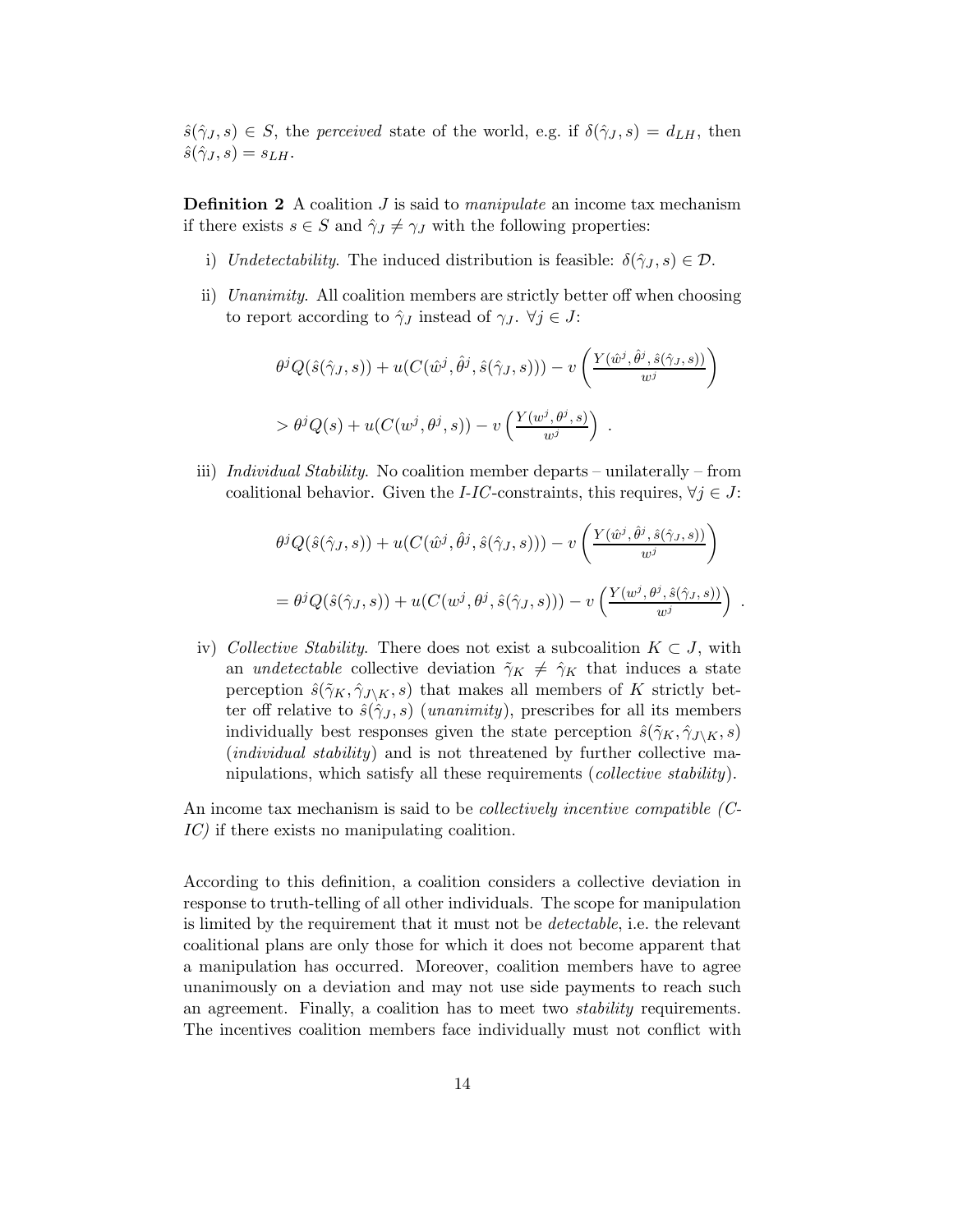the message profile used by the coalition; that is, collective manipulations are a concern only in so far as they do not conflict with I-IC. In addition, a conceivable collective manipulation must not provoke the formation of a subcoalition which departs from the original coalitional plan. These stability requirements have been introduced by Bernheim et al. (1986) in their definition of a coalition-proof Nash-equilibrium.

A peculiarity of Definition 2 is that the collective stability of a coalition  $J$  is defined with reference to the collective stability of a coalition  $K \subset J$ . Obviously, in a continuum economy, there is no chance of tracing these notions back to the collective stability of some "smallest" coalitions. As will become clear (see Proposition 1), for the purposes of this paper, this does not create a problem. The structure of a two-class economy is sufficiently simple to arrive at a complete characterization of  $C$ - $IC$  income tax mechanisms.

With reference to the literature, different interpretations of the implicit assumptions on coalition formation can be given. First, suppose that pre-play communication resolves the uncertainty among individuals about the actual state of the economy.<sup>11</sup> The above definition then requires that truth-telling is a best response from the perspective of a coalition whose members know the true state of the world and presume that all individuals outside the coalition tell the truth. Alternatively, C-IC can be framed as a robustness-requirement.<sup>12</sup> It implies that ex post, after the state of the world has become commonly known, no subset of individuals would *jointly* want to revise their announcements if they were, hypothetically, given the opportunity to do so.

#### 4.2  $C$ -IC in the two-class economy

The definition of C-IC stated above is rather abstract in the sense that it excludes any kind of coalitional manipulation. This concern can be simplified by making use of the specific features of a two-class economy. As developed below, it suffices to exclude manipulative threats of coalitions, which consist of all individuals of one class. Moreover, individual and collective incentive concerns can be separated: the latter require that individuals belonging to the same class are prevented from a collective lie on their taste parameter, while the former ensure a revelation of productivity parameters.

**Definition 3** A *utility allocation* specifies for every state  $s \in S$ , utility levels  $\tilde{U}_1(s)$  and  $\tilde{U}_2(s)$  for type 1 and type 2 individuals, respectively. A

 $11$ Such pre-play communication works if one assumes that individuals are able to solve pure coordination problems by cheap talk, Farrell and Rabin (1996).

 $12Robustness$  requires that the set of implementable allocations does not depend on assumptions about the prior beliefs of individuals. For a more extensive discussion, see, e.g. Bergemann and Morris (2005); Chung and Ely (2004) or Kalai (2004).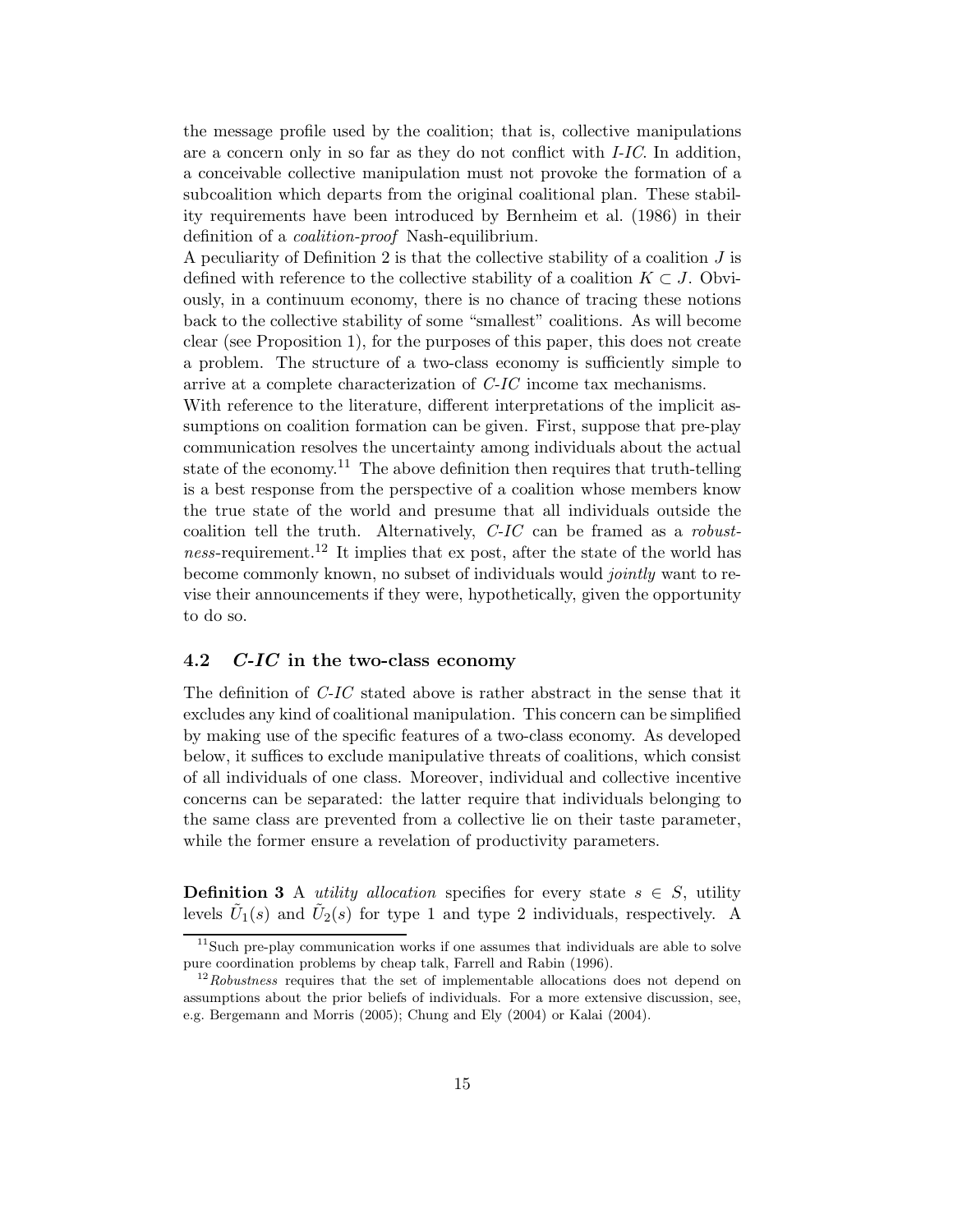utility allocation is said to be *implementable* if there exists a  $C$ - $IC$  income tax mechanism such that  $\forall s \in S$ , and for all  $(w_t, \theta_t) \in \Gamma_r(s)$ ,

$$
\tilde{U}_t(s) = \theta_t Q(s) + u(C(w_t, \theta_t, s)) - v\left(\frac{Y(w_t, \theta_t, s)}{w}\right)
$$
  
=:  $\theta_t Q(s) + V_t(s)$ ,

where  $V_t(s)$  is a shorthand for the utility class t individuals derive in state s from their consumption-income combination.

A utility allocation  $\{\tilde{U}_1(s), \tilde{U}_2(s)\}_{s \in S}$  is said to be *Pareto-optimal* if it is implementable and there does not exist some other implementable utility allocation  $\{\tilde{U}'_1(s), \tilde{U}'_2(s)\}_{s\in S}$  which yields, in all states s and for all  $t \in \{1, 2\}$ , a weakly larger utility level,  $\tilde{U}'_t(s) \geq \tilde{U}_t(s)$ , and in some state s and for some class t a strictly larger utility level,  $\tilde{U}'_t(s) > \tilde{U}_t(s)$ .

**Proposition 1** Suppose there is no pooling of earning ability, that is,  $\forall s \in$  $S, \forall (w_t, \theta_t) \in \Gamma_r(s), (C(w_1, \theta_1, s), Y(w_1, \theta_1, s)) \neq (C(w_2, \theta_2, s), Y(w_2, \theta_2, s))$ .<sup>13</sup> Then, a utility allocation is Pareto-optimal if and only if it is implementable by a feasible allocation mechanism which satisfies  $I-RP$  and the following properties:

i) Collective revelation of taste on the class level  $(C-RT-C): \forall x \in \{L, H\},\$  $\forall \hat{x} \in \{L, H\}, \forall y \in \{L, H\} \text{ and } \forall \hat{y} \in \{L, H\}$ :

$$
\theta_x Q(s_{xy}) + V_1(s_{xy}) \ge \theta_x Q(s_{\hat{xy}}) + V_1(s_{\hat{xy}}),
$$

$$
\theta_y Q(s_{xy}) + V_2(s_{xy}) \ge \theta_y Q(s_{x\hat{y}}) + V_2(s_{x\hat{y}}).
$$

ii) No discrimination of taste in terms of consumption and income (NDT-CY):  $\forall s \in S, \forall w \in \{w_1, w_2\}, \forall \theta \in \{\theta_L, \theta_H\} \text{ and } \forall \theta' \in \{\theta_L, \theta_H\},\$ 

$$
(C(w, \theta, s), Y(w, \theta, s)) = (C(w, \theta', s), Y(w, \theta', s))
$$
.

The NDT-CY property requires that, for a given distribution of characteristics in the economy, the allocation of private goods is independent of taste parameters. This is a slightly stronger property as relative to NDT-U. According to the C-RT-C-property, manipulations of coalitions consisting only of individuals with the same type and which misreport only the taste parameter are ruled out. Obviously, this condition is necessary for C-IC. Proposition 1 states that it is also sufficient if one restricts attention to Pareto-optimal allocations.

<sup>&</sup>lt;sup>13</sup>Absence of pooling is required only to make the presentation more accessible. In subsequent sections, optimal tax mechanisms are characterized without imposing this assumption. It will turn out that an optimum does not involve pooling.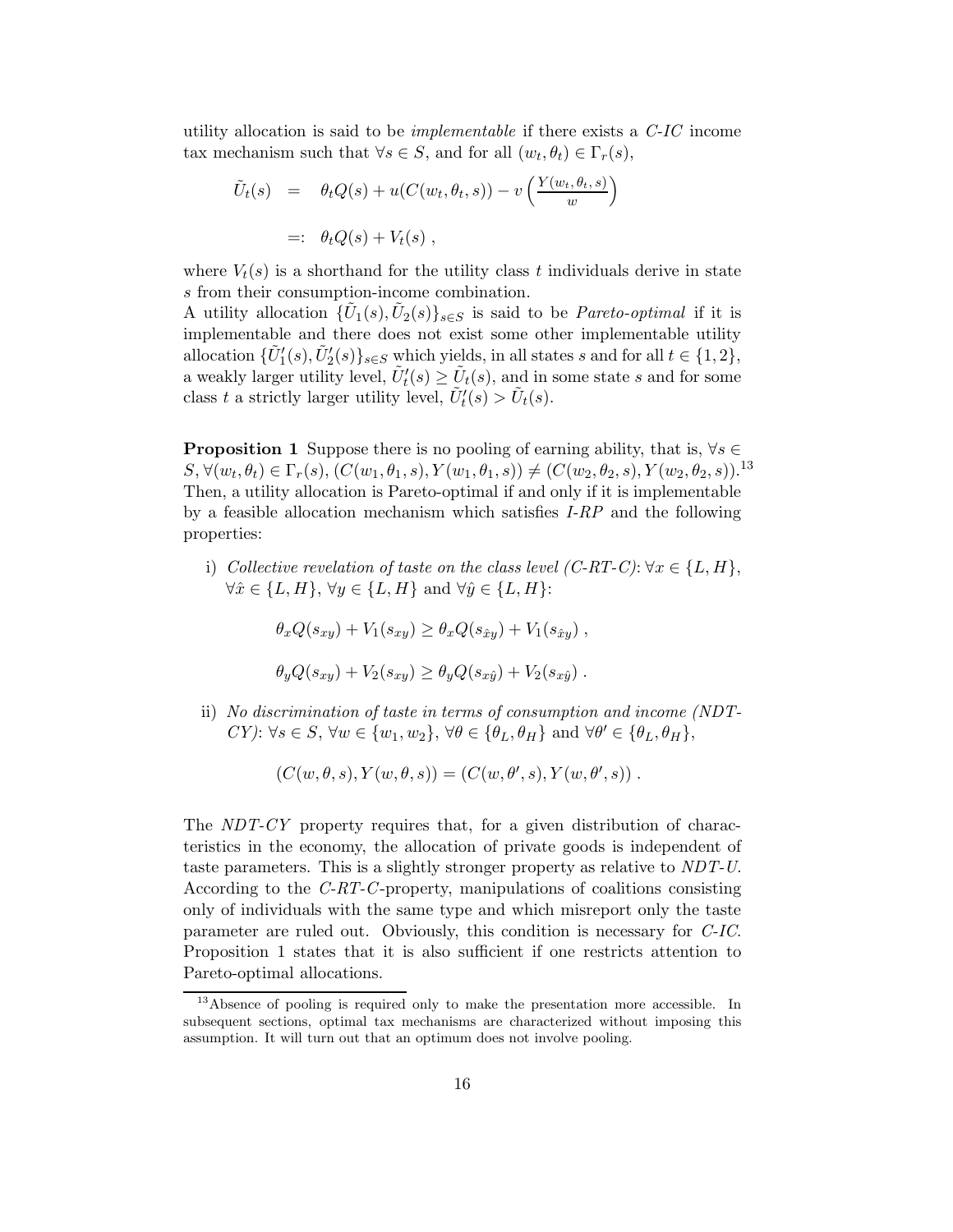The proof proceeds as follows. First it is shown that there cannot be an undetectable collective manipulation that involves productivity parameters. This would require some type 1 individuals to be willing to claim a high productivity and some type 2 individuals to be willing to claim a low productivity. Due to the single-crossing property, this is not compatible with I-IC unless there is pooling. Then, it is observed that undetectability in a two-class economy requires all individuals who report the same productivity parameter to agree on the reported taste parameter as well. Hence, there remain only two kinds of collective manipulations: those where only the individuals of one class lie on their taste parameter and those where individuals of both classes jointly lie on their taste parameter. The former kind of collective manipulation is ruled out by the C-RT-C property. The latter would require that both classes prefer a different state perception. It is shown that this situation can not arise under a Pareto-optimal utility allocation.

Proposition 1 justifies the restriction to allocation rules with the NDT-CY property. This implies that a more concise notation can be used. In the following, the consumption and income for an individual of type t, given that the state of the world is s, is written as  $(C_t(s), Y_t(s))$ , with the understanding that this pair equals both  $(C(w_t, \theta_L, s), Y(w_t, \theta_L, s))$  and  $(C(w_t, \theta_H, s), Y(w_t, \theta_H, s))$ . The *I-RP* property is hence written in the following as  $\forall s \in S, \forall t, \forall t' \neq t$ ,

$$
u(C_t(s)) - v\left(\frac{Y_t(s)}{w_t}\right) \ge u(C_{t'}(s)) - v\left(\frac{Y_{t'}(s)}{w_t}\right) . \tag{7}
$$

The budget constraints now read as  $\forall s \in S$ ,

$$
Y_1(s) - C_1(s) + Y_2(s) - C_2(s) \ge kQ(s) . \tag{8}
$$

The set of implementable allocation rules is represented in the remainder of the paper by the collections  $\{Q(s), Y_1(s), C_1(s), Y_2(s), C_2(s)\}_{s\in S}$ , which satisfy the  $C-RT-C$  property, as well as the inequalities in (7) and (8). The optimal utilitarian income tax mechanism is now defined as follows.

Definition 4 With private information on taste parameters, the optimal C-IC income tax solves the problem of choosing  $\{Q(s), Y_1(s), C_1(s), Y_2(s),$  $C_2(s)$ <sub>s∈S</sub>, subject to the *C-RT-C* constraint, the *I-RP* constraints in (7) and the feasibility constraints in  $(8)$ , in order to maximize  $EW$ .

This optimization problem differs from the one analyzed in the previous section by the presence of the  $C-RT-C$  constraints. Under pure assignment uncertainty, there is no need to take collective incentives into account.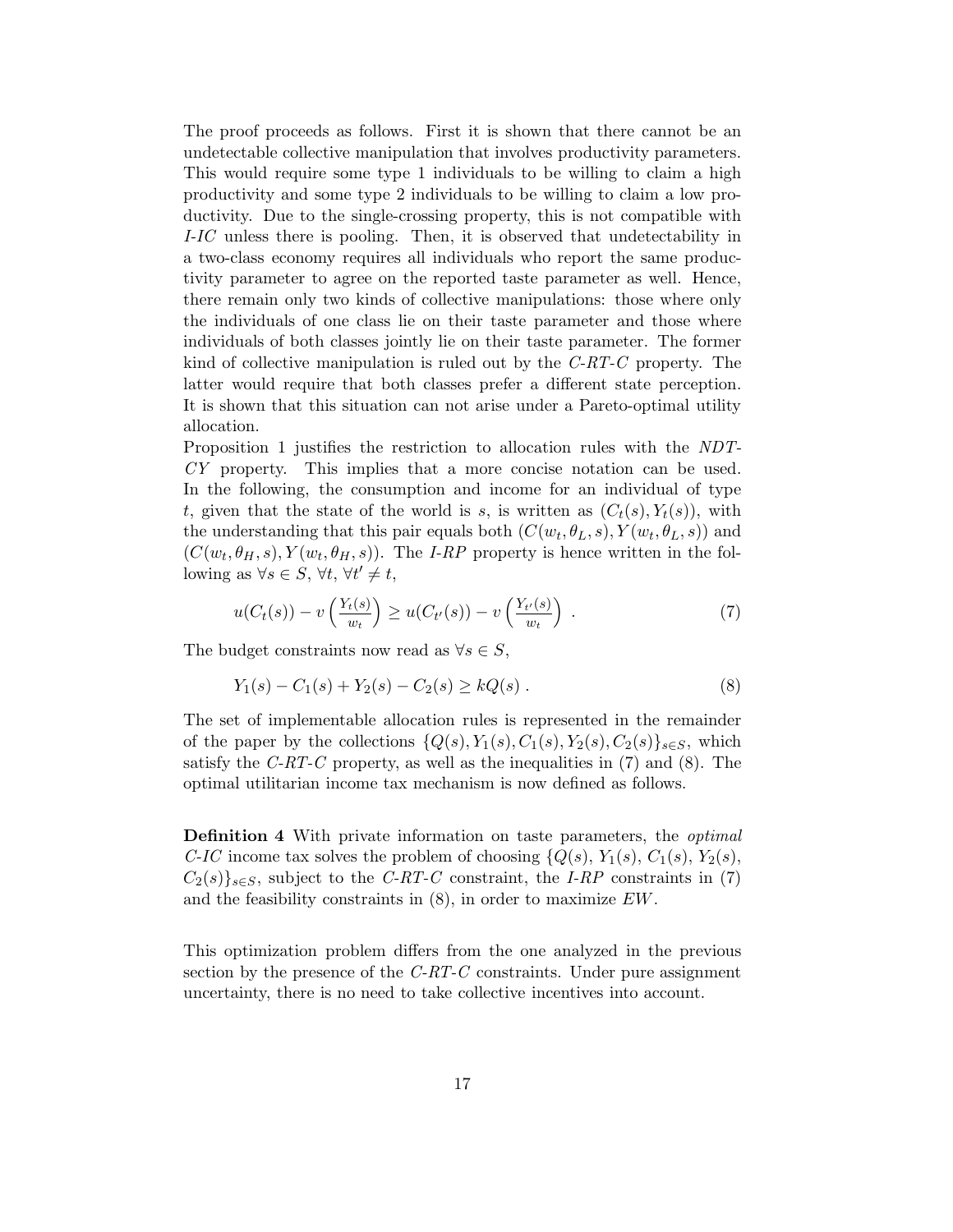## 5 Optimality under Collective Incentives

In this section, the properties of an optimal C-IC income tax are derived for each scenario. This is achieved via a two step procedure. The first step solves for an optimal C-IC income tax, taking the provision rule for the public good as given. The second step determines the optimal provision rule. This approach is tractable because of the fact that the  $C-RT-C$  constraints limit the number of admissible provision rules.

Lemma 4 Under C-RT-C, provision rules are increasing in both arguments,  $\forall x \in \{L, H\} : Q(s_{xL}) \leq Q(s_{xH})$  and  $\forall y \in \{L, H\} : Q(s_{Ly}) \leq Q(s_{Hy}).$ 

The monotonicity constraints stated in the lemma imply that there are only six candidate provision rules.<sup>14</sup> The provision rule  $Q^i$ :  $Q = 0 \Longleftrightarrow s = s_{LL}$ , which is part of the informed optimum, satisfies these constraints. The same is true for provision rule  $Q^{i'}$ , defined by  $Q = 1 \Longleftrightarrow s = s_{HH}$ , provision rule  $Q<sup>1</sup>$ , which calls for public good provision if and only if class 1 individuals have a high taste parameter  $Q^1$ :  $Q = 1 \iff s \in \{s_{HL}, s_{HH}\}\text{, and the}$ analogously defined provision rule  $Q^2$ :  $Q = 1 \Longleftrightarrow s \in \{s_{LH}, s_{HH}\}\.$  Finally, the monotonicity constraints are trivially satisfied by the constant provision rules  $Q \equiv 0$  and  $Q \equiv 1$ .

One of these six candidate provision rules is taken as given when undertaking the *first* step. The subsequent analysis focuses on the problem of finding an optimal C-IC income tax that implements the informed planner's provision rule  $Q^i$ . Formally, this problem is denoted *Problem P*<sup>*i*</sup> and defined as follows.

## The optimal C-IC income tax under  $Q^i$ : Problem  $P^i$

An optimal C-IC income tax which implements provision rule  $Q<sup>i</sup>$  solves the problem of choosing  ${Y_1(s), C_1(s), Y_2(s), C_2(s)}_{s \in S}$  in order to maximize the expected welfare contribution from consumption and income requirements

$$
EW_V := p_{LL}[V_1(s_{LL}) + V_2(s_{LL})] + p_{LH}[V_1(s_{LH}) + V_2(s_{LH})]
$$

$$
+ p_{HL}[V_1(s_{HL}) + V_2(s_{HL})] + p_{HH}[V_1(s_{HH}) + V_2(s_{HH})]
$$

subject to the  $C-RT-C$  constraints,<sup>15</sup>

$$
V_1(s_{LH}) = V_1(s_{HH}), \quad \theta_H \ge V_1(s_{LL}) - V_1(s_{HL}) \ge \theta_L,
$$
  

$$
V_2(s_{HL}) = V_2(s_{HH}), \quad \theta_H \ge V_2(s_{LL}) - V_2(s_{LH}) \ge \theta_L,
$$
 (9)

<sup>&</sup>lt;sup>14</sup>The lemma follows from standard arguments. See the appendix.

<sup>&</sup>lt;sup>15</sup>One arrives at the inequalities in (9) by plugging  $Q<sup>i</sup>$  into the C-RT-C constraints.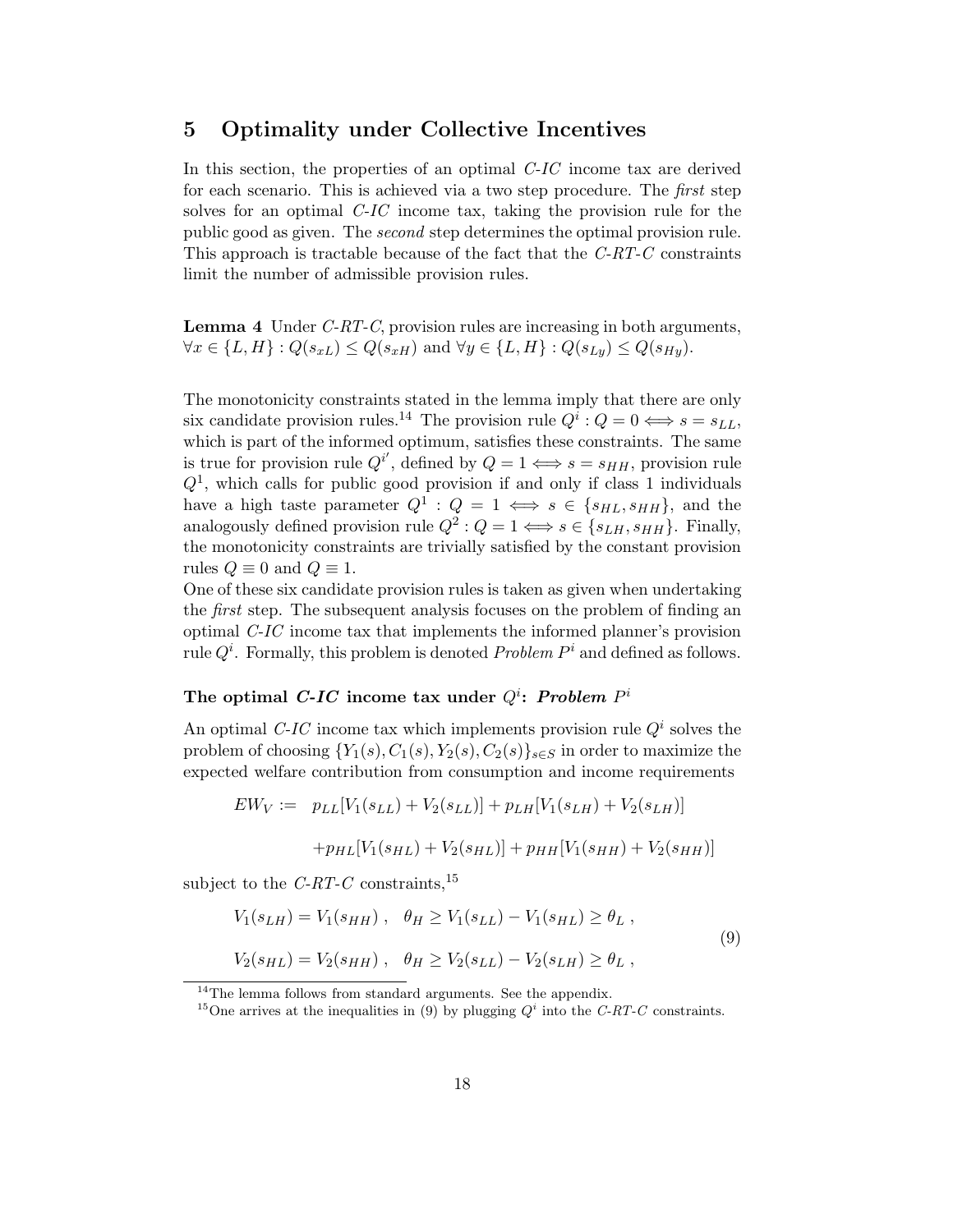the  $I-RP$  constraints in  $(7)$  and the feasibility constraints

$$
Y_1(s) - C_1(s) + Y_2(s) - C_2(s) \ge 0, \text{ for } s = s_{LL},
$$
  
\n
$$
Y_1(s) - C_1(s) + Y_2(s) - C_2(s) \ge k, \text{ otherwise.}
$$
\n(10)

#### 5.1 When does collective incentive compatibility matter?

With reference to problem  $P^i$ , the *Scenarios* for which the *informed opti*mum survives the introduction of collective incentive requirements are easily clarified. Recall that the informed optimum is obtained by maximizing  $EW_V$ subject to  $I-RP$  and feasibility, without taking  $C-RT-C$  into account. Obviously, the informed optimum satisfies  $C-RT-C$  if and only if the statements in (9) remain true as one replaces  $V_t(s)$  by  $R_t(0)$  if  $s = s_{LL}$  and by  $R_t(k)$  if  $s \neq s_{LL}$ . That is, the informed optimum satisfies C-RT-C if and only if

$$
\theta_H \ge R_1(0) - R_1(k) \ge \theta_L \quad \text{and} \quad \theta_H \ge R_2(0) - R_2(k) \ge \theta_L \,. \tag{11}
$$

This statement coincides with the definition of Scenario 1, i.e. with a parameter constellation such that, at the informed optimum, "willingness to pay for the public good is independent of earning ability." These observations are summarized in the following proposition.

**Proposition 2** The *informed optimum* has the C-RT-C property if and only if Scenario 1 holds.

The informed optimum satisfies C-RT-C under Scenario 1 even though, for  $s = s_{LH}$  and  $s = s_{HL}$ , there are conflicting interests. One class of individuals – the one with the high taste parameter – wants to have the public good, while the other class opposes provision. However, this conflict does not cause collective incentive problems. The class with a high taste parameter behaves truthfully in order to ensure provision. Likewise, the class with a low taste wants to avoid provision and hence does not deviate from the truth. Under Scenarios 2 and 3, at least one of these properties is violated.

#### 5.2 How to deviate from the informed optimum?

According to Proposition 2, under Scenarios 2 and 3 collective incentive problems force a deviation from the informed optimum. To understand the planner's assessment of conceivable deviations, a characterization of the I-RP constrained Pareto-frontier in a neighborhood of the *informed optimum*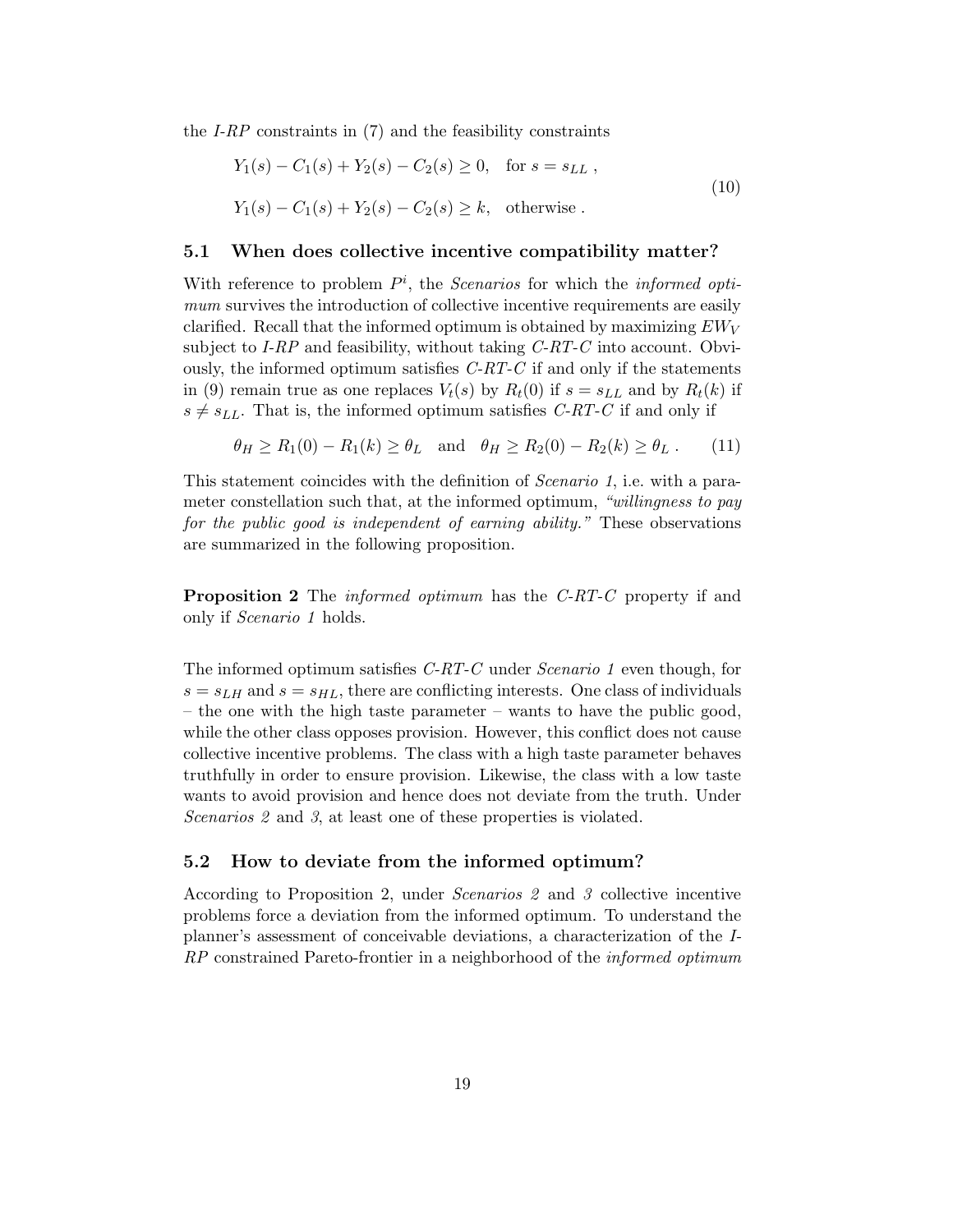is needed. To this end, the following problem is considered.

$$
\max_{C_1, Y_1, C_2, Y_2} u(C_1) - v\left(\frac{Y_1}{w_1}\right)
$$
\ns.t.

\n
$$
Y_1 - C_1 + Y_2 - C_2 \ge r \quad (BC),
$$
\n
$$
u(C_1) - v\left(\frac{Y_1}{w_2}\right) \le \bar{V}_2 \quad (I-RP_2),
$$
\n
$$
u(C_2) - v\left(\frac{Y_2}{w_2}\right) = \bar{V}_2.
$$
\n(12)

I denote by  $P(\bar{V}_2, r)$  the utility level of class 1 individuals that is induced by solution to problem (12).

**Lemma 5** Let  $v(\cdot)$  satisfy Assumption 2.

- i) For all  $\bar{V}_2$  and all r, Problem (12) has a unique solution. This solution is such that (BC) is binding and there is no distortion at the top.
- ii) For all r, P is a continuous and strictly concave function of  $\bar{V}_2$  with a unique maximum. For  $\bar{V}_2 = R_2(r) -$  i.e. at the *informed optimum – P* is strictly decreasing in  $\bar{V}_2$ .
- iii) For all r, there is a maximal value  $\hat{R}_2(r)$  such that for  $\bar{V}_2 < \hat{R}_2(r)$ ,  $(IRP<sub>2</sub>)$  is binding, implying a *distortion at the bottom*. For  $\bar{V}_2$  $\hat{R}_2(r)$ , (I-RP<sub>2</sub>) is not binding, and there is no distortion at the bottom.

Part ii) of Lemma 5 shows that there is a well defined range of parameters such that there is indeed a tradeoff between the utility of the "rich" and the utility of the "poor".<sup>16</sup> Moreover the *informed utilitarian optimum* does not lie at the boundary of the region where the tradeoff prevails. That is, while the utilitarian planner expands redistribution up to a level that gives rise to incentive problems – recall that the informed optimum has a binding I-RP constraint for class 2 – she does not aim at the maximal level of incentive compatible redistribution.

#### 5.3 Scenario 2

In the following, the optimal C-IC income tax for Scenario 2 is analyzed. First, Problem  $P^i$  is solved. Then, the circumstances under which a utilitarian planner indeed wants to stick to provision rule  $Q<sup>i</sup>$  under C-RT-C constraints are clarified.

<sup>&</sup>lt;sup>16</sup>This is not trivial as there is a region where both classes can be made better off if  $\bar{V}_2$ is increased. In that region, the potential utility gain from the fact that less resources are needed to generate a utility level of  $\bar{V}_2$  is overcompensated by the utility loss from a more severe *distortion at the bottom*. See the appendix for a mathematical formulation.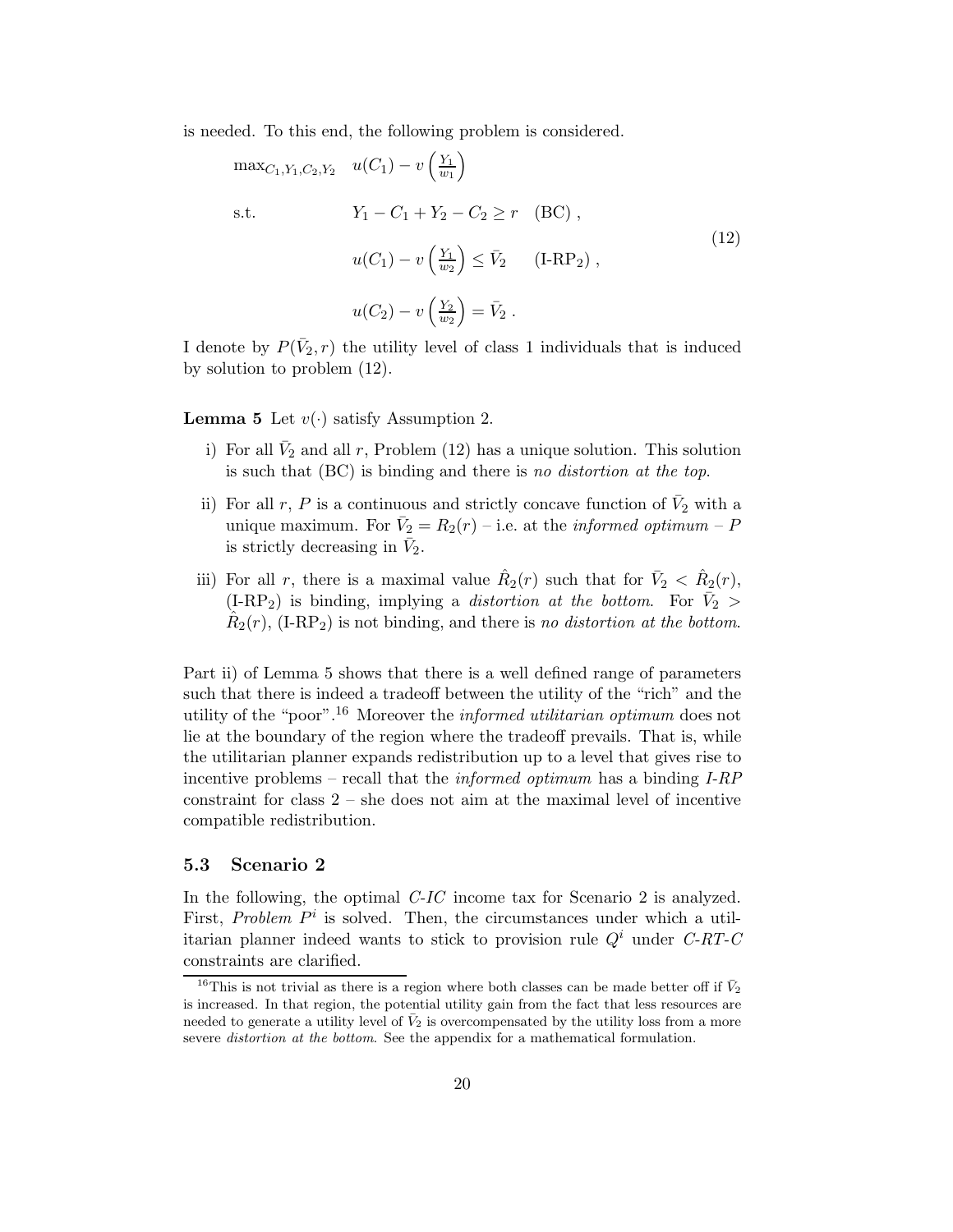## Problem  $P^i$  under Scenario 2

Under Scenario 2, C-RT-C of the informed optimum fails as the more productive want to induce public good provision even if  $\theta_2 = \theta_L$ , i.e. the preferences of class 2 individuals cause a violation of the independence condition (11), and one may thus think of class 2 as the source of collective incentive problems. Proposition 3 characterizes the optimal utilitarian reaction to this problem.

**Proposition 3** Let  $v(\cdot)$  satisfy Assumption 2. Let the parameters  $\theta_L$  and  $\theta_H$  be such that Scenario 2 arises. There exists  $\bar{\theta}_L$  such that if  $\theta_L \leq \bar{\theta}_L$ , then a solution to *Problem*  $P^i$  has the following properties:

$$
V_1(s_{LL}) < R_1(0)
$$
 and  $V_2(s_{LL}) > R_2(0)$ ;  
\n $V_1(s_{LH}) = V_1(s_{HL}) = V_1(s_{HH}) > R_1(k)$  and  
\n $V_2(s_{LH}) = V_2(s_{HL}) = V_2(s_{HH}) < R_2(k)$ .

For all s,  $V_1(s) = P(V_2(s), kQ^i(s))$ , and there is a distortion at the bottom. The C-RT-C constraint  $V_2(s_{LL}) - V_2(s_{LH}) \geq \theta_L$  for class 2 is binding, and the C-RT-C constraints  $\theta_H \ge V_1(s_{LL}) - V_1(s_{HL}) \ge \theta_L$  for class 1 are not binding.

Under Scenario 2, the informed optimum is not achievable, as class 2 individuals have a positive willingness to pay for the public good in any state s. As the utility loss from public good provision is not large enough, class two individuals will never admit a low taste realization. To prevent a collective deviation from truth-telling, the planner has to deviate from the informed optimum such that, from the perspective of the "rich" class, the utility loss from public good provision goes up. This requires an increase in the level of redistribution as compared to the informed optimum in states with public good provision and a reduction in the level of redistribution in states with non-provision. Hence, in state  $s_{LL}$ , in which the public good is not installed, class 2 individuals receive a  $C-Y$  pair that generates a utility level above  $R_2(0)$ . In all other states, the public good is installed and class 2 gets a  $C-Y$  pair that implies a utility level below  $R_2(k)$ . These incentive corrections are chosen such that the deviation from the *informed optimum* is as small as possible in welfare terms. Consequently, the  $C-RT-C$  constraint  $V_2(s_{LL}) - V_2(s_{LH}) \ge \theta_L$  for class 2 is binding.

The deviations from the informed optimum proceed along the I-RP constrained Pareto frontier; that is, class 1 individuals are made as well off as possible, given the need to fix the collective incentive problem that stems from class 2 individuals. In particular, this implies that the less productive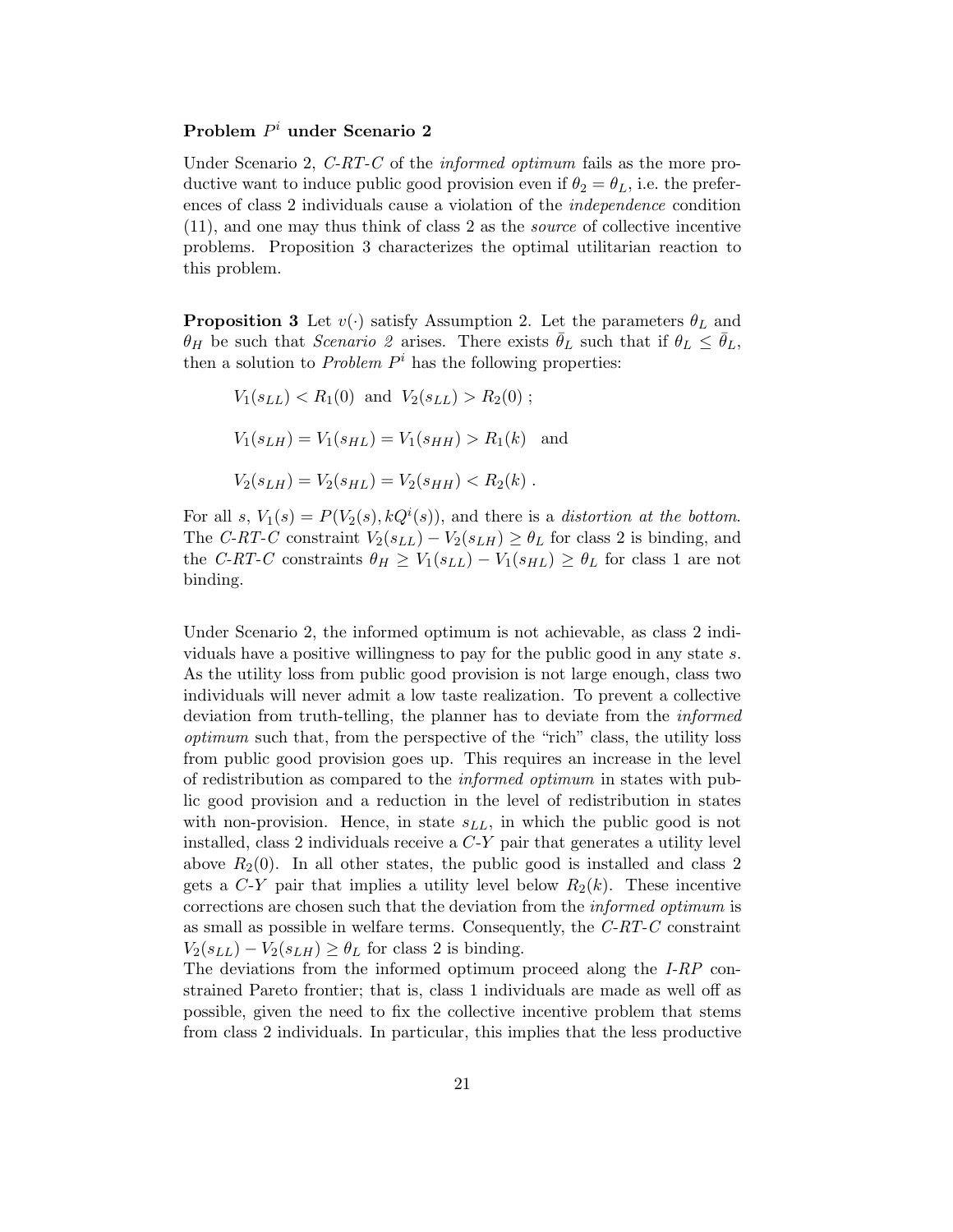can be made better off relative to the informed optimum in states with public good provision. As class 2 individuals receive a utility level below  $R_2(k)$ , this leaves room to raise the utility of class 1 individuals above  $R_1(k)$ . Analogously, in states without public good provision, class 1 individuals are worse off. As the utility level of the "rich" class exceeds  $R_2(0)$ , a utility level of  $R_1(0)$  is out of reach for the "poor" class.

The main reason why Proposition 3 requires  $\theta_L$  not to exceed some upper bound  $\bar{\theta}_L$ , is the requirement that the C-RT-C constraints of the less productive individuals are not binding.<sup>17</sup> The correction of redistribution claimed by Proposition 3 implies that the utility difference  $V_1(s_{LL})-V_1(s_{HL})$  shrinks relative to the *informed optimum*. If the parameter  $\theta_L$  is small, then there is enough room for such an adjustment. That is, the incentive corrections required to solve  $P^i$  do not induce the less productive to prefer  $Q = 1$  just in order to prevent the reduction of transfers that accompanies  $Q = 0$ .



Figure 1: The graph shows the *I-RP* constrained Pareto frontiers for the revenue requirements 0 and k, respectively. Under Sc. 2, the difference  $R_2(0) - R_2(k)$  is too small to satisfy  $C-RT-C$  for class 2. Under a modest incentive problem, the planner deviates to points A and B. Under a severe incentive problem, the vertical distance between these points is smaller than  $\theta_L$ .

These considerations suggest the following terminology for a characterization of collective incentive problems. If  $\theta_L \leq \theta_L$ , incentive problems are modest in the sense that it is possible to correct for the "original" collective

<sup>&</sup>lt;sup>17</sup>There is also a more subtle reason. Proposition 3 claims that the  $I-RP$  constraints for class 2 are binding in all states. As is shown in the appendix, this is ensured if  $\theta_L$  is sufficiently small. However, the logic of the proof does not rely on binding I-RP constraints of class 2 individuals, but on the shape of the Parteo frontier. As follows from Lemma 5, this shape is not affected as one enters the region where  $(I-RP_2)$  ceases to be binding.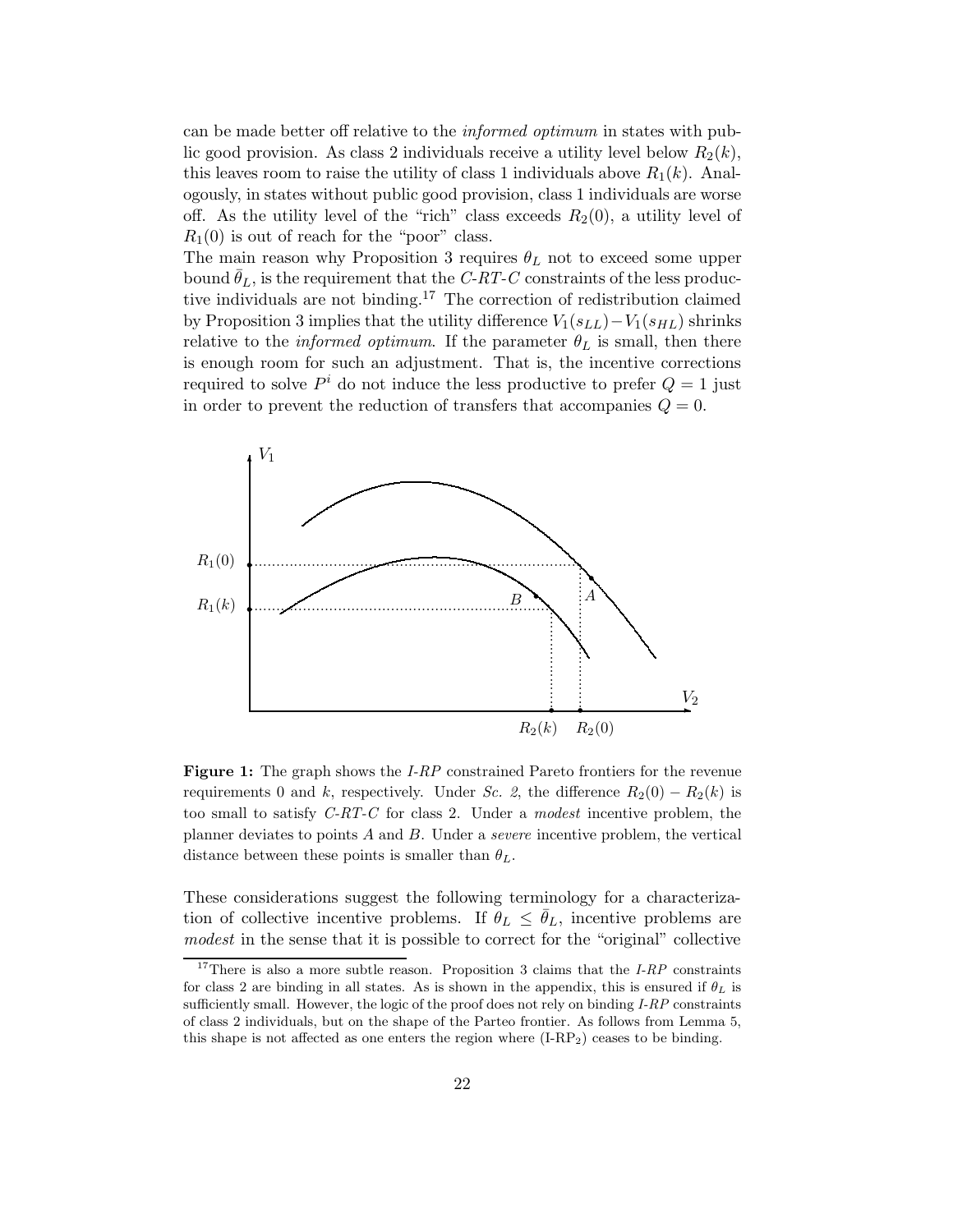incentive problem which stems from class 2 individuals, without creating a new one resulting from class 1 individuals. By contrast, collective incentive problems are called *severe* if a solution to  $P^i$  has two binding  $C\text{-}RT\text{-}C$  constraints. Here, severity refers to the fact that the attempt to restore C-RT-C for one class of individuals, renders collective manipulations attractive for the other class.

**Definition 5** Denote by  ${V_1^{**}(s)}_{s \in S}$  the utility levels realized by class 1 individuals at a solution to problem  $P^i$ . Collective incentive problems under Scenario 2 are called modest if

$$
V_1^{**}(s_{LL}) - V_1^{**}(s_{HL}) > \theta_L.
$$

Otherwise collective incentive problems under Scenario 2 are called severe.

## Is  $Q^i$  the optimal provision rule under  $\emph{C-RT-C}$  constraints?

I now turn to the question whether a utilitarian planner who faces C-RT-C constraints indeed wants to implement provision rule  $Q<sup>i</sup>$ . Possibly, the welfare burden of having to adjust the transfer system if  $Q<sup>i</sup>$  is chosen is such that a different provision rule turns out to be superior, e.g. one alternative scheme is to install the public good in every state of the world  $Q(s) = 1$  for all  $s \in S$ . While this provision rule has the disadvantage that resources are used to cover the cost of provision even if  $s = s_{LL}$ , there is no need to ask individuals about their taste parameters. Hence, there is no need to deviate from the utility levels  $R_1(k)$  and  $R_2(k)$ , which result from the *informed optimum* if the revenue requirement equals  $k$ .

In case of a modest incentive problem, it depends on the planner's prior whether or not provision rule  $Q<sup>i</sup>$  is chosen. To see this, suppose first that  $p_{LL}$  is very small. Then the provision rule  $Q \equiv 1$  seems attractive, as the state in which a deviation from the informed optimum occurs is very unlikely, i.e. the smaller  $p_{LL}$ , the more attractive provision rule  $Q \equiv 1$  becomes in comparison to  $Q^i$ . As the welfare assessment EW is continuous in the prior probabilities, there must exist prior probabilities for which  $Q \equiv 1$  is superior.

Now suppose that the parameters  $\theta_L$  and  $\theta_H$  are such that only a "small" deviation from the informed optimum is needed to achieve collective incentive compatibility – in terms of Figure 1, the points  $A$  and  $B$  are very close to the informed optimum. In such a case, the adjustments of the transfer system, required under  $Q^i$ , are negligible in welfare terms. Consequently, one may find priors such that this provision rule remains the optimal one.

In contrast, under a *severe* incentive problem,  $Q<sup>i</sup>$  will not be chosen. To see this, suppose that the  $C-RT-C$  constraints

 $\theta_L \leq V_1(s_{LL}) - V_1(s_{HL})$  and  $\theta_L \leq V_2(s_{LL}) - V_2(s_{LH})$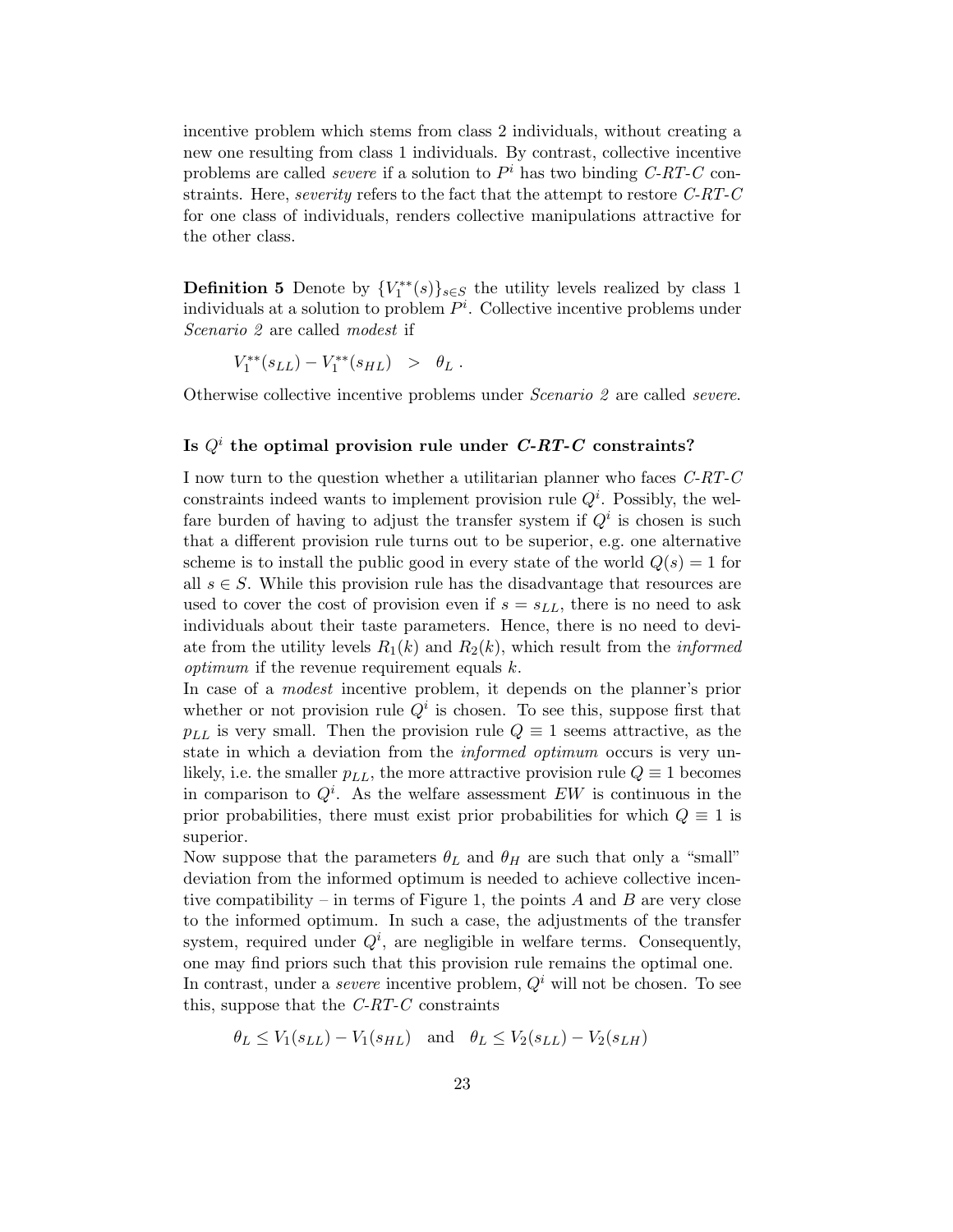are both binding. The two binding incentive constraints imply that all individuals are indifferent between public good provision and non-provision if  $s = s_{LL}$ , i.e. given  ${V_1(s), V_2(s)}_{s \in S}$ , all individuals are indifferent between the provision rules  $Q^i$  and  $Q \equiv 1$ . However,  $Q \equiv 1$  avoids any departure from  $R_1(k)$  and  $R_2(k)$ , implying that utilitarian welfare is higher in every state of the world. These considerations are summarized in the following proposition.

**Proposition 4** Let  $v(\cdot)$  satisfy Assumption 2. Let the parameters  $\theta_L$  and  $\theta_H$  be such that *Scenario 2* arises.

- i) If collective incentive problems are modest, then there exist prior beliefs p such that  $Q^i$  is part of an optimal C-IC income tax mechanism.
- ii) If collective incentive problems are severe, then there do not exist prior beliefs such that  $Q^i$  is part of an optimal C-IC income tax mechanism.

I do not discuss in more detail which of the six candidate provision rules may be supported by some prior beliefs as part of an optimal income tax mechanism. This would require for each of these candidate provision rules an analysis similar to the one conducted for  $Q^i$ ; that is, one would have to determine, for each of them, the pattern of binding C-RT-C constraints and the welfare implications of those binding constraints.

The main results are summarized as follows: if provision rule  $Q^{i}$  – or any other rule that makes the decision on provision dependent on the preferences of class 2 individuals – is chosen for implementation, the planner has to accept the necessity of excessive redistribution if the public good is installed, and suboptimal redistribution if not. This may imply that the planner prefers a different provision rule in order to limit the deviations from the allocation of private goods prescribed by the informed optimum.

#### 5.4 Discussion of Scenario 3

For the sake of completeness, I briefly discuss how these considerations have to be modified under Scenario 3. Under this parameter constellation, at the informed optimum, class 1 individuals oppose public good provision in any state s and class 2 individuals desire provision in any state s, i.e. there are two sources of collective incentive problems. In order to ensure collective truth-telling of class 1, at a solution to *Problem*  $P<sup>i</sup>$ , the attractiveness of public good provision has to be increased relative to the *informed optimum*. Simultaneously for class 2, the attractiveness of public good provision has to be decreased.

Fortunately, these incentive corrections tend to complement each other. To see this, recall the properties of a solution to  $Problem P<sup>i</sup>$  under *Scenario* 2,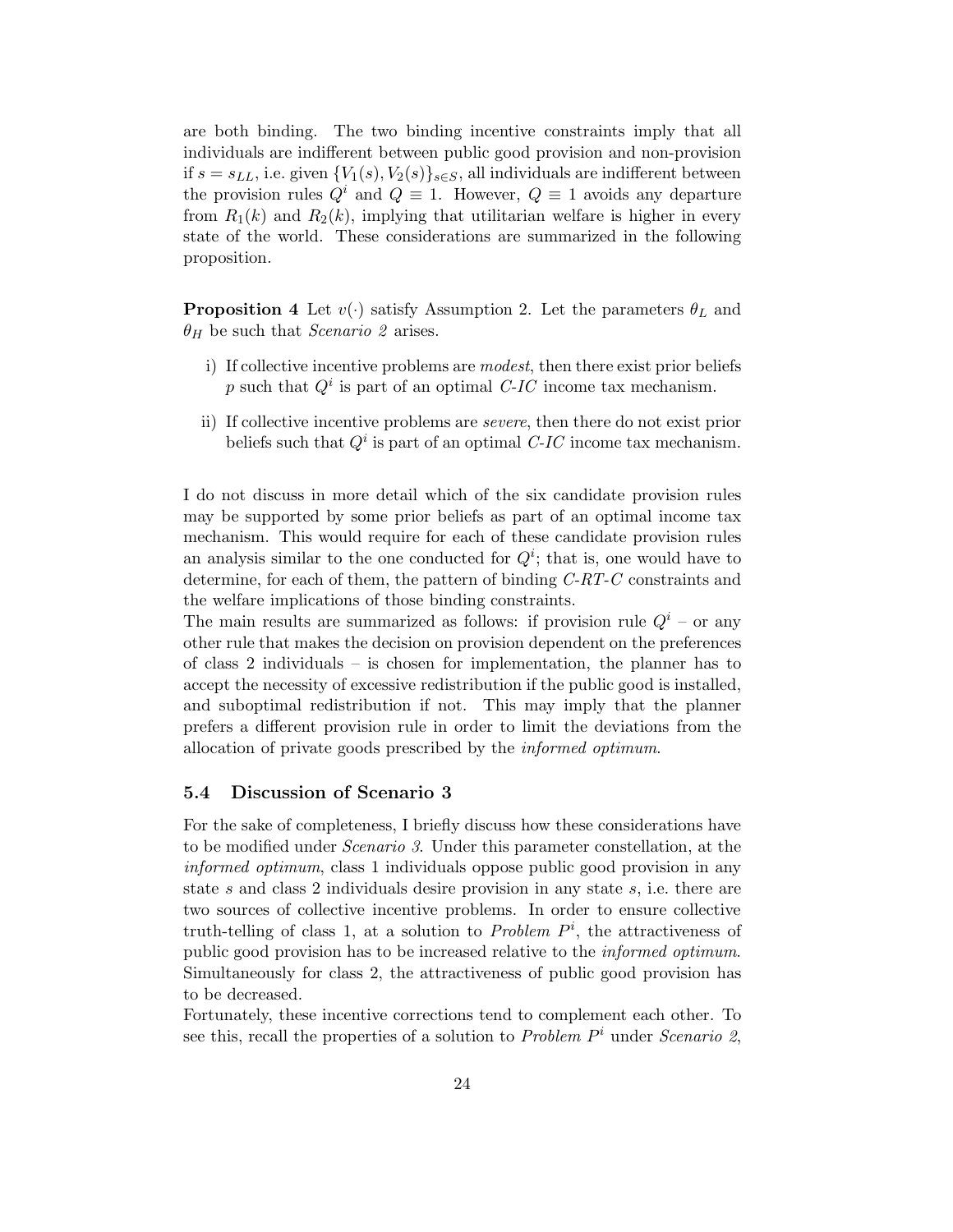which was dealing only with the collective incentive problem for class 2 individuals. This solution deviates from the I-RP constrained Pareto frontiers for revenue requirements 0 and  $k$ , respectively, such that that the utility difference between provision and non-provision shrinks for class 1 individuals relative to the informed optimum, i.e. this incentive correction points in the right direction as it makes public good provision more attractive from the perspective of class 1. Hence, under *Scenario 3* the solution of *Problem*  $P^i$ may be such that the  $C-RT-C$  constraint for class 1 is not binding. In this case, the solution of *Problem*  $P^i$  is again characterized by Proposition 3. More generally, one has to distinguish between modest and severe incentive problems. Collective incentive problems are modest if, at a solution to Problem  $P<sup>i</sup>$ , only the C-RT-C constraint for one class is binding. Otherwise they are called *severe*. These collective incentive problems may imply that  $Q^i$  is not part of an optimal C-IC income tax mechanism.

## 6 Concluding Remarks

The analysis has shown that an optimal utilitarian income tax is robust to the introduction of a *free-rider problem* on public good provision if and only if "willingness to pay for the public good" is independent of earning ability. Otherwise, collective incentive considerations force a deviation from the optimal tax scheme. Such a deviation can take different forms, a modification of the provision rule, an adjustment of the private goods allocation accompanying a given provision rule or both. The exact pattern depends on the interaction of prior probabilities and the intensity of the collective incentive problem.

This raises the question how to assess these deviations from a welfare perspective. As the analysis has shown, it is possible that those deviations make one class better off while hurting the other class, i.e. that they do not cause a departure from constrained efficiency. However, they place an additional welfare cost on redistribution if the allocation mechanism in addition has to achieve a surplus maximizing decision on public good provision. If the latter requires that, say, the "rich" admit a low valuation of public goods, then one can not simultaneously have an excessive level of redistribution in response to such a low valuation. Consequently, one has to tradeoff the utilitarian welfare gains from a more favorable solution of the *equity-efficiency tradeoff* with those from a more favorable solution of the *free-rider problem*. This tradeoff is solved such that a deviation from an *optimal income tax*, as typically defined in the literature, is desirable in order to improve the possibility to aggregate information on the willingness to pay for public goods.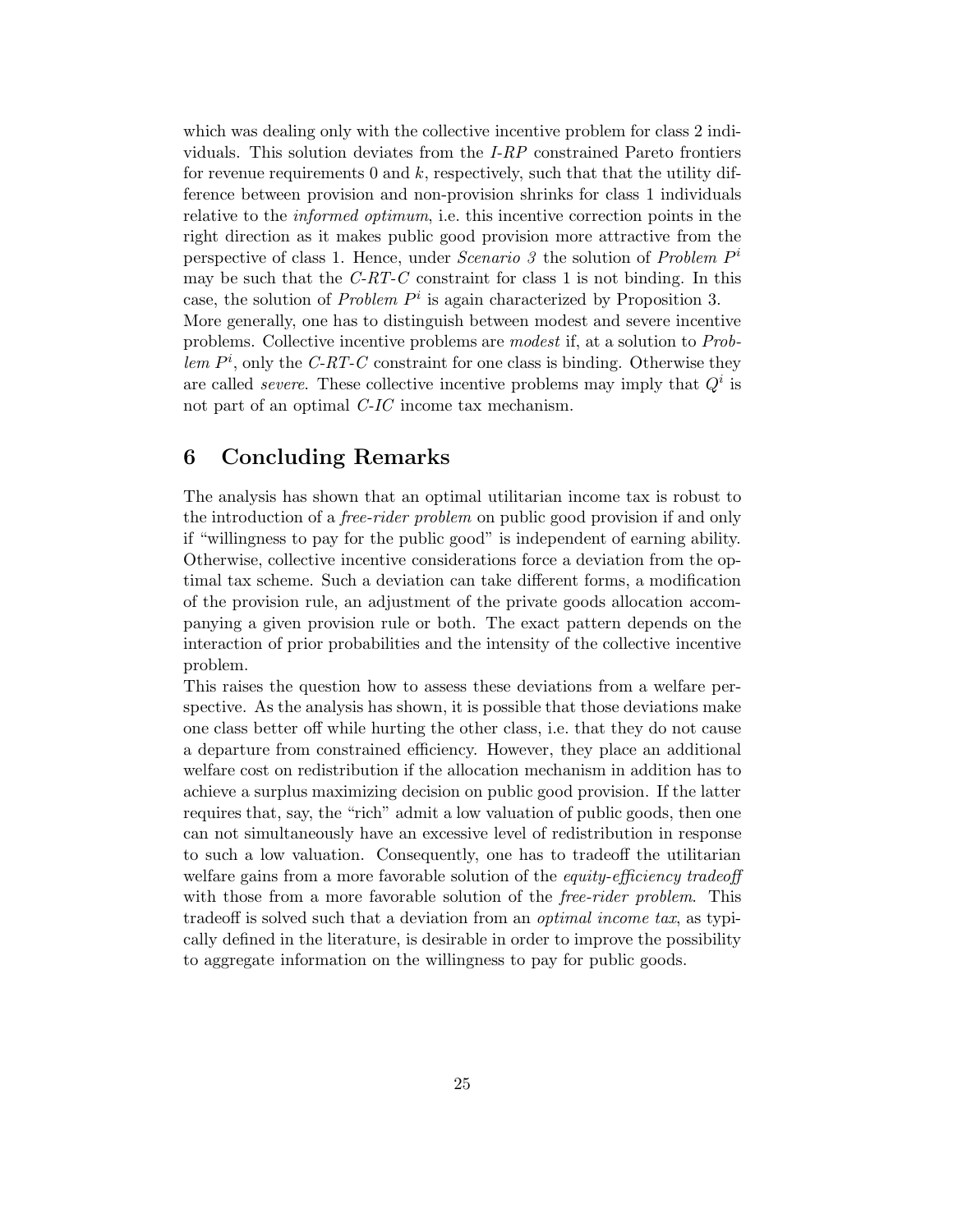## A Appendix

Proof of Lemma 1: To proof the only if-part, note that, because preferences satisfy the separability property stated in equation  $(1)$ , the NDT-Uproperty is an implication of I-IC. Obviously I-RP is also an implication of I-IC. To prove the if-part, suppose an NDT-U and I-RP allocation rule is not *I-IC*. Then there exist  $(w, \theta)$  and  $(\hat{w}, \hat{\theta})$  and s such that

$$
u(C(w, \theta, s)) - v\left(\frac{Y(w, \theta, s)}{w}\right) < u(C(\hat{w}, \hat{\theta}, s)) - v\left(\frac{Y(\hat{w}, \hat{\theta}, s)}{w}\right) \; .
$$

Using  $NDT-U$  and  $I-RP$  one has:

$$
u(C(\hat{w}, \hat{\theta}, s)) - v\left(\frac{Y(\hat{w}, \hat{\theta}, s)}{w}\right) = u(C(\hat{w}, \theta, s)) - v\left(\frac{Y(\hat{w}, \theta, s)}{w}\right)
$$
  

$$
\leq u(C(w, \theta, s)) - v\left(\frac{Y(w, \theta, s)}{w}\right).
$$

 $\blacksquare$ 

Hence, a contradiction.

#### Proof of Lemma 3:

Claim 1.

$$
\frac{dY_2^*(r)}{dr} > 0 \quad ; \quad \frac{dC_2^*(r)}{dr} < 0 \; .
$$

Proof. These comparative statics are derived as follows: knowing that, at a solution to problem  $(4)$ , the *I-RP*-constraint for type 2, as well as the budget constraint is binding allows us to setup the Lagrangean for the planner's problem. The first order conditions imply the following system of equations:

$$
\frac{u'(C_1^*(r))}{u'(C_2^*(r))} = \frac{(1 - MRS_1^*) + (1 - \widehat{MRS}^*)}{MRS_1^* - \widehat{MRS}^*},\tag{13}
$$

where  $\widehat{MRS}^* := \frac{1}{w_2} v' \left(\frac{Y_1^*(r)}{w_2}\right)$  $\left(\frac{u^{*}(r)}{w_{2}}\right)/u'(C^{*}_{1}(r));$ 

$$
Y_1^*(r) - C_1^*(r) + Y_2^*(r) - C_2^*(r) = r \,, \tag{14}
$$

$$
u'(C_2^*(r)) = \frac{1}{w_2}v'\left(\frac{Y_2^*(r)}{w_2}\right) \,,\tag{15}
$$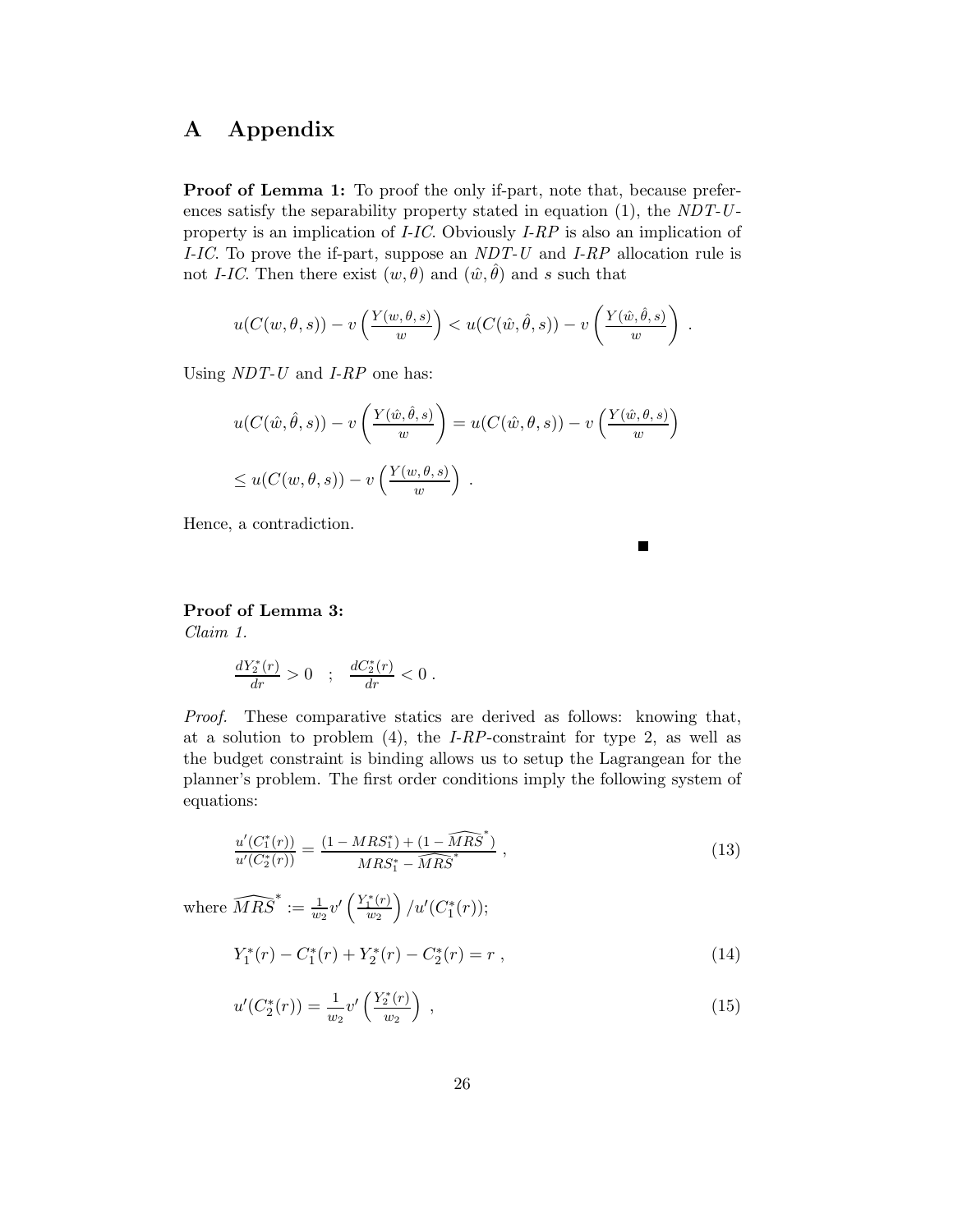$$
u(C_1^*(r)) - v\left(\frac{Y_1^*(r)}{w_2}\right) = u(C_2^*(r)) - v\left(\frac{Y_2^*(r)}{w_2}\right) \tag{16}
$$

Differentiating these equations with respect to  $r$  yields a system of equations that can be used to solve for the derivatives of  $Y_1^*(r)$ ,  $C_1^*(r)$ ,  $Y_2^*(r)$  and  $C_2^*(r)$ ) with respect to  $r$ . After some lengthy calculations, one finds that

$$
\frac{dC_2^*(r)}{dr} = \frac{(\alpha - \delta) + \epsilon(1 - \delta)}{(\alpha - \delta)(\gamma - 1) + \beta(1 - \delta)},
$$
  

$$
\frac{dY_2^*(r)}{dr} = \gamma \frac{(\alpha - \delta) + \epsilon(1 - \delta)}{(\alpha - \delta)(\gamma - 1) + \beta(1 - \delta)},
$$

where  $\alpha :=$ 

$$
u''(C_1^*(r))\left[2u'(C_2^*(r)) + \frac{1}{w_2}v'\left(\frac{Y_1^*(r)}{w_2}\right) - \frac{1}{w_1}v'\left(\frac{Y_1^*(r)}{w_1}\right)\right]
$$
  

$$
\frac{1}{w_1^2}v''\left(\frac{Y_1^*(r)}{w_1}\right)\left[u'(C_1^*(r)) + u'(C_2^*(r))\right] - \frac{1}{w_2^2}v''\left(\frac{Y_1^*(r)}{w_2}\right)\left[u'(C_1^*(r)) - u'(C_2^*(r))\right]
$$

and  $\beta :=$ 

$$
\frac{u''(C_2^*(r))\left[2u'(C_1^*(r)) - \frac{1}{w_2}v'\left(\frac{Y_1^*(r)}{w_2}\right) - \frac{1}{w_1}v'\left(\frac{Y_1^*(r)}{w_1}\right)\right]}{\frac{1}{w_1^2}v''\left(\frac{Y_1^*(r)}{w_1}\right)\left[u'(C_1^*(r)) + u'(C_2^*(r))\right] - \frac{1}{w_2^2}v''\left(\frac{Y_1^*(r)}{w_2}\right)\left[u'(C_1^*(r)) - u'(C_2^*(r))\right]}
$$

.

Note that, by Assumption 2, the common denominator of  $\alpha$  and  $\beta$  is strictly positive. The numerator of  $\beta$  is negative because of the *distortion at the* bottom and the single crossing property, which imply that:

$$
\frac{1}{w_2}v'\left(\frac{Y_1^*(r)}{w_2}\right) \quad < \quad \frac{1}{w_1}v'\left(\frac{Y_1^*(r)}{w_1}\right) \quad < \quad u'(C_1^*(r)) \; .
$$

To see that the numerator of  $\alpha$  is negative as well, note that equation (13) implies:

$$
2u'(C_2^*(r)) + \frac{1}{w_2}v'\left(\frac{Y_1^*(r)}{w_2}\right) - \frac{1}{w_1}v'\left(\frac{Y_1^*(r)}{w_1}\right) =
$$
  

$$
\frac{\left[\frac{1}{w_1}v'\left(\frac{Y_1^*(r)}{w_1}\right)\right]^2 - \left[\frac{1}{w_2}v'\left(\frac{Y_1^*(r)}{w_2}\right)\right]^2}{2u'(C_1^*(r)) - \frac{1}{w_2}v'\left(\frac{Y_1^*(r)}{w_2}\right) - \frac{1}{w_1}v'\left(\frac{Y_1^*(r)}{w_1}\right)} > 0.
$$

Further,

$$
\gamma \ \ := \ \ \frac{u''(C_2^*(r))}{\frac{1}{w_2^2}v''\left(\frac{Y_2^*(r)}{w_2}\right)} \ \ \leq \ \ 0 \ ,
$$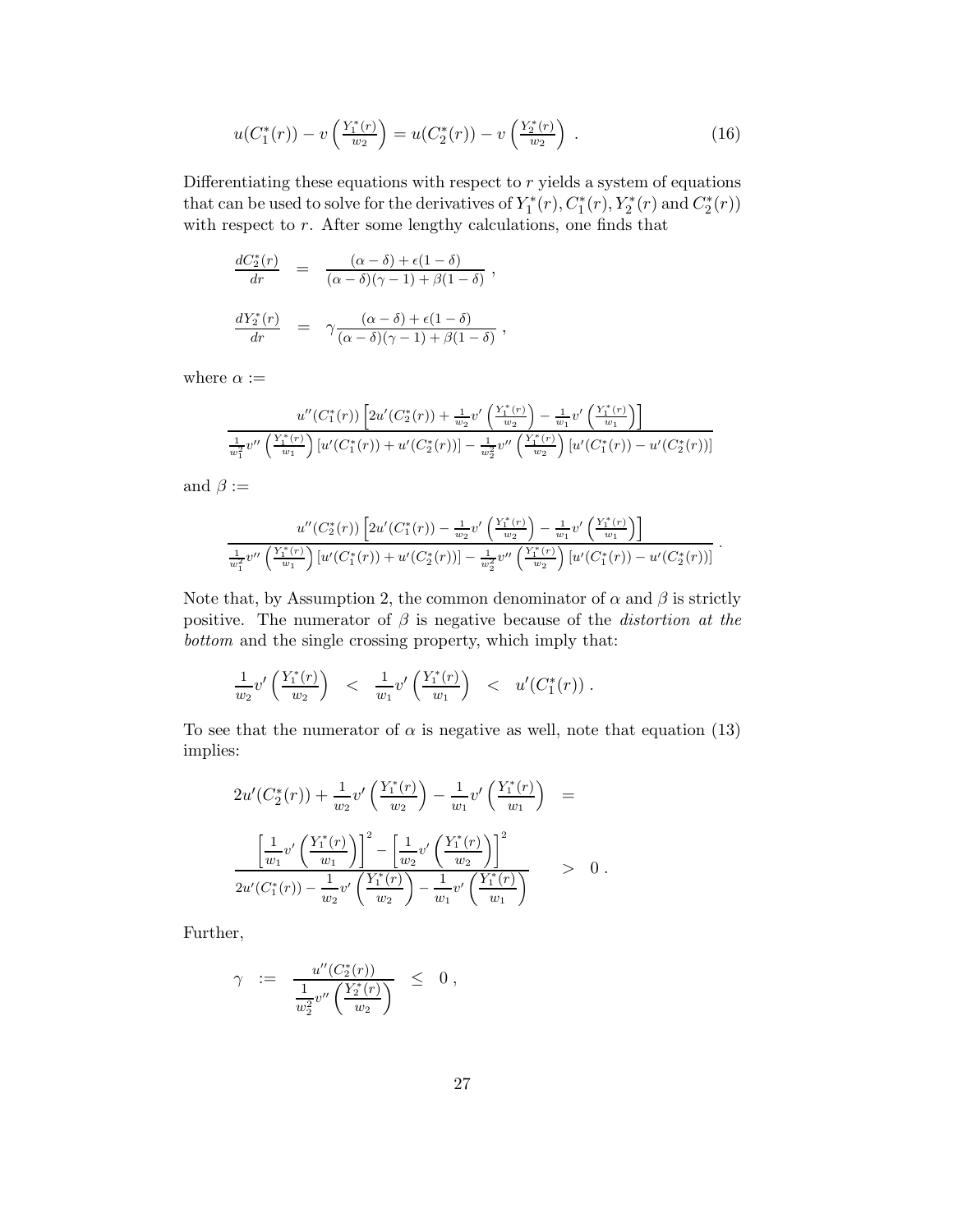$$
\delta := \frac{u'(C_1^*(r)) + \frac{1}{w_2}v'\left(\frac{Y_2^*(r)}{w_2}\right)}{\frac{1}{w_2}v'\left(\frac{Y_1^*(r)}{w_2}\right) + \frac{1}{w_2}v'\left(\frac{Y_2^*(r)}{w_2}\right)} \ge 1,
$$
\n
$$
\epsilon := \frac{\frac{1}{w_2}v'\left(\frac{Y_2^*(r)}{w_2}\right)}{\frac{1}{w_2}v'\left(\frac{Y_1^*(r)}{w_2}\right) + \frac{1}{w_2}v'\left(\frac{Y_2^*(r)}{w_2}\right)} \in [0, 1].
$$

The stated properties of  $\alpha$ ,  $\beta$ ,  $\gamma$ ,  $\delta$  and  $\epsilon$  imply that Claim 1 holds true. Claim 2.

$$
0 > \frac{d}{dr} \left[ u(C_2^*(r)) - v\left(\frac{Y_2^*(r)}{w_2}\right) \right] > \frac{d}{dr} \left[ u(C_1^*(r)) - v\left(\frac{Y_1^*(r)}{w_1}\right) \right].
$$

*Proof.* Recall that at a solution of problem  $(4)$ , the *I-RP*-constraint of the more productive type is binding (see equation (16)). Hence, it must be the case that:

$$
\frac{d}{dr}\left[u(C_2^*(r)) - v\left(\frac{Y_2^*(r)}{w_2}\right)\right] = \frac{d}{dr}\left[u(C_1^*(r)) - v\left(\frac{Y_1^*(r)}{w_2}\right)\right].
$$

Due to the convexity of  $v(\cdot)$  and  $\frac{dY_1^*(r)}{dr} > 0$ , one also has:

$$
\frac{d}{dr}\left[u(C_1^*(r)) - v\left(\frac{Y_1^*(r)}{w_2}\right)\right] > \frac{d}{dr}\left[u(C_1^*(k)) - v\left(\frac{Y_1^*(r)}{w_1}\right)\right].
$$

To see that also the first inequality holds, note that, using (15), one has:

$$
\frac{d}{dk}\left[u(C_2^*(r)) - v\left(\frac{Y_2^*(r)}{w_2}\right)\right] = u'(C_2^*(r))\left[\frac{dC_2^*(r)}{dr} - \frac{dY_2^*(r)}{dr}\right].
$$

■

This expression is strictly negative by *Claim 1*.

Proof of Proposition 1: Before proceeding with the proof, an additional piece of notation is introduced. Recall that an income tax mechanism specifies for each s the variables  $Q(s)$  and  $C_1(w_1, \theta_L, s)$ ,  $Y_1(w_1, \theta_L, s)$ ,  $C_1(w_1, \theta_H, s)$ ,  $Y_1(w_1, \theta_H, s)$  and  $C_2(w_2, \theta_L, s)$ ,  $Y_2(w_2, \theta_L, s)$ ,  $C_2(w_2, \theta_H, s)$ ,  $Y_2(w_2, \theta_H, s)$ . I henceforth refer to this list of variables, as the allocation  $A(s)$  for state s. An income tax mechanism M can hence be summarized as a list  $M = (A(s_{LL}), A(s_{LH}), A(s_{HL}), A(s_{HH}))$ . If I want to describe an income tax mechanism  $M'$  that, say, coincides with a *predefined* income tax mechanism  $M$  in all states except  $s_{LL}$  and chooses in this state the allocation prescribed by M for state  $s_{LH}$ , I write  $M' = (A(s_{LH}), A(s_{LH}),$  $A(s_{HL}), A(s_{HH})$ ).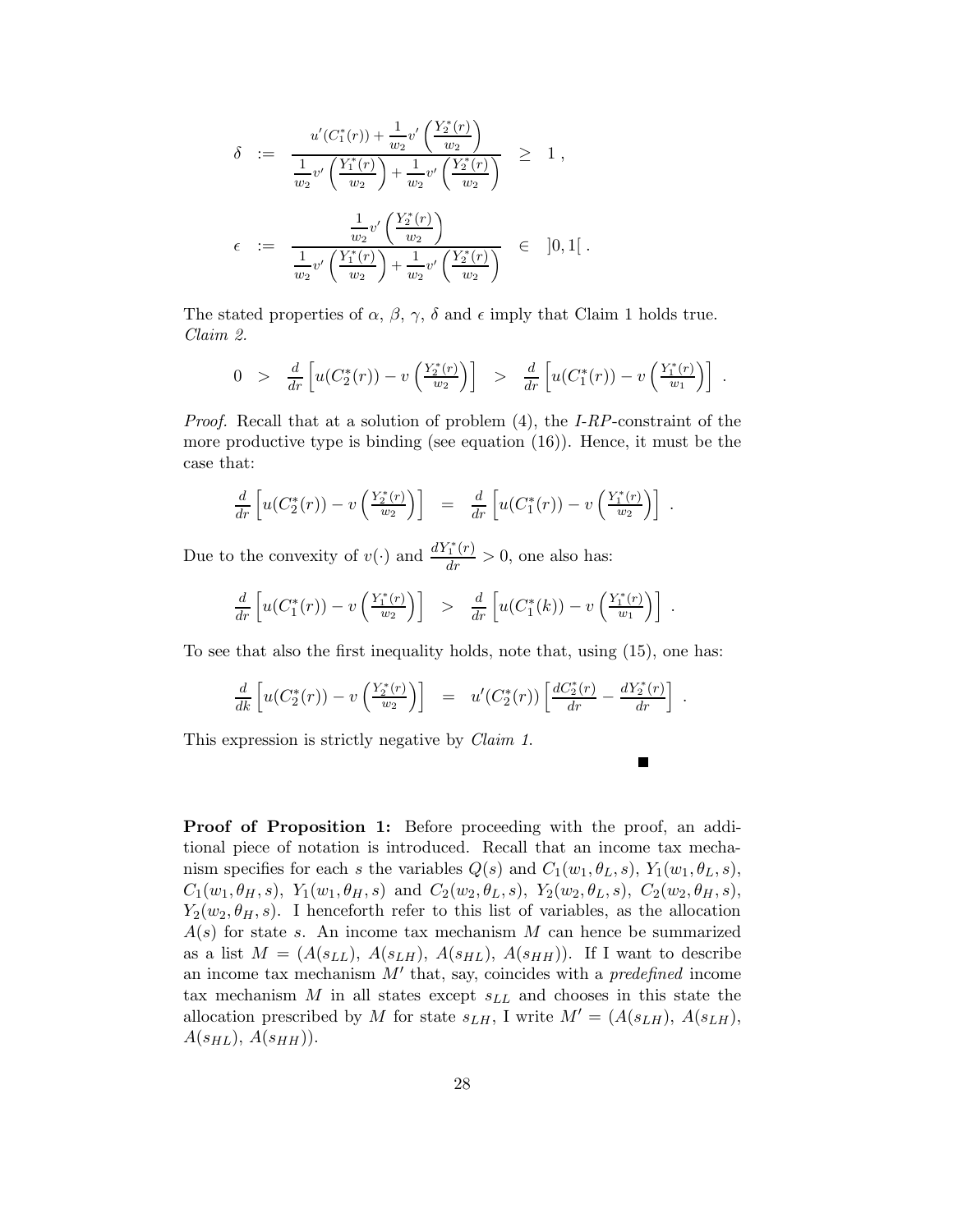*Claim 1.* Consider an income tax mechanism  $M$ . Suppose there are no pooling outcomes. Then, there is no manipulating coalition that misreports productivity parameters.

Proof. It is first shown that there is no coalition that contains individuals of both classes who both misreport productivity. Suppose, to the contrary, that there exist  $s \in S$ ,  $J \in \mathcal{J}$ , containing individuals of both types and  $\delta(\hat{\gamma}_J, s) \in \mathcal{D}$  such that individuals of both classes misreport productivity and such that  $\forall j \in J$ :

$$
\theta^{j}Q(\hat{s}) + u(C(w^{j},\theta^{j},\hat{s})) - v\left(\frac{Y(w^{j},\theta^{j},\hat{s})}{w^{j}}\right)
$$

$$
= \theta^{j}Q(\hat{s}) + u(C(\hat{w}^{j},\hat{\theta}^{j},\hat{s})) - v\left(\frac{Y(\hat{w}^{j},\hat{\theta}^{j},\hat{s})}{w^{j}}\right)
$$

$$
> \theta^{j}Q(s) + u(C(w^{j},\theta^{j},s)) - v\left(\frac{Y(w^{j},\theta^{j},s)}{w^{j}}\right)
$$

Evaluating this condition for both types and using the NDT-U property implies that for all  $t \in \{1, 2\},\$ 

.

$$
u(C(w_1, \theta_L, \hat{s})) - v\left(\frac{Y(w_1, \theta_L, \hat{s})}{w_t}\right) = u(C(w_1, \theta_H, \hat{s})) - v\left(\frac{Y(w_1, \theta_H, \hat{s})}{w_t}\right)
$$
  
=  $u(C(w_2, \theta_L, \hat{s})) - v\left(\frac{Y(w_2, \theta_L, \hat{s})}{w_t}\right) = u(C(w_2, \theta_H, \hat{s})) - v\left(\frac{Y(w_2, \theta_H, \hat{s})}{w_t}\right).$ 

Due to the single crossing property, those equalities hold for all  $t$  only if

$$
(C(w_1, \theta_L, \hat{s}), Y(w_1, \theta_L, \hat{s})) = (C(w_1, \theta_H, \hat{s}), Y(w_1, \theta_H, \hat{s}))
$$
  
= 
$$
(C(w_2, \theta_L, \hat{s}), Y(w_2, \theta_L, \hat{s})) = (C(w_2, \theta_H, \hat{s}), Y(w_2, \theta_H, \hat{s}))
$$
.

Hence, this contradicts the assumption that there is no pooling. We may thus assume that all individuals of one class reveal their productivity parameter. But then non-detectability requires that all individuals of the other class reveal their productivity parameter as well. Otherwise the announced distribution would not be compatible with the commonly known fact that half of the population has earning ability  $w_{t'}$  and half of the population has earning ability  $w_t$ .

*Claim 2.* Consider an income tax mechanism  $M$ . Suppose there are no pooling outcomes. Suppose the induced utility allocation  $\{\tilde{U}_1(s), \tilde{U}_2(s)\}_{s\in S}$ has the C-RT-C property. Then, there is no manipulating coalition that contains individuals of only one type.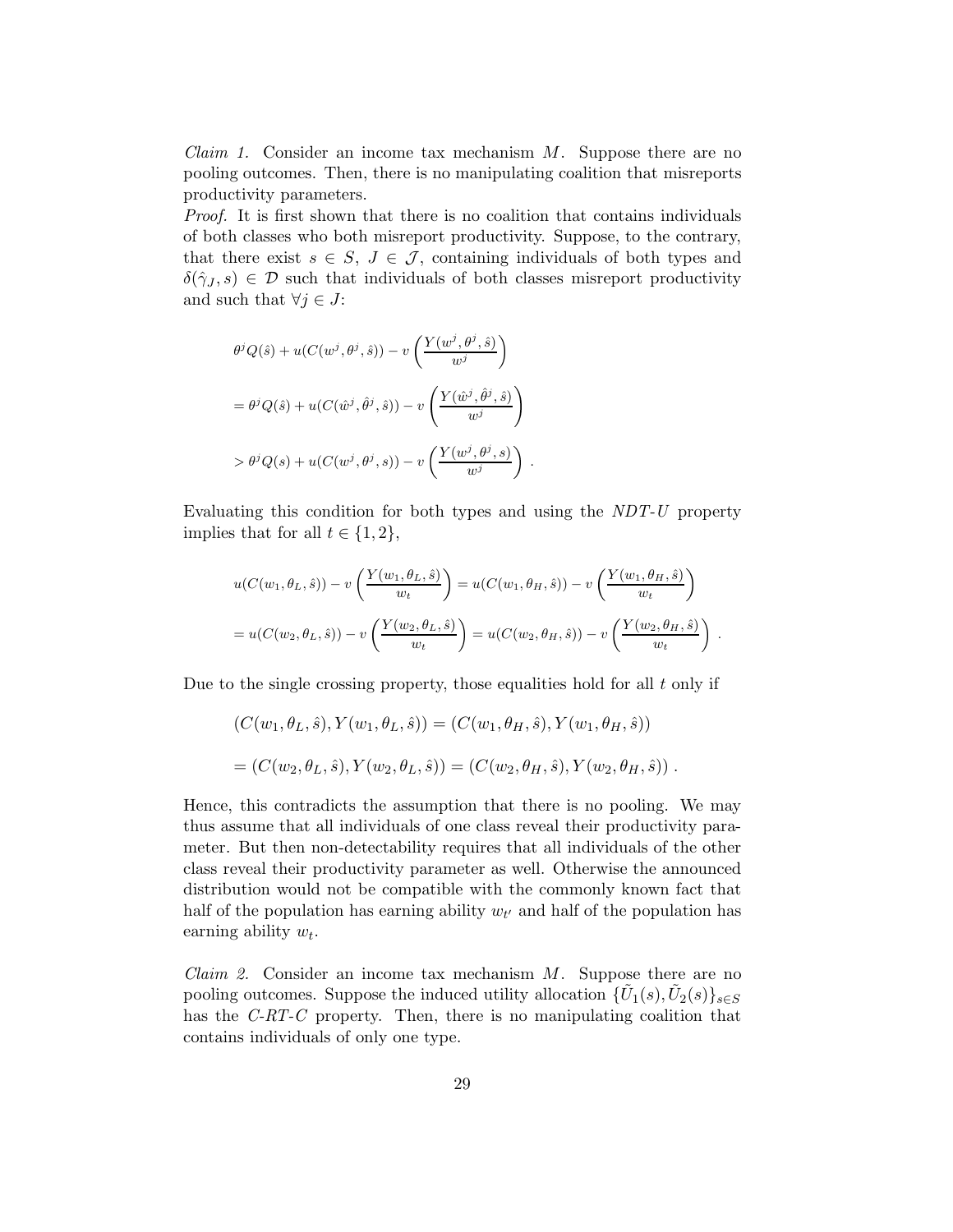*Proof.* Suppose all individuals of type  $t'$  reveal their characteristics truthfully. By *Claim 1*, all individuals of type  $t, t \neq t'$  reveal their earning ability truthfully. Moreover, all individuals of type  $t$  have to report the same taste parameter. Otherwise the announced distribution does not belong to D. Hence, any conceivable manipulation must involve a revelation of earning ability and a collective misreport of taste on the class level. Those manipulations are ruled, by the C-RT-C property.

*Claim 3.* Consider an income tax mechanism  $M = (A(s_{LL}), A(s_{LH}),$  $A(s_{HL}), A(s_{HH})$ . Suppose there are no pooling outcomes. Suppose the induced utility allocation  $\{\tilde{U}_1(s), \tilde{U}_2(s)\}_{s\in S}$  has the C-RT-C property and is Pareto-optimal within the set of utility allocations which are implementable by an income tax mechanism with the  $C-RT-C$  property. Then, there is no manipulating coalition that contains individuals of both types.

*Proof.* By *Claim 1*, individuals of both types reveal their productivity parameters. By non-detectability, all individuals who announce the same productivity parameter also have to announce the same taste parameter. Hence, the only conceivable manipulation that contains individuals of both types is such that all type 1 individuals misreport  $\theta_1$  and all type 2 individuals misreport  $\theta_2$ . I show in the following, that Pareto-optimality within the set of C-RT-C utility allocations implies that there does not exist a stable joint manipulation of taste parameters that makes both type 1 and type 2 individuals strictly better off.

The proof proceeds by contradiction. Suppose there is a a joint lie on taste parameters that makes both type 1 and type 2 individuals strictly better off. Without loss of generality, assume that the true state is  $s_{LL}$ .<sup>18</sup> An undetectable joint collective lie induces the state perception  $s_{HH}$ . Such a collective lie makes all coalition members better off only if

$$
\theta_L Q(s_{LL}) + V_1(s_{LL}) < \theta_L Q(s_{HH}) + V_1(s_{HH}),
$$
\n
$$
\theta_L Q(s_{LL}) + V_2(s_{LL}) < \theta_L Q(s_{HH}) + V_2(s_{HH}). \tag{17}
$$

Due to  $NDT-U$ , this collective deviation is individually stable, as it does only involve misreports of taste parameters. To achieve collective stability as well, the following  $C-RT-C$  constraints have to be binding,

$$
\theta_L Q(s_{LH}) + V_1(s_{LH}) = \theta_L Q(s_{HH}) + V_1(s_{HH}), \n\theta_L Q(s_{HL}) + V_2(s_{HL}) = \theta_L Q(s_{HH}) + V_2(s_{HH});
$$
\n(18)

otherwise a coalition consisting only of type 1 individuals or a coalition

 $^{18}\mathrm{The}$  reasoning that follows is applicable for any conceivable constellation under which type 1 and type 2 individuals might consider a joint manipulation of taste parameters.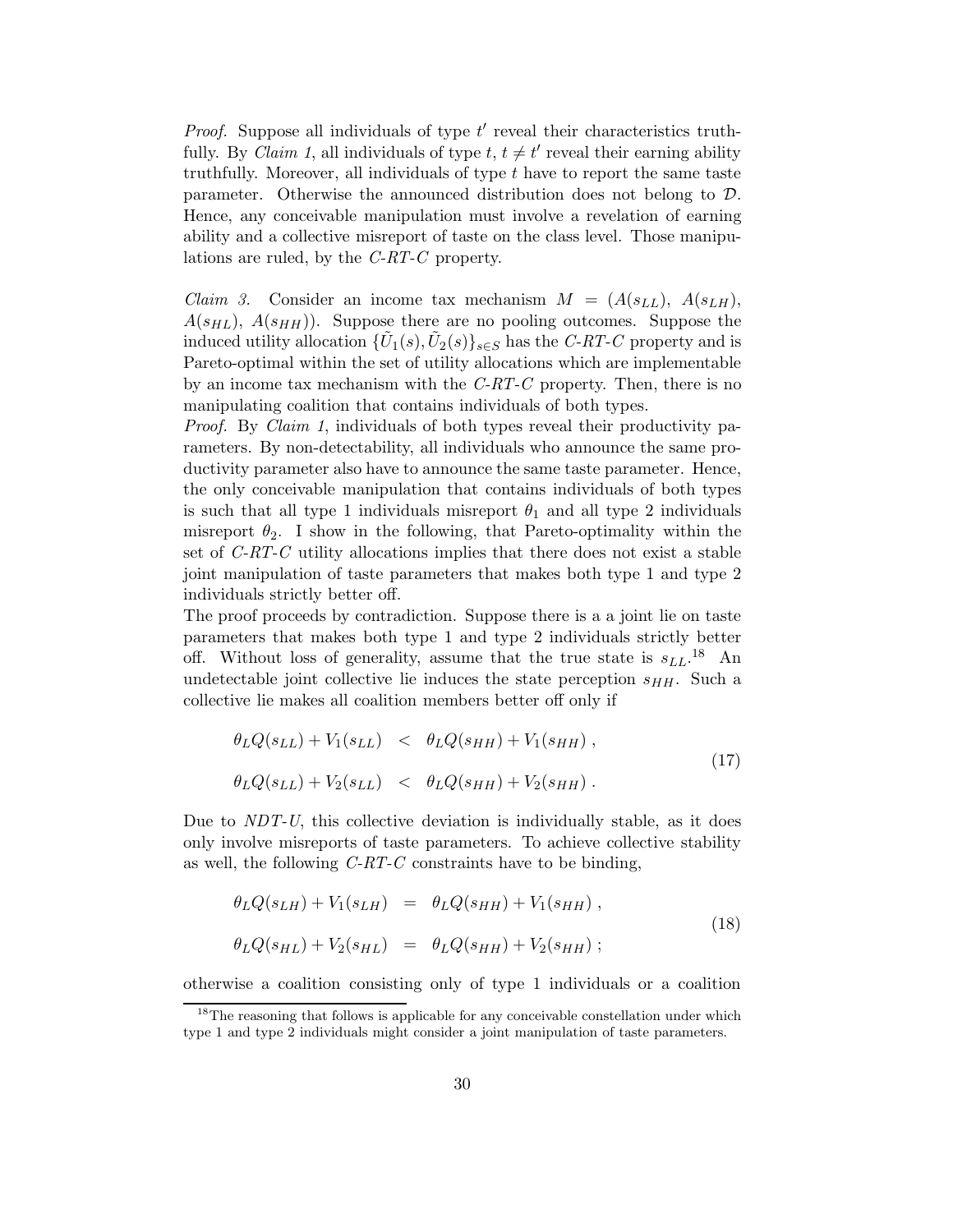consisting only of type 2 individuals would want to deviate once more after the state perception  $s_{HH}$  has been induced.

(a) Suppose that

$$
\theta_H Q(s_{HL}) + V_1(s_{HL}) \geq \theta_H Q(s_{HH}) + V_1(s_{HH}),
$$
  
\n
$$
\theta_H Q(s_{LH}) + V_2(s_{LH}) \geq \theta_L Q(s_{HH}) + V_2(s_{HH}).
$$
\n(19)

By (17), the following income tax mechanism  $M' = (A(s_{HH}), A(s_{LH}),$  $A(s_{HL})$ ,  $A(s_{HH})$  is Pareto superior. It is easily verified that M' satisfies all  $C-RT-C$  constraints if (19) holds.

(b) Suppose that

$$
\theta_H Q(s_{HL}) + V_1(s_{HL}) < \theta_H Q(s_{HH}) + V_1(s_{HH}),
$$
\n
$$
\theta_H Q(s_{LH}) + V_2(s_{LH}) < \theta_L Q(s_{HH}) + V_2(s_{HH}). \tag{20}
$$

By (17), (18) and (20), the following income tax mechanism  $M' =$  $(A(s_{HH}), A(s_{HH}), A(s_{HH}), A(s_{HH}))$  is Pareto superior. Obviously,  $M'$  satisfies all  $\emph{C-RT-C}$  constraints.

(c) Suppose that

$$
\theta_H Q(s_{HL}) + V_1(s_{HL}) < \theta_H Q(s_{HH}) + V_1(s_{HH}),
$$
\n
$$
\theta_H Q(s_{LH}) + V_2(s_{LH}) \geq \theta_L Q(s_{HH}) + V_2(s_{HH}). \tag{21}
$$

The following income tax mechanism  $M' = (A(s_{HH}), A(s_{LH}), A(s_{HH}),$  $A(s_{HH})$ ) is Pareto superior. It follows from (17) that both types are better off in state  $s_{LL}$ . It follows from (18) that type 2 is not worse off in state  $s_{HL}$ , and it follows from (21) that type 1 is strictly better off in state  $s_{HL}$ . Moreover, it is easily verified that  $M'$  satisfies all C-RT-C constraints.

(d) Suppose that

$$
\theta_H Q(s_{HL}) + V_1(s_{HL}) \ge \theta_H Q(s_{HH}) + V_1(s_{HH}),
$$
  
\n
$$
\theta_H Q(s_{LH}) + V_2(s_{LH}) < \theta_L Q(s_{HH}) + V_2(s_{HH}).
$$
\n(22)

Then, along the same lines as under (c), one shows that  $M' = (A(s_{HH}),$  $A(s_{HH})$ ,  $A(s_{HL})$ ,  $A(s_{HH})$  is Pareto superior and satisfies C-RT-C.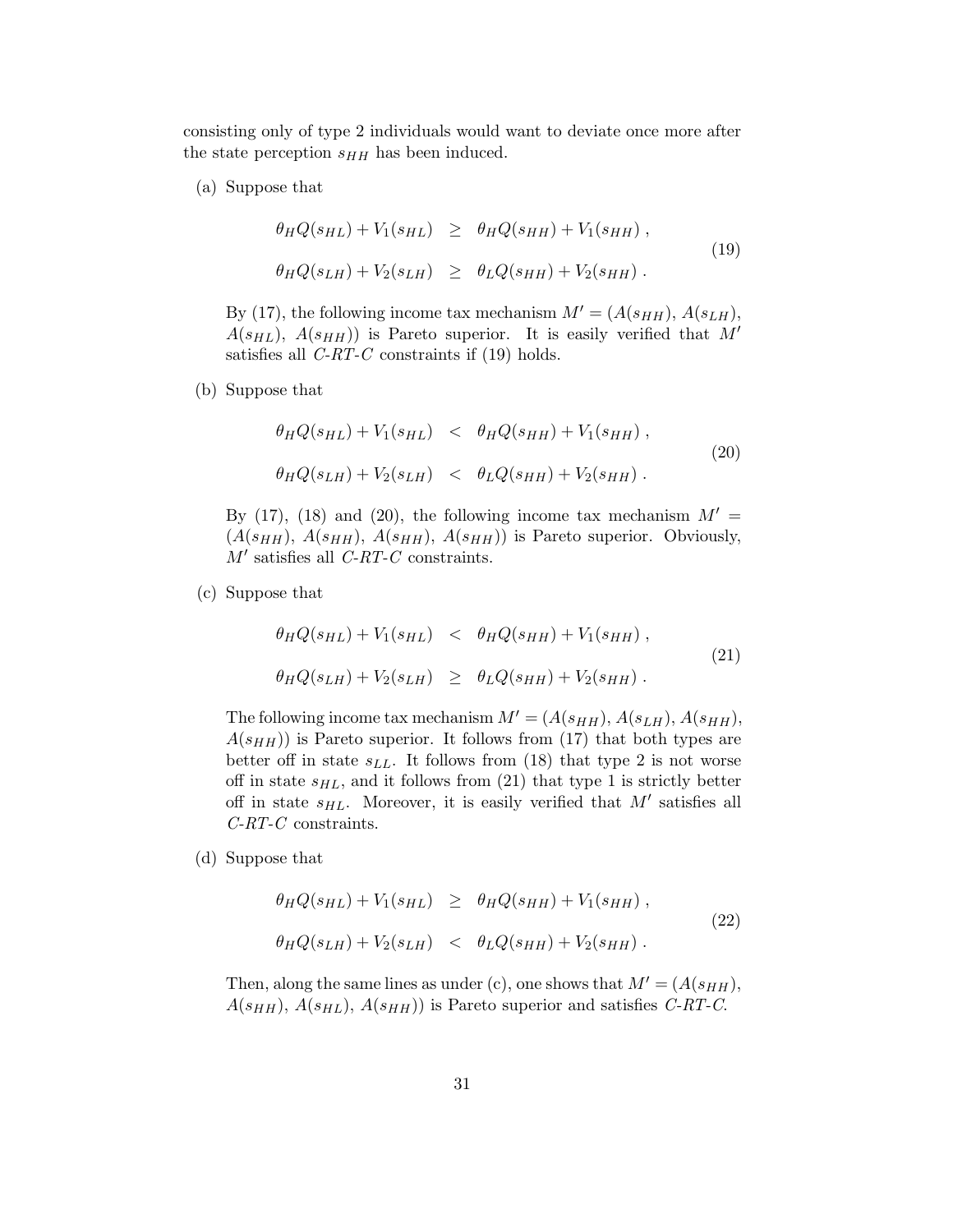Claims 1 to 3 are summarized as follows: Suppose there are no pooling outcomes. Then a utility allocation that is Pareto-optimal within the set of utility allocations which are implementable by an income tax mechanism with the  $C-RT-C$  property also possesses the (more demanding)  $C-C$  property. We have thus shown that the set of Pareto-optimal utility allocations under C-IC income tax mechanisms coincides with the set of Pareto-optimal utility allocations under  $C-RT-C$  income tax mechanisms. In the following, I may hence focus on the latter set. Recalling Lemma 1, these utility allocations are achievable by means of a feasible allocation mechanism with the I-RP, the NDT-U and the C-RT-C property. The following claim remains to be established:

*Claim 4.* If pooling can be excluded, a Pareto-optimal utility allocation is implementable if and only if it is implementable by a feasible allocation mechanism which satisfies the  $NDT-CY$ , the I-RP and the C-RT-C property.

*Proof.* As the NDT-CY property implies the NDT-U property, the ifpart is trivial. To prove the only if-part, consider an implementable utility allocation and the underlying coalition-proof income tax mechanism  $Q(\cdot), C(\cdot), Y(\cdot)$ . Construct an allocation rule  $Q'(\cdot), C'(\cdot), Y'(\cdot)$  which has the NDT-CY property and coincides with  $Q(\cdot), C(\cdot), Y(\cdot)$  "on the equilibrium path" as follows:  $\forall s \in S$ ,  $Q'(s) = Q(s)$  and  $\forall (w_t, \theta) \in \Gamma_r(s)$ ,  $C'(w_t, \theta, s) =$  $C(w_t, \theta, s)$  and  $Y'(w_t, \theta, s) = Y(w_t, \theta, s)$ . For  $\theta' \neq \theta$ ,  $C'(w_t, \theta', s) = C'(w_t, \theta, s)$ and  $Y'(w_t, \theta', s) = Y'(w_t, \theta, s)$ . By construction,  $Q'(\cdot), C'(\cdot), Y'(\cdot)$  is feasible and inherits the  $NDT-U$ , the I-RP and the C-RT-C-property from  $Q(\cdot), C(\cdot), Y(\cdot).$ 

Proof of Lemma 4: Consider for example the C-RT-C constraints for class 1 given that  $\theta_2 = \theta_L$ :

о

П

if 
$$
\theta_1 = \theta_L
$$
:  $\theta_L Q(s_{LL}) + V_1(s_{LL}) \ge \theta_L Q(s_{HL}) + V_1(s_{HL})$ ,  
if  $\theta_1 = \theta_H$ :  $\theta_H Q(s_{HL}) + V_1(s_{HL}) \ge \theta_H Q(s_{LL}) + V_1(s_{LL})$ .

Adding up these inequalities gives  $Q(s_{HL}) \geq Q(s_{LL})$ . Similarly, one derives the constraints  $Q(s_{LH}) \geq Q(s_{LL}), Q(s_{HH}) \geq Q(s_{HL})$  and  $Q(s_{HH}) \geq$  $Q(s_{LH}).$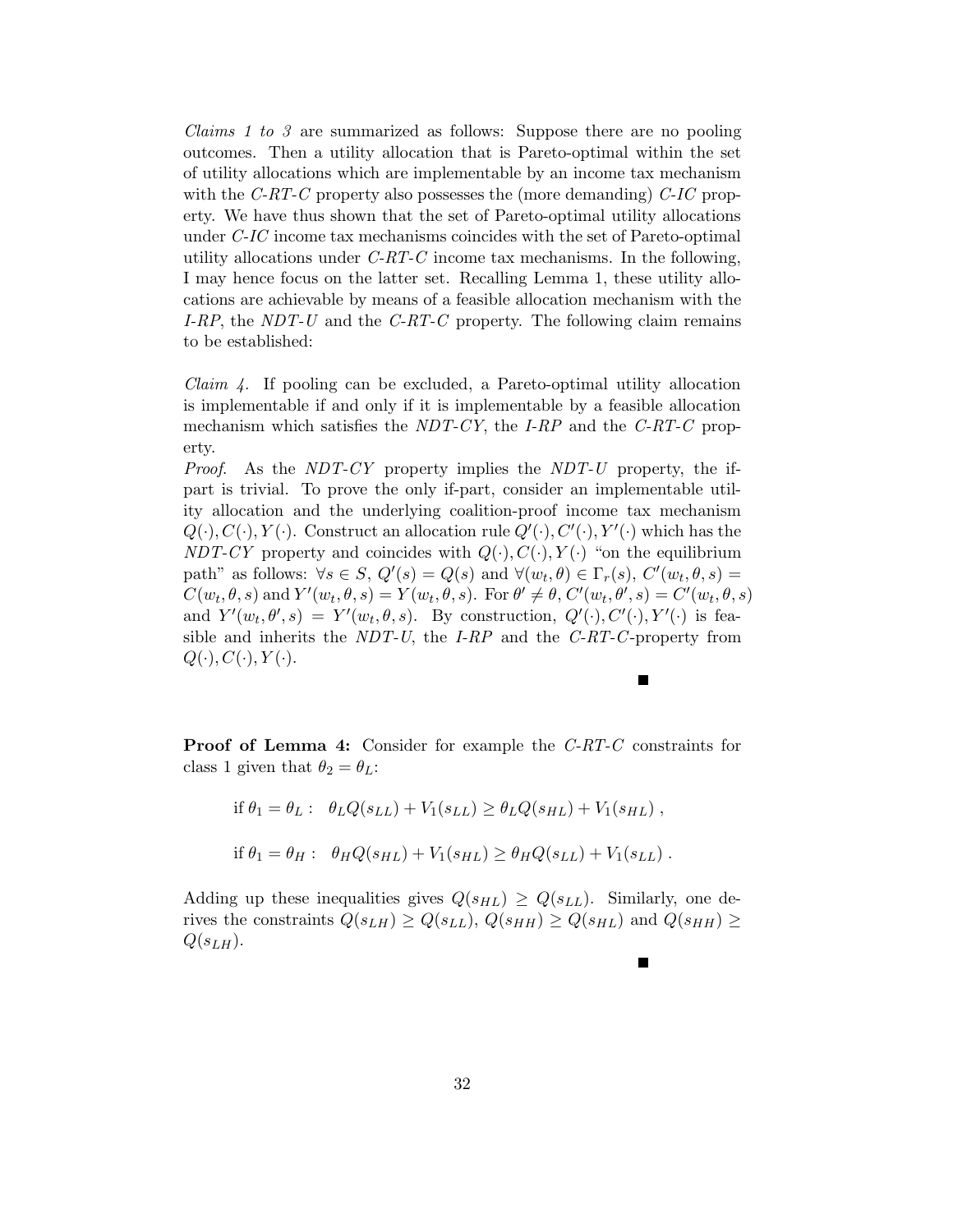Proof of Lemma 5: The argument is only sketched. Consider the Lagrangean of problem (12):

$$
\mathcal{L} = u(C_1) - v\left(\frac{Y_1}{w_1}\right) - \mu[k + C_1 + C_2 - Y_1 - Y_2] \n- \lambda[u(C_1) - v\left(\frac{Y_1}{w_2}\right) - \bar{V}_2] - \nu[\bar{V}_2 - u(C_2) - v\left(\frac{Y_1}{w_2}\right)].
$$

Deriving first order conditions, one easily verifies that  $(BC)$  has to be binding, that there is no distortion at the top and a distortion at the bottom if and and only if  $(I-RP_2)$  is binding.

Denote the solution of problem (12) by  $(\bar{Y}_1(\bar{V}_2), \bar{C}_1(\bar{V}_2), \bar{Y}_2(\bar{V}_2), \bar{C}_2(\bar{V}_2))$ . Uniqueness of this solution can be established as follows. Strict quasiconcavity of preferences and the property of no distortion at the top uniquely determine  $\bar{Y}_2$  and  $\bar{C}_2$  as a function of  $\bar{V}_2$ . The fact that  $(BC)$  is binding yields a unique iso-tax-revenue line  $Y_1 - C_1 = \gamma$ , with  $\gamma = C_2(\bar{V}_2) - Y_2(\bar{V}_2) + r$ , on which the point  $(\bar{Y}_1(\bar{V}_2), \bar{C}_1(\bar{V}_2))$  can be found. More precisely,  $(\bar{Y}_1(\bar{V}_2), \bar{C}_1(\bar{V}_2))$ maximizes  $u(C_1) - v(Y_1/w_1)$  subject to I-RP<sub>2</sub> and  $Y_1 - C_1 = \gamma$ . Again, due to strict quasiconcavity, the latter problem has a unique solution.

Denote the optimal values of the multipliers at the solution of problem (12) by  $\bar{\lambda}(\bar{V}_2)$  and  $\bar{\nu}(\bar{V}_2)$ . These multipliers are used to study how P depends on  $\bar{V}_2$ . The following property is used:<sup>19</sup>

$$
\frac{\partial P}{\partial \bar{V}_2} = \bar{\lambda}(\bar{V}_2) - \bar{\nu}(\bar{V}_2) .
$$

Similarly as for the proof of Lemma 3, comparative statics of the solution of problem (12) with respect to  $\bar{V}_2$  can be derived. Based on this exercise, the comparative statics of the Lagrangean multipliers can be determined.<sup>20</sup> The details of the computations are omitted. One arrives at the following results:

(a) Suppose first that  $(I-RP_2)$  is binding.<sup>21</sup> Using Assumption 2, one verifies that the function  $\bar{\lambda}(\bar{V}_2)$  decreases in  $\bar{V}_2$  and that the function

<sup>20</sup>The first order conditions imply:

$$
\bar{\lambda}(\bar{V}_2) = \frac{1 - \overline{MRS_1}}{1 - \overline{MRS}} \quad \text{and} \quad \bar{\nu}(\bar{V}_2) = \frac{u'(\bar{C}_1)}{u'(\bar{C}_2)} \frac{\overline{MRS_1} - \widehat{MRS}}{1 - \overline{MRS}}, \qquad (23)
$$

where  $\overline{MRS}_1 := \frac{1}{w_1} v' \left( \frac{\bar{Y}_1}{w_1} \right)$  $\left\langle \right\rangle /u^{\prime}(\bar{C}_{1})$  and  $\widehat{MRS} := \frac{1}{w_{2}}v^{\prime}\left(\frac{\bar{Y}_{1}}{w_{2}}\right)$  $\big) / u'(\bar{C}_1).$ 

<sup>21</sup>The existence of a value  $\bar{V}_2$  such that (I-RP<sub>2</sub>) is binding follows from Lemma 2.

 $19\bar{\lambda}(\bar{R}_2) \geq 0$  captures the effect that a lower level of  $\bar{V}_2$  tends to reduce P due to a worsening of incentive problems. The expression  $-\bar{\nu}(\bar{V}_2) \leq 0$  shows that a lower level of  $\bar{V}_2$  allows us to increase P as less resources are needed to equip type 2 individuals with a utility level of  $\bar{V}_2$ .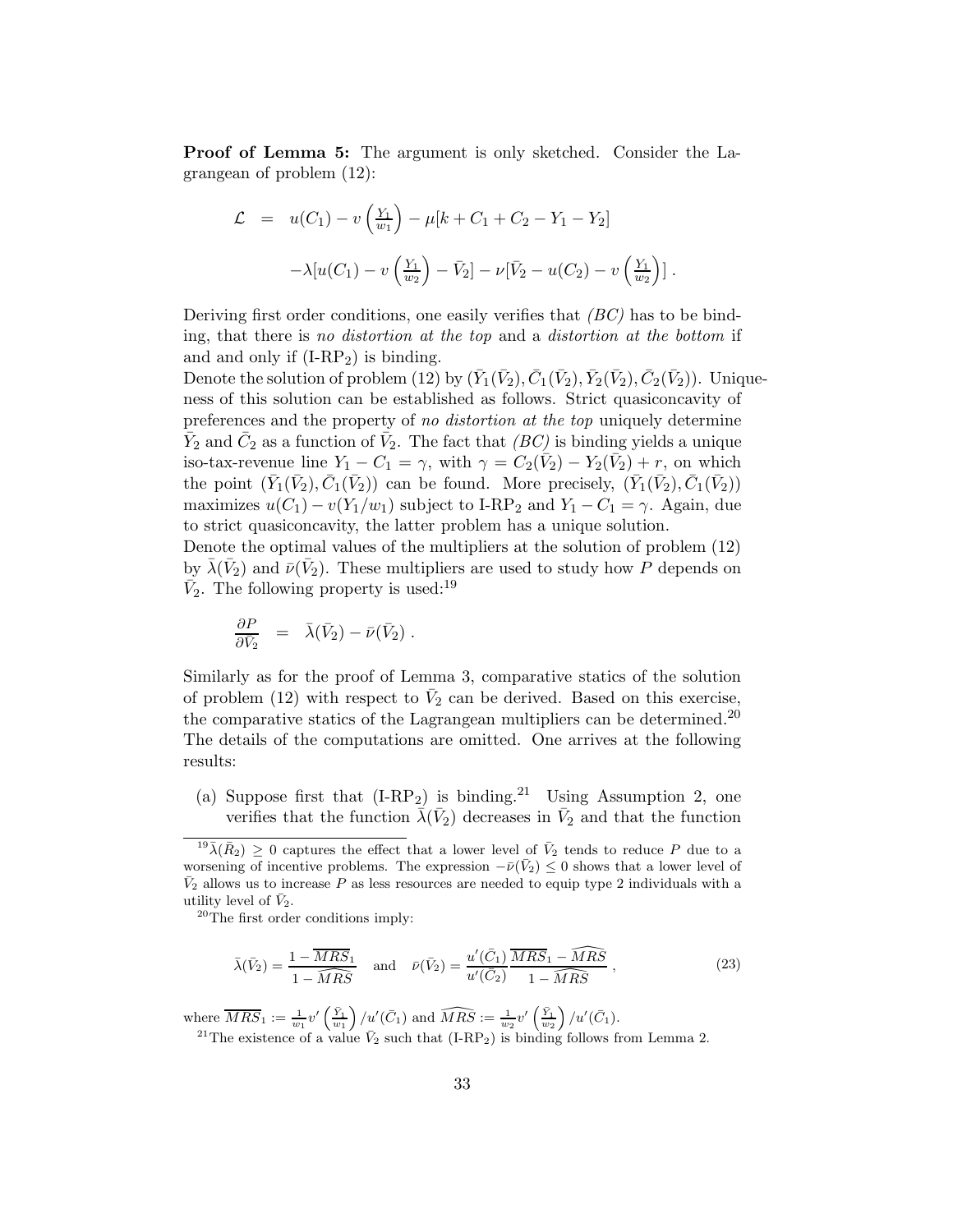$\bar{\nu}(\bar{V}_2)$  increases in  $\bar{V}_2$ , i.e. as long as (I-RP<sub>2</sub>) is binding the function P is strictly concave in  $\bar{V}_2$  and one has:

$$
\frac{\partial^2 P}{\partial (\bar{V}_2)^2} = \bar{\lambda}'(\bar{V}_2) - \bar{\nu}'(\bar{V}_2) < 0.
$$

(b) Assume that  $(I-RP_2)$  is not binding.<sup>22</sup> The first order conditions imply  $\bar{\lambda}(\bar{V}_2) = 0$  and  $\bar{\nu}(\bar{V}_2) = u'(\bar{C}_1)/u'(\bar{C}_2)$ . Again, the comparative statics with respect to  $\bar{V}_2$  reveal

$$
\frac{\partial^2 P}{\partial (\bar{V}_2)^2} = -\bar{\nu}'(\bar{V}_2) < 0.
$$

- (c) As  $\bar{\lambda}(\bar{V}_2)$  decreases in  $\bar{V}_2$ , there is a critical value  $\hat{R}_2$ , such that if this critical value is exceeded,  $(I-RP_2)$  is not binding anymore. Moreover, one can show that the function  $\bar{\lambda}(\bar{V}_2) - \bar{\nu}(\bar{V}_2)$  is continuous at  $\hat{R}_2$ .
- (d) P has a maximum as follows from the existence of a solution of the following problem:

$$
\max_{C_1, Y_1, C_2, Y_2} u(C_1) - v\left(\frac{Y_1}{w_1}\right)
$$
  
s.t. 
$$
Y_1 - C_1 + Y_2 - C_2 \ge k, \qquad (24)
$$

$$
u(C_2) - v\left(\frac{Y_2}{w_2}\right) \ge u(C_1) - v\left(\frac{Y_1}{w_2}\right).
$$

Denote by  $\tilde{V}_2$  the utility level that results for type 2 individuals at a solution to problem (24). Using the first order conditions of problem (24) allows us to verify that  $\bar{\lambda}(\tilde{V}_2) - \bar{\nu}(\tilde{V}_2) = 0$ .

(e) Finally, use the first order condition (13) of the informed problem to substitute for  $u'(\bar{C}_1)/u'(\bar{C}_2)$  in the formula for  $\bar{\nu}(\bar{V}_2)$  (see (23)), one gets  $\bar{\lambda}(R_2(r)) - \bar{\nu}(R_2(r)) = -1.$ 

 $\blacksquare$ 

**Proof of Proposition 3:** I consider a relaxed version of *Problem*  $P<sup>i</sup>$ , referred to as *Problem*  $P_x^i$ .  $P_x^i$  takes only a subset of the constraints of  $P^i$ into account. I show below that a solution to  $P_x^i$  satisfies these neglected constraints.

Formally  $P_x^i$  is defined as follows. Maximize  $EW_V$  subject to the feasibility

<sup>&</sup>lt;sup>22</sup>The existence of a value of  $\bar{V}_2$  such that (I-RP<sub>2</sub>) is not binding can e.g. be established by the *laissez faire* solution, where individuals of type t choose  $(Y_t, C_t)$  to maximize utility under the constraint  $Y_t = C_t + \frac{k}{2}$ .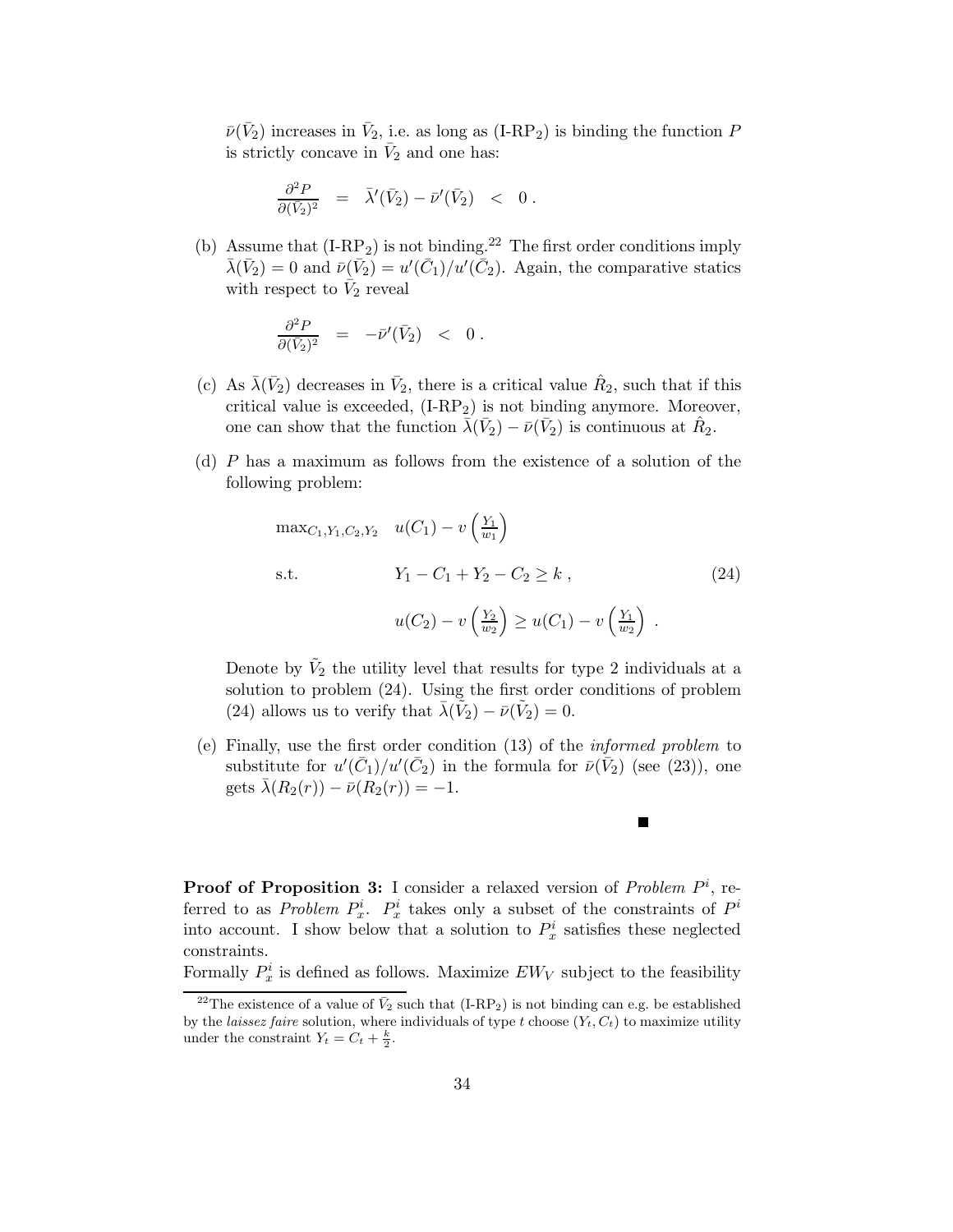constraints in  $(10)$ , the *I-RP* constraints for type 2 and the following subset of the C-RT-C constraints:

$$
V_1(s_{LH}) = V_1(s_{HH}),
$$
  
\n
$$
V_2(s_{HL}) = V_2(s_{HH}), \quad V_2(s_{LL}) - V_2(s_{LH}) \ge \theta_L.
$$

 ${V}_{t,x}^{**}(s) \}_{s \in S}$  denotes the utility levels realized by class t at a solution to  $P_x^i$ . The following assumption formalizes the statement in Proposition 3 that  $\theta_L$ must not exceed some upper bound  $\theta_L$ .

Assumption 3  $\theta_L < \min{\{\hat{R}_2(0) - R_2(k), P(R_2(k) + \theta_L, 0) - P(R_2(0) - \theta_L)\}}$  $\{\theta_L, r\}$ .

As will become clear,  $\theta_L \leq \hat{R}_2(0) - R_2(k)$  ensures that, in every state s, there is a *distortion at the bottom* at a solution of  $P_x^i$ .  $\theta_L \leq P(R_2(k) +$  $\theta_L$ , 0) –  $P(R_2(0) - \theta_L, r)$  ensures that a solution of  $P_x^i$  does not violate the neglected C-RT-C constraint for class  $1.^{23}$ 

Under Assumption 3, Proposition 3 follows from the following observations.

(a) In every state s, the budget constraint is binding and there is no distortion at the top.

*Proof.* This follows from setting up the Lagrangean of  $P_x^i$  and deriving first order conditions.

- (b)  $V_{2,x}^{**}(s_{LL}) \leq \theta_L + R_2(k)$ . *Proof.* Suppose, to the contrary, that  $V_{2,x}^{**}(s_{LL}) > \theta_L + R_2(k)$ . Then the planner could choose, instead, the allocation  $(Y_1^*(k), C_1^*(k), Y_2^*(k), C_2^*(k))$ for  $s \neq s_{LL}$ . For  $s = s_{LL}$ , the planner could choose  $V_{2,x}^{**}(s_{LL}) =$  $\theta_L + R_2(k)$  and  $V_1 = P(\theta_L + R_2(k), 0)$ . Due to the monotonicity properties established in Lemma 5, this would increase utilitarian welfare in every state s.
- (c)  $V_{2,x}^{**}(s_{LH}) \leq R_2(k)$ . *Proof.* The C-RT-C constraints imposed under  $P_x^i$  imply  $V_{2,x}^{**}(s_{LH}) \leq$  $V_{2,x}^{**}(s_{LL}) - \theta_L$ . Combing this with (b) yields (c).
- (d)  $V_{1,x}^{**}(s_{LL}) = P(V_{2,x}^{**}(s_{LL}), 0)$  and  $V_{1,x}^{**}(s_{HL}) = P(V_{2,x}^{**}(s_{HL}), k)$ . Moreover, there is a *distortion at the bottom* in state  $s_{LL}$ .

<sup>&</sup>lt;sup>23</sup>Recall that under Scenario 2,  $\theta_L > R_2(0) - R_2(k)$ . If  $\theta_L$  does not exceed  $R_2(0) - R_2(k)$ by too much, i.e.  $\theta_L \simeq R_2(0) - R_2(k)$ , then, the assumption  $\theta_L < P(R_2(k) + \theta_L, 0)$  $P(R_2(0) - \theta_L, r)$  is satisfied. To see this: if  $\theta_L \simeq R_2(0) - R_2(k)$ , the continuity property established in Lemma 5 implies that  $P(R_2(k) + \theta_L, 0) - P(R_2(0) - \theta_L, r) \simeq R_1(0) - R_1(k)$ . By definition of *Scenario* 2, the latter term exceeds  $\theta_L$ .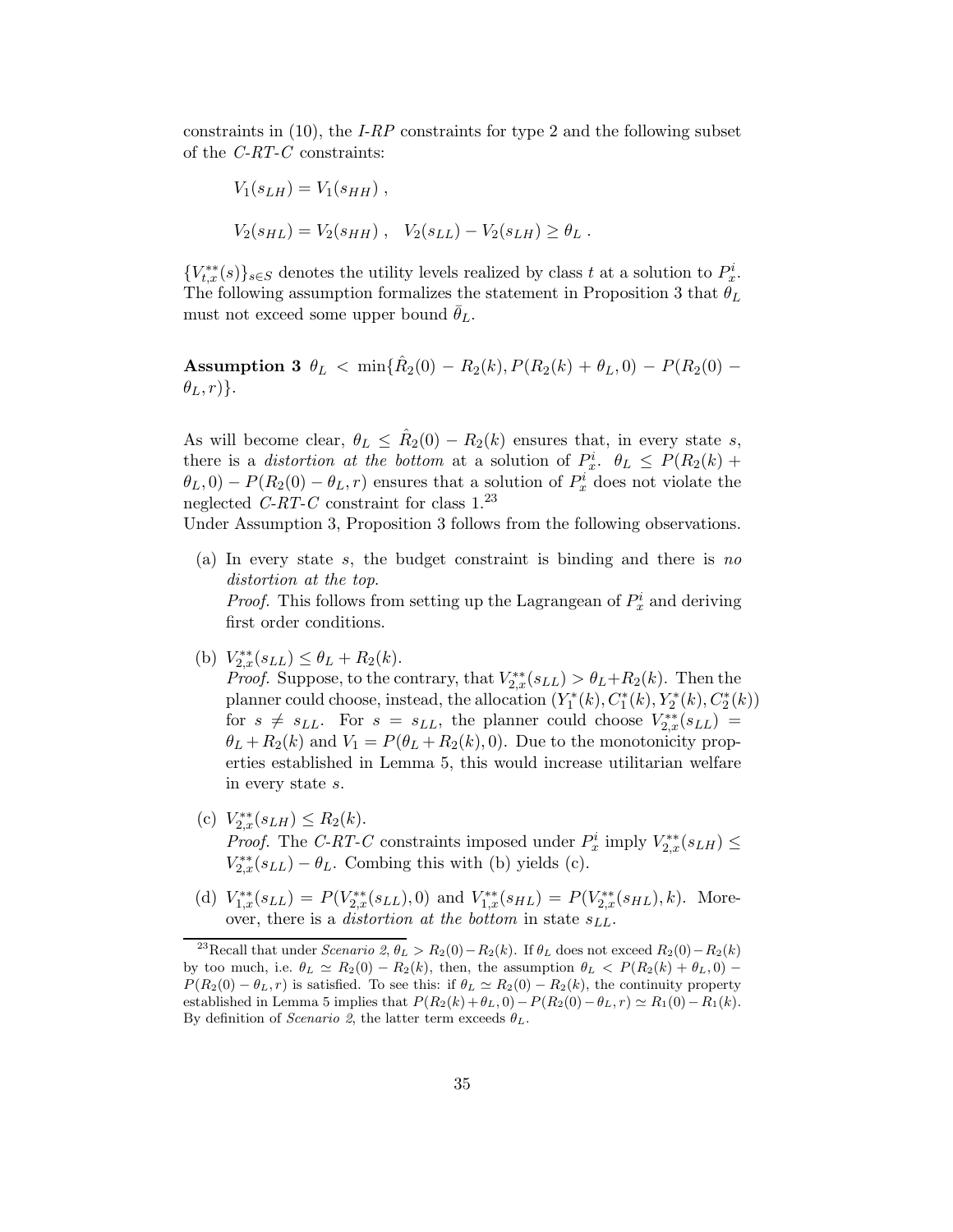*Proof.*  $V_{1,x}^{**}(s_{LL}) \neq P(V_{2,x}^{**}(s_{LL}), 0)$  or  $V_{1,x}^{**}(s_{HL}) \neq P(V_{2,x}^{**}(s_{HL}), k)$  immediately yields a contradiction to optimality. The distortion at the bottom in state  $s_{LL}$  follows from Assumption 3 and observation (b), which imply that  $V_{2,x}^{**}(s_{LL}) < \hat{R}_2(0)$ .

- (e)  $V_{2,x}^{**}(s_{LL}) \ge R_2(0)$  and  $V_{1,x}^{**}(s_{LL}) \le R_1(0)$ . *Proof.* Given (d), if (e) is false, then  $V_{2,x}^{**}(s_{LL}) < R_2(0)$  and  $V_{1,x}^{**}(s_{LL}) >$  $R_1(0)$ . Then, using the monotonicity properties established in Lemma 5, it is possible to increase  $V_2(s_{LL})$  and to decrease  $V_1(s_{LL})$  along the (I-RP2) constrained Pareto frontier without violating the constraint  $V_2(s_{LL})-V_2(s_{LH}) \geq \theta_L$ , thereby increasing utilitarian welfare in state  $SLL$ .
- (f)  $V_{2,x}^{**}(s_{LH}) = V_{2,x}^{**}(s_{HH}) = V_{2,x}^{**}(s_{HL}) =: V_{2,x}^{**}(s_H) \leq R_2(k).$ *Proof.*  $V_{2,x}^{**}(s_{HH}) = V_{2,x}^{**}(s_{HL})$  is a C-RT-C constraint, and  $V_{2,x}^{**}(s_{LH}) \le$  $R_2(k)$  has been established in (c). Hence it remains to be shown that  $V_{2,x}^{**}(s_{LH}) = V_{2,x}^{**}(s_{HH})$ . To the contrary, let  $V_{2,x}^{**}(s_{LH}) \neq V_{2,x}^{**}(s_{HH})$ . Optimality requires that  $V_{1,x}^{**}(s_{LH}) = V_{1,x}^{**}(s_{HH})$  is the utility level realized at a solution to the following problem: Choose  $(C_1(s_{LH}), Y_1(s_{LH}), C_2(s_{LH}), Y_2(s_{LH}))$  and  $(C_1(s_{HH}), Y_1(s_{HH}), C_2(s_{HH}),$  $Y_2(s_{HH})$ ) in order to maximize

$$
u(C_1(s_{LH})) - v\left(\frac{Y_1(s_{LH})}{w_1}\right)
$$

subject to the following constraints: Feasibility,

$$
Y_1(s_{LH}) - C_1(s_{LH}) + Y_2(s_{LH}) - C_2(s_{LH}) \ge r \qquad (BC(s_{LH}))
$$
\n
$$
Y_1(s_{HH}) - C_1(s_{HH}) + Y_2(s_{HH}) - C_2(s_{HH}) \ge r \qquad (BC(s_{HH}))
$$

the I-RP constraints for type 2,

$$
u(C_1(s_{LH})) - v\left(\frac{Y_1(s_{LH})}{w_2}\right) \le V_{2,x}^{**}(s_{LH}) \qquad (\text{I-RP}_2(s_{LH}))
$$
\n
$$
u(C_1(s_{HH})) - v\left(\frac{Y_1(s_{HH})}{w_2}\right) \le V_{2,x}^{**}(s_{HH}) \qquad (\text{I-RP}_2(s_{HH}))
$$

the  $C$ -RT-C constraint,

$$
u(C_1(s_{LH})) - v\left(\frac{Y_1(s_{LH})}{w_1}\right) = u(C_1(s_{HH})) - v\left(\frac{Y_1(s_{HH})}{w_1}\right) ,
$$

and the requirement to deliver the following utility levels to class 2,

$$
u(C_2(s_{LH})) - v\left(\frac{Y_2(s_{LH})}{w_2}\right) = V_{2,x}^{**}(s_{LH}),
$$
  

$$
u(C_2(s_{HH})) - v\left(\frac{Y_2(s_{HH})}{w_2}\right) = V_{2,x}^{**}(s_{HH}).
$$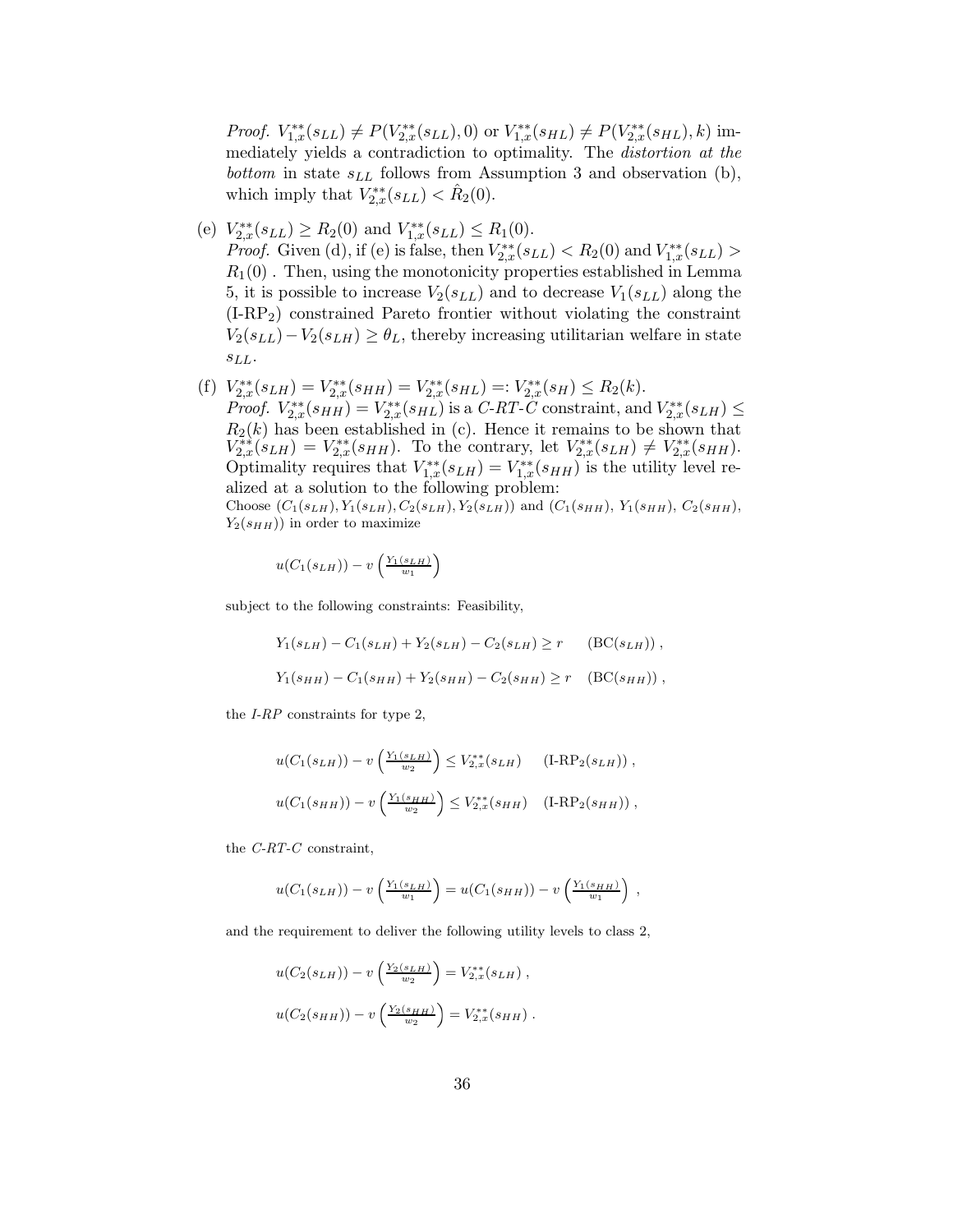Suppose, without loss of generality, that  $V_{2,x}^{**}(s_{LH}) < V_{2,x}^{**}(s_{HH})$ . One can show that a solution to this problem has the following properties:<sup>24</sup>  $(C_1(s_{LH}), Y_1(s_{LH})) = (C_1(s_{HH}), Y_1(s_{HH}))$ ,  $(BC(s_{HH}))$  and  $(IRP<sub>2</sub>(s<sub>LH</sub>))$  are binding, while  $(BC(s<sub>LH</sub>))$  and  $(IRP<sub>2</sub>(s<sub>HH</sub>))$  hold with a strict inequality. However, a strict inequality in  $(BC(s<sub>LLH</sub>))$ contradicts (a).

(g)  $V_{1,x}^{**}(s_{LH}) = V_{1,x}^{**}(s_{HH}) = V_{1,x}^{**}(s_{HL}) =: V_{1,x}^{**}(s_H) = P(V_{2,x}^{**}(s_H), k) \geq$  $R_1(k)$ , implying a distortion at the bottom in states  $s_{LH}$ ,  $s_{HL}$  and  $s_{HH}$ . Moreover, at a solution to *Problem P<sub>x</sub>* ( $C_1(s_{HL})$ ,  $Y_1(s_{HL})$ ) =  $(C_1(s_{LH}), Y_1(s_{LH})) = (C_1(s_{HH}), Y_1(s_{HH})) =: (C_1(s_H), Y_1(s_H))$  and  $(C_2(s_{HL}), Y_1(s_{HL})) = (C_2(s_{LH}), Y_1(s_{LH})) = (C_2(s_{HH}), Y_1(s_{HH})) =$  $(C_2(s_H), Y_2(s_H)).$ 

Proof. The first statement follows from (d), (f), optimality considerations and the monotonicity properties established in Lemma 5, making use of the fact that  $V_{2,x}^{**}(s_H) \leq R_2(k)$ . The equality of  $(C_t, Y_t)$  pairs across states follows from the uniqueness established in Lemma 5.

(h)  $V_{1,x}^{**}(s_H) \neq R_1(k)$  and  $V_{2,x}^{**}(s_H) \neq R_2(k)$  and  $V_{2,x}^{**}(s_{LL}) \neq R_2(0)$  and  $V_{1,x}^{**}(s_{LL}) \neq R_1(0)$  and  $V_{2,x}^{**}(s_{LL}) - V_{2,x}^{**}(s_{LH}) = \theta_L$ .

*Proof.* This follows from setting up the Lagrangean of  $P_x^i$  and deriving first order conditions using the above results on the pattern of binding constraints. In particular, if the constraint  $V_2(s_{LL}) - V_2(s_H) \geq \theta_L$ was not binding, then the first order conditions would result in the informed optimum, which is known to violate this constraint. The presence of the corresponding multiplier in the first order conditions shows that, for all  $s$ , the resulting allocation differs from the one chosen by the informed planner.

- (i)  $\theta_H > R_1(0) R_1(k) > V_{1,x}^{**}(s_{LL}) V_{1,x}^{**}(s_H)$ *Proof.* This follows from (e)  $(g)$ ,  $(h)$  and the definition of *Scenario 2*.
- (j)  $V_{1,x}^{**}(s_{LL}) \ge P(R_2(k) + \theta_L, 0)$  and  $V_{1,x}^{**}(s_H) \le P(R_2(0) \theta_L, r)$ . Proof. The first inequality follows from (b), (d) and the monotonicity property established in Lemma 5. The second inequality is established as follows: Analogously as in (b), one shows that  $V_{2,x}^{**}(s_H) \ge R_2(0) - \theta_L$

 $^{24}$ I omit the details. They involve the following steps: Show that there is no distortion at the top via an analysis of first order conditions. This determines  $(C_2(s_{LH}), Y_2(s_{LH}))$ and  $(C_2(s_{HH}), Y_2(s_{HH}))$  as functions of the utility levels  $V_{2,x}^{**}(s_{LH})$  and  $V_{2,x}^{**}(s_{HH})$ , respectively. Secondly, show that this implies that the feasible set for a choice of  $(C_1(s_{LH}), Y_1(s_{LH}))$  and  $(C_1(S_{HH}), Y_1(s_{HH}))$  is effectively restricted only by  $(BC(s_{HH}))$ and  $(IRP<sub>2</sub>(s<sub>LI</sub>))$ . Thirdly, use the geometry of this set, the strict quasiconcavity of preferences, as well as the fact that  $V_{2,x}^{**}(s_{LH}) \leq R_2(k)$  established in (c), to show that there is a unique optimal choice for both  $(C_1(s_{LH}), Y_1(s_{LH}))$  and  $(C_1(S_{HH}), Y_1(s_{HH}))$ and that at this solution  $(BC(s_{HH}))$  and  $(IRP<sub>2</sub>(s_{LH}))$  are binding while  $(BC(s_{LH}))$  and  $(I-RP_2(s_{HH}))$  are slack.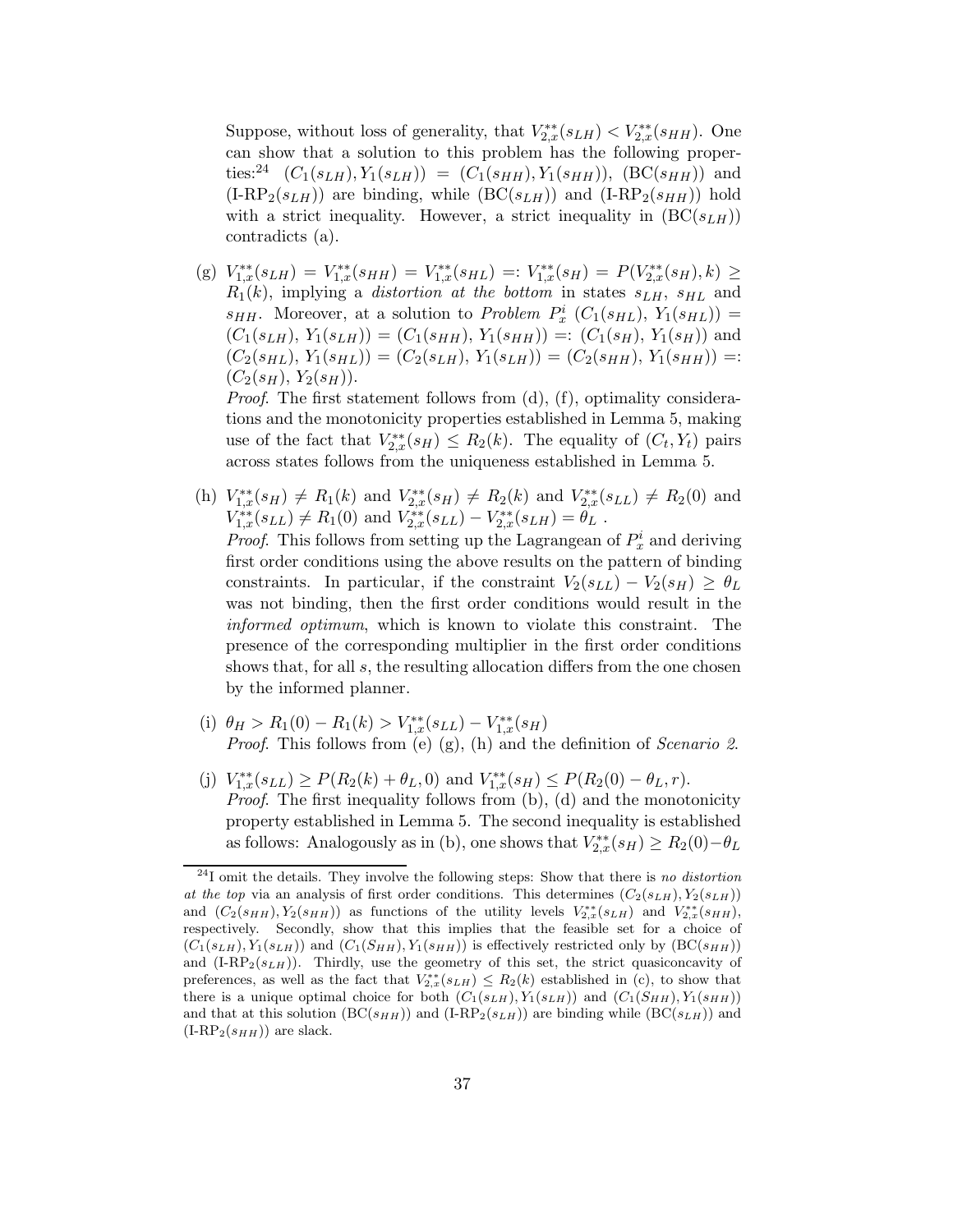and then uses  $V_{2,x}^{**}(s_H) = P(V_{2,x}^{**}(s_H), k)$  and again the monotonicity property.

П

(k) At solution to  $P_x^i$ , the neglected C-RT-C constraint for class 1 is satisfied. I.e.  $\theta_H > V_{1,x}^{**}(s_{LL}) - V_{1,x}^{**}(s_H) > \theta_L$ *Proof.* This follows from  $(i)$ ,  $(j)$  and Assumption  $(3)$ .

## References

- Al-Najjar, N. (2004). Aggregation and the law of large numbers in large economies. Games and Economic Behavior, 47:Jan 35.
- Bergemann, D. and Morris, S. (2005). Robust mechanism design. Econometrica, 73:1771–1813.
- Bernheim, B., Peleg, B., and Whinston, M. (1986). Coalition-proof Nash equilibria I. Concepts. Journal of Economic Theory, 42:1–12.
- Bernheim, B. and Whinston, M. (1986). Coalition-proof Nash equilibria II. Applications. Journal of Economic Theory, 42:13–29.
- Boadway, R., Cuff, K., and Marchand, M. (2000). Optimal income taxation with quasi-linear preferences revisited. Journal of Public Economic Theory, 2:435–460.
- Boadway, R. and Keen, M. (1993). Public goods, self-selection and optimal income taxation. International Economic Review, 34:463–478.
- Chung, K. and Ely, J. (2004). Foundations of dominant strategy mechanisms. Mimeo, Northwestern University.
- Demange, G. and Guesnerie, R. (2001). On coalitional stability of anonymous interim mechanisms. Economic Theory, 18:367–389.
- Farrell, J. and Rabin, M. (1996). Cheap talk. Journal of Economic Perspectives, 10:103–118.
- Gaube, T. (2005). Financing public goods with income taxation: Provision rules vs. provision levels. International Tax and Public Finance, 12:319– 334.
- Guesnerie, R. (1995). A Contribution to the Pure Theory of Taxation. Cambridge University Press.
- Hammond, P. (1979). Straightforward individual incentive compatibility in large economies. Review of Economic Studies, 46:263–282.